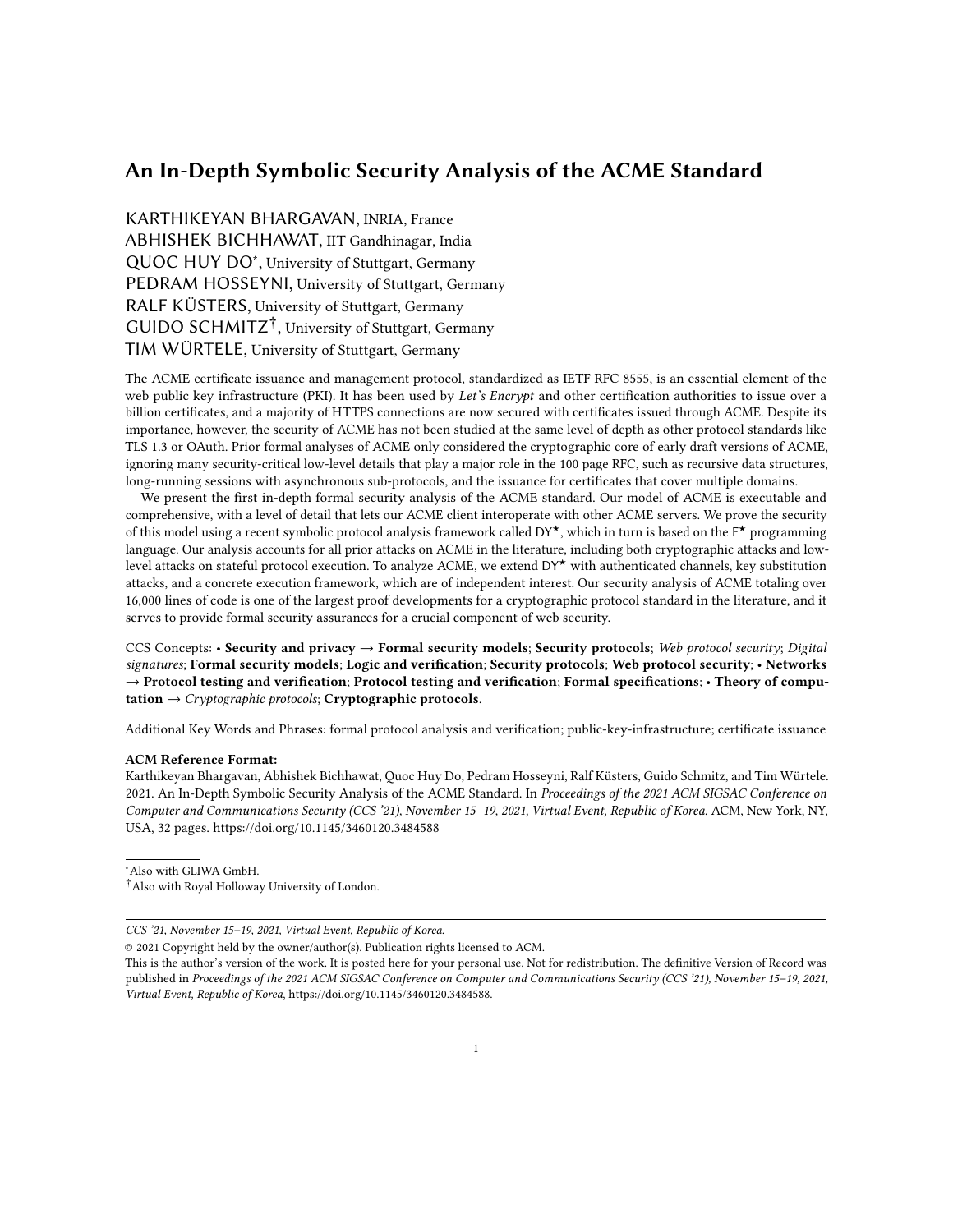### 1 INTRODUCTION

The management of certificates for web servers used to be a very tedious and manual task. To relieve administrators from this burden, the Internet Security Research Group (ISRG) developed the Automatic Certificate Management Environment (ACME), which provides a protocol to automate the process of domain ownership verification and certificate issuance. ACME was standardized by the Internet Engineering Task Force (IETF) as RFC 8555 [\[5\]](#page-22-0) and is now supported by a wide range of certification authorities (CAs) (e.g., [\[21,](#page-23-0) [25,](#page-23-1) [33,](#page-23-2) [43,](#page-24-0) [57\]](#page-24-1)) and many different web server tools (see [\[41\]](#page-24-2) for a detailed list). In particular, Let's Encrypt [\[43\]](#page-24-0), launched by the ISRG in 2015, was the first CA to implement ACME and has provided its service to all users for free (see also their CCS paper on the history of ACME [\[1\]](#page-22-1)). By now, Let's Encrypt and ACME have become extremely popular and are widely used and trusted, with more than 1 billion certificates issued so far by Let's Encrypt alone [\[40\]](#page-24-3), accounting for about 57% of certificates in active use on the web [\[1\]](#page-22-1).

Since ACME is so widely used, a design flaw in ACME can have disastrous consequences. For example, a critical cryptographic flaw in an early draft of ACME [\[2\]](#page-22-2) allowed an adversary to obtain certificates for domains not owned by the adversary (see Section [5](#page-12-0) for details). This flaw was fixed in the published standard, but to ensure no such protocol flaws remain, it is important to formally verify the security of the ACME standard.

Formally Analyzing ACME. Two prior works analyzed early drafts of the ACME protocol using the symbolic protocol analyzers ProVerif and Tamarin [\[15,](#page-23-3) [36\]](#page-24-4). These analyses were able to automatically identify protocol weaknesses in early ACME drafts and verify their fixes. However, they only considered the core cryptographic mechanisms in the basic certificate issuance message flow for a single domain, resulting in high-level models of a few hundred lines that leave out many of the details of the 100-page ACME standard.

ACME relies on recursive control flows, unbounded data structures, and careful state management for longrunning sessions that involve multiple asynchronous sub-protocols. For example, an ACME client can ask the ACME server for a certificate that covers a list of domains. The server has to iteratively go through this list and for each domain therein create a URL, which is an individual endpoint the client later has to connect to. For each such URL, client and server then asynchronously run a subprotocol consisting of several further message rounds in order to verify that the client owns the domain. In particular, the runs of these different subprotocols can interleave arbitrarily. When the ownership of all domains has been validated, the client can finally ask the server to issue a new certificate for the domain list and a given public key.

This complex set of interactions raises many open security questions that remained unanswered by prior formal analyses. For example, can an attacker participate in a series of asynchronous sub-protocols with an ACME server and drive the server into a state where it would be willing to issue the attacker a certificate covering a domain that it does not own? Such questions have practical, real-world consequences. Recently, a severe flaw in the ACME server implementation Boulder (used, e.g., by Let's Encrypt) was discovered. This flaw was rooted in the incorrect processing of domain lists and allowed an attacker to obtain certificates for domains it does not own. As a consequence of this flaw, Let's Encrypt had to revoke more than 3 million certificates [\[35\]](#page-23-4).

The goal of this work is to carry out an in-depth security analysis of the ACME standard that accounts for all these low-level protocol details, so that we can formally prove that an ACME implementation that faithfully follows the standard has strong security guarantees.

A Detailed Executable ACME Model in F\*. Writing a detailed formal model for a large protocol standard like ACME is a challenging task. The protocol uses flexible message formats like JSON, unbounded data structures like domain lists, recursive control flows, and mutable session states, all of which are challenging (and sometimes impossible) to handle for automated symbolic provers like ProVerif and Tamarin. Furthermore, as the model grows to encompass the entire standard, it can be difficult to check that the model itself is correct. For example, the model of TLS 1.3 in Tamarin [\[22\]](#page-23-5) was over 2,000 lines, even though it did not cover some key protocol features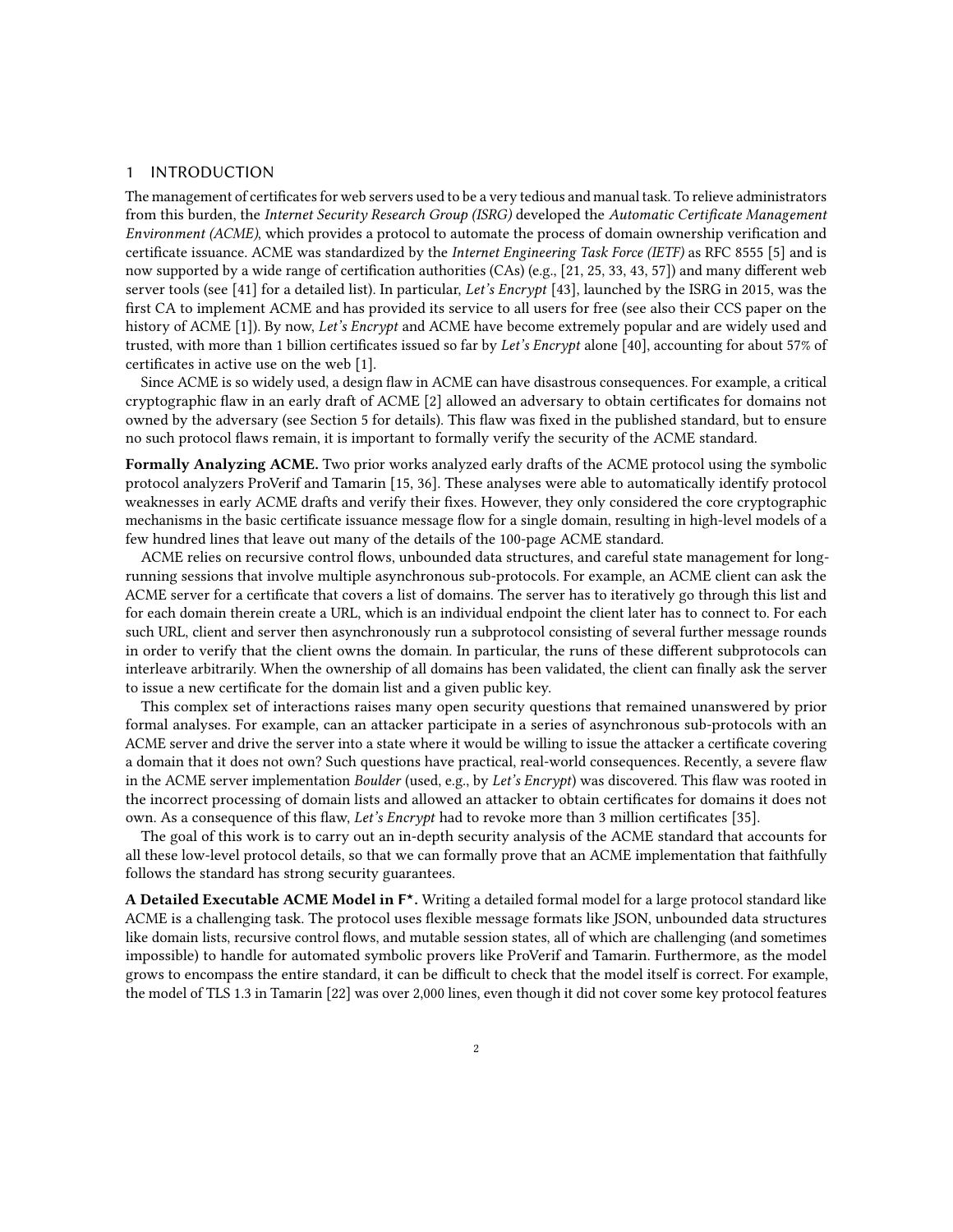like message formats and ciphersuite negotiation. For a model of this size, it is important to be able to execute and test it for specification errors, and to ensure that all the corner cases of the protocol are correctly exercised.

Hence, we write a detailed model of the ACME protocol in the  $F^{\star}$  programming language [\[53\]](#page-24-5) which takes care of all the mentioned details. The full model is over 5,500 lines of  $\overline{F}^{\star}$  and can be tested to generate symbolic traces for debugging. Given the level of detail in our model, it can be seen as a reference implementation of the ACME standard. Indeed, we show how our verified ACME client can be concretely executed to interoperate with real-world ACME servers, including those run by Let's Encrypt.

Symbolic Security Proofs for ACME in DY<sup>\*</sup>. To formally prove security properties for our ACME model, we rely on a recent verification framework called  $DY^*[11]$  $DY^*[11]$ , a new approach for the symbolic security analysis of protocol code written in the  $F^{\star}$  programming language [\[53\]](#page-24-5). DY\* is the latest in a line of works that uses dependent types to verify cryptographic protocols [\[3,](#page-22-4) [6,](#page-22-5) [8,](#page-22-6) [16](#page-23-6)[–18,](#page-23-7) [32,](#page-23-8) [53\]](#page-24-5). The key difference with these prior works is that  $DY^*$  explicitly encodes the global run-time semantics of distributed protocol executions in terms of a global trace, and the symbolic security analysis is proved sound with respect to this semantics within the verification framework itself. Using the global trace, it becomes possible to explicitly model protocol state, random number generation, and fine-grained compromise in a sound way without relying on external pen-and-paper proofs. This, in turn, allows for the verification of sophisticated security properties like forward secrecy and post-compromise security for cryptographic protocols like Signal [\[11\]](#page-22-3).

Unlike automated symbolic provers like ProVerif or Tamarin that analyze abstract protocol models, the aim of DY★ is to help programmers write and formally verify executable code that accounts for both the high-level design and the low-level implementation details of a cryptographic protocol and the application code that uses it. In particular, DY★ supports the verification of recursive and stateful protocols with unbounded data structures like lists and trees, which are typically hard to reason about with automated provers that lack general induction. Conversely, unlike automated provers, proofs in DY★ require manual annotation. For example, our 5,500 line ACME model requires a further 5,200 lines of proof, whereas the Tamarin and ProVerif analyses for 100-300 line models of small subsets of ACME are mostly automatic. However, the level of proof effort in our work is commensurate with other in-depth protocol analyses. For example, the mentioned 2,000 line TLS 1.3 model in Tamarin [\[22\]](#page-23-5) required about 1,000 lines of lemmas, even for a high-level protocol model.

Importantly, the type-based methodology of DY★ is modular and scales better than the whole-protocol analysis of automated provers. The verification of large protocols like TLS 1.3 in Tamarin and ProVerif can take tens of hours or even days of verification time, whereas in DY<sup>★</sup>, each module can be implemented and verified separately. For ACME we have 37 modules with an average verification time of about 1.5 minutes per module, totaling about 60 (single-core) minutes on a standard desktop.

 $DY^*$ 's approach to enable such modularity is based on a combination of local and global reasoning: predicates on the global trace capture the inter-dependencies between different states and different components of the protocol while local invariants ensure that every component preserves these predicates. In our analysis, we state and mechanically verify the local invariants for each component, and then we prove that these local invariants, when combined with predicates on the global trace, yield the desired protocol security goals. Hence, our proof includes the composition of the protocol with every component, and if there were a composition flaw, the overall proof would fail.

Extensions to DY<sup>\*</sup>. In principle, DY<sup>\*</sup> is a suitable framework for the in-depth analysis of a large protocol standard like ACME. However, being a very recent analysis framework, DY★ still has to demonstrate what it is really capable of. So far, DY★ has not been used for such a large analysis, and we still needed to extend the DY★ approach in three ways to model and verify ACME.

First, DY★ assumes a standard symbolic equational theory for signatures, but as illustrated by an attack on an early draft of ACME presented in [\[2\]](#page-22-2), many signature schemes are vulnerable to so-called key substitution attacks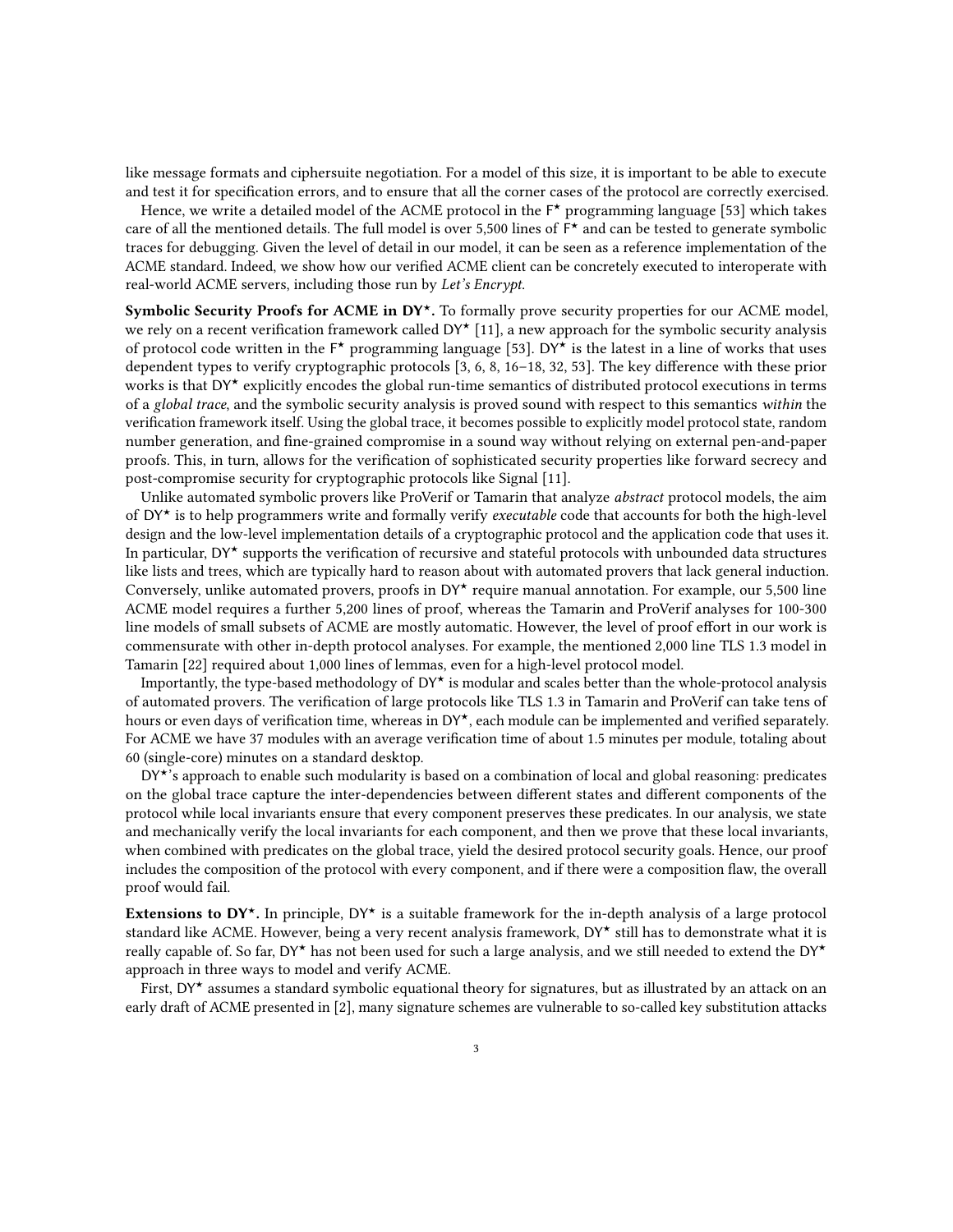in which the adversary crafts a new verification key for a new message and the given signature. We therefore extend the model of signatures in  $DY^*$  to account for such attacks (see Section [3.2\)](#page-8-0) and use the resulting weaker assumptions on signatures when verifying our model of ACME.

Second, the domain authentication sub-protocol in ACME relies on a trusted channel between the domain owner and the ACME server. For example, the domain owner is expected to write a file to a web server that only she has access to, and we assume that the ACME server can securely read this file. A natural way to model such communication is via an authenticated channel, which is not currently supported by DY★. We extend the communication model of  $DY^{\star}$  to include an authenticated channel for each principal that only the principal can write to but anyone can read. This extension is completely generic, and hence, of independent interest.

Third, DY★ has not been used to create interoperable implementations so far. We propose a novel approach to transform a DY★ model into a concrete implementation that can successfully run protocol roles with real-world counterparts, and we use this methodology to test interoperability between our ACME client and other ACME servers.

Contributions. We present the first comprehensive formal model of the ACME standard (Section [6\)](#page-13-0). Our 5,500 line model of ACME is written in the F\* programming language and is executable. We illustrate its level of detail by demonstrating that our client code is, in fact, interoperable with real-world ACME servers, including Let's Encrypt (Section [8\)](#page-20-0). We present symbolic security theorems of this model using the DY<sup>★</sup> framework: in particular, we prove that certificates are only issued to the rightful owner of the domains included in the certificate and that the overall protocol flow provides integrity guarantees to clients and servers (Section [7\)](#page-16-0). Our proofs rely on novel extensions to the DY★ framework that are of independent interest (Section [3\)](#page-7-0). Our full proof development totals more than 16,000 lines of F\* code and is one of the largest and most in-depth analyses of a cryptographic protocol standard in the literature.

## <span id="page-3-0"></span>2 DY★: SYMBOLIC SECURITY ANALYSIS IN F★

We here give a brief overview of  $DY^*$  sufficient to follow the rest of the paper and refer the reader to [\[11\]](#page-22-3) for details, to [\[13\]](#page-22-7) for a tutorial-style introduction, and to [\[49\]](#page-24-6) for more information on the umbrella project REPROSEC.

A Global Trace of Execution. DY★ models the global interleaved execution of a set of protocol participants (or principals) as a trace of observable protocol actions (or entries). As a principal executes a role in some run of a protocol, it can send and receive messages, generate random values, log security events, and store and retrieve its session state, and each of these operations either reads from or extends the global trace.

In  $F^{\star}$  syntax, the global trace is encoded as an array of entries:

type entry =  $Random: principal \rightarrow b:bytes \rightarrow l:label \rightarrow u:usage \rightarrow entry$ SetState: p:principal  $\rightarrow$  v:array nat  $\rightarrow$  s:array bytes  $\rightarrow$  entry Message: s:principal  $\rightarrow$  r:principal  $\rightarrow$  m:bytes  $\rightarrow$  entry Event: p:principal  $\rightarrow$  ev:string  $\rightarrow$  ps:list bytes  $\rightarrow$  entry Compromise: p:principal  $\rightarrow$  sid:nat  $\rightarrow$  version:nat  $\rightarrow$  entry type trace = array entry

Each trace index can be seen as a timestamp for the corresponding entry. An entry RandGen p b l u at index i indicates that a principal p generated a random value b at i with a secrecy label l and intended usage u (we discuss labels and usages later). The entry SetState p v s indicates that principal p stored an array of values s containing the current states of its active sessions (numbered 0..length(s)−1), where the current version number of each session is recorded in v. The entry Message s r m says that a message m was sent on the network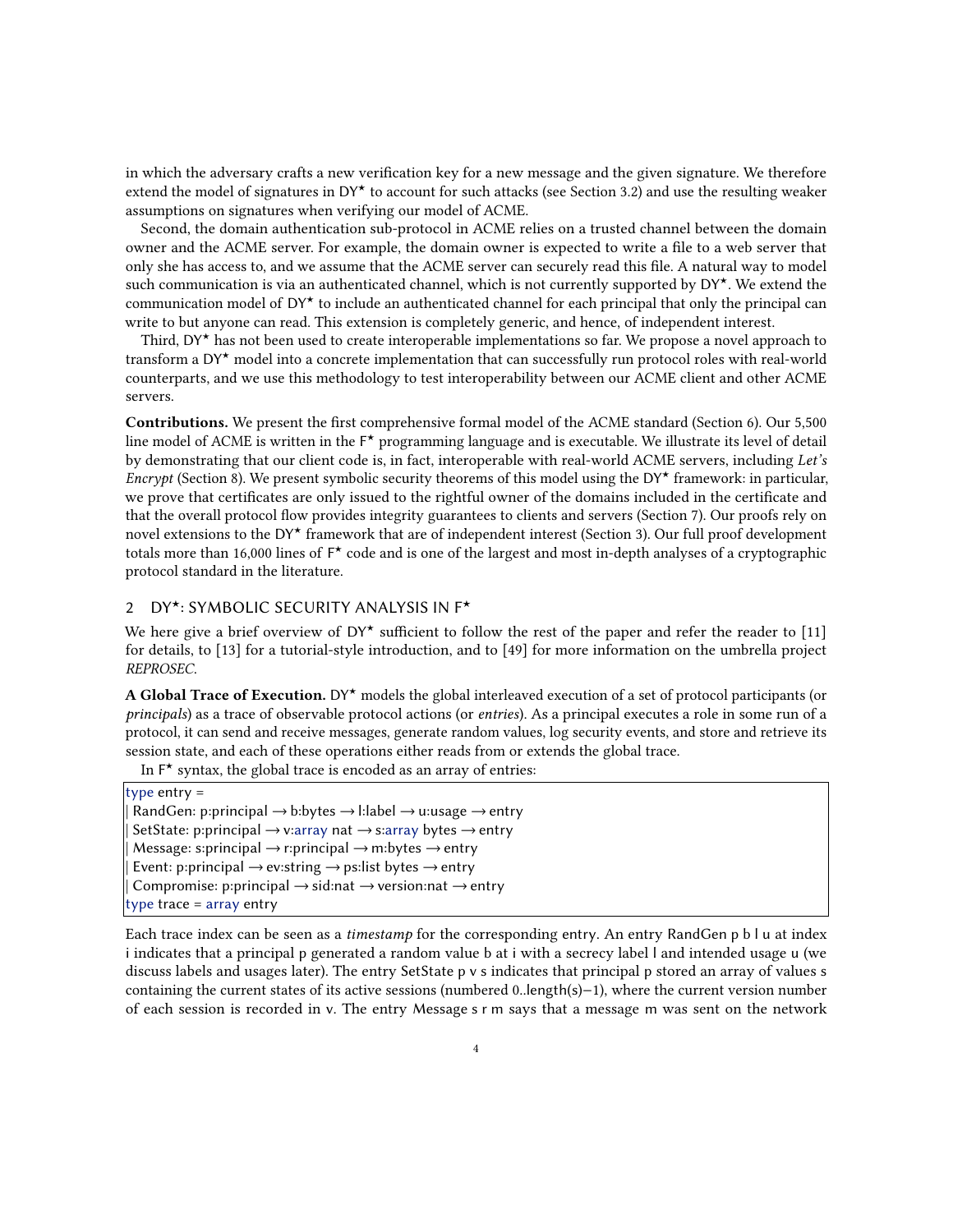(ostensibly) by principal s for principal r. The entry Event p ev ps indicates that a principal p logged a security event ev with parameters ps. The dynamic compromise event Compromise p sid version says that the attacker has compromised a specific version of a session sid stored by principal p (and hence can obtain the corresponding session state).

Protocol Code in the DY Effect. The protocol code for each principal cannot directly read or write to the trace, but instead must use a typed trace API that enforces an append-only discipline on the global trace using a custom computational effect called DY. For example, the API provides a function gen for generating new random values with the following type:

val gen: p:principal → l:label → u:usage → DY bytes (requires  $(\lambda \t{t0} \rightarrow \top)$ ) (ensures ( $\lambda$  t0 r t1  $\rightarrow$  match r with  $| Error \rightarrow t0 == t1$ Success v  $\rightarrow$  len t1 = len t0 + 1  $\land$  entry\_at (len t0) (RandGen p v l u)))

The pre-condition of the function (denoted by requires) is ⊤, indicating that it is satisfied in all input traces t0. The post-condition is stated in terms of the input trace t0, output trace t1 and the return value r. It says that if the function gen successfully returns (without an Error) then the trace has been extended by the corresponding RandGen entry; otherwise, the trace is unchanged.

Functions annotated with the DY effect are total (i.e., they always terminate) but they can return errors. They can call pure (side-effect free) functions like crypto primitives, or read entries from the trace, or add new entries at the end of the trace, but cannot do any other stateful operations. The DY★ trace API offers a set of base functions in the DY effect that higher model layers (see below) build upon. In addition to gen above, it provides functions to send and receive messages, store and retrieve states, and log security events. Using these functions, and a library of functions for cryptography and bytes manipulations, we can build stateful implementations of protocols like ACME, as we will see in later sections.

A Symbolic Cryptographic API. DY<sup>\*</sup> provides a library for the manipulation of bytes. The interface of this library treats bytes as abstract using the type bytes and provides functions for creating constant bytes, concatenating and splitting bytes, and calling various cryptographic functions on bytes such as public-key encryption and signatures, symmetric encryption and message authentication codes, hashing, Diffie-Hellman, and key derivation. For example, the API for public-key signatures is as follows:

val vk: sk:bytes → bytes

```
val sign: sk:bytes → msg:bytes → bytes
```
|val verify: pk:bytes → msg:bytes → sg:bytes → bool

The function vk computes the public verification key corresponding to a private signature key; sign creates a signature given a signing key and a message; verify checks a signature over a message using the verification key.

The library interface also provides a series of functional lemmas relating to these functions, stating, for example, that decryption is an inverse of encryption, or that splitting concatenated bytes returns its components, or (as depicted below) that signature verification always succeeds on a validly generated signature.

```
|val verify_sign_lemma: sk:bytes → msg:bytes →
    Lemma (verify (vk sk) msg (sign sk msg) == true)
```
This cryptographic API is generic and can be implemented in many ways, including by calling concrete cryptographic libraries. DY★ provides a symbolic implementation of bytes as an algebraic data type. Each function is either implemented as a constructor or a destructor of this type. For example, the function call sign sk msg is implemented using a constructor Sign sk msg of the bytes type, whereas verify is implemented by pattern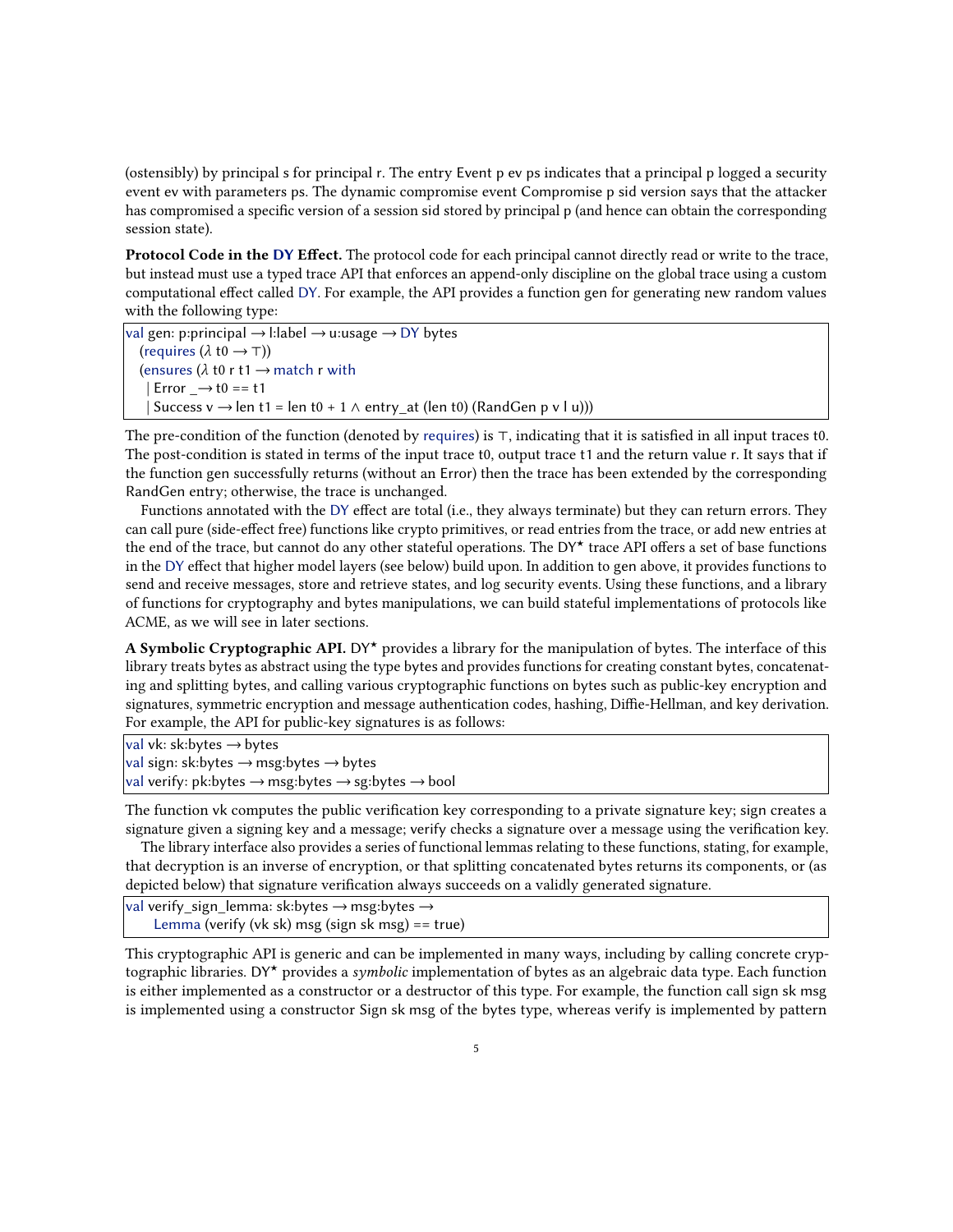matching over the input signature to inspect whether it has the form Sign sk msg for the corresponding signing key. This kind of symbolic encoding of cryptography is originally due to Needham and Schroeder [\[47\]](#page-24-7), and forms the basis for all symbolic protocol analyses, including ProVerif [\[20\]](#page-23-9), Tamarin [\[45\]](#page-24-8), and prior refinement type systems [\[16\]](#page-23-6).

Note, however, that this symbolic model is hidden behind the abstract cryptographic API, and hence is invisible to any protocol (or attacker) code that uses this library. Such code can only manipulate bytes by using the functions in the interface; it cannot, for example, extract the signing key from a signature or invert a hash function.

The Dolev-Yao Attacker. The symbolic Dolev-Yao active network attacker [\[26\]](#page-23-10) is modeled as an F\* program that is given full access to the cryptographic API and limited access to the global trace API. It can call functions to generate its own random values (by calling gen), send a message from any principal to any principal, and read any message from the trace. Notably, it cannot read random values or events from the trace, and a priori it cannot read the session states stored by any principal. However, the attacker is given a special function that it can call at any time to add an entry Compromise p sid version to the trace. Thereafter, the attacker can retrieve the compromised version of the state from the trace.

Of course, the attacker can also call any function in the cryptographic API using bytes it has already learned to compute new messages that it can then insert into the trace, causing honest principals can receive them. Furthermore, each protocol model may provide the attacker with an additional API that it may use to initiate and control protocol sessions at both honest and compromised principals. The predicate attacker knows at index b says that the attacker can derive bytes b at a given index in the global trace, and hence it characterizes the attacker's knowledge.

**Symbolic Debugging.** Code written in  $DY^{\star}$  can be executed symbolically to obtain traces that can be printed and inspected for debugging. This kind of execution is invaluable to test the model and ensure that it behaves as expected. In particular, we can ensure that there isn't a bug in the protocol code that prevents protocol runs from finishing. Furthermore, we can write example attacker code and test potential attacks against our protocol implementation. Of course, the goal of verification is to ensure that no such attacker program can violate the intended security goals of the protocol.

Security Goals as Trace Properties. The security goals of each protocol are stated in terms of reachable global traces. To prove that some instance of bytes b is kept secret by a protocol, we ask if it is possible for the attacker to use some combination of calls to the crypto API, trace API, and the protocol API such that in the final trace t, the attacker knows b. Protocol authentication properties are stated in terms of correspondences between events logged at different principals. For example, we may ask that in all reachable traces, if a principal p ends a session with some peer principal p' by logging the event Event p "end"[p',x,...] at index i, then at some index  $j < i$ , the principal p' must have logged an event Event p' "begin"[p,x,...] with matching parameters. This way of encoding authentication properties as correspondences between events is similar to other symbolic analysis methods and is originally due to Woo and Lam [\[55\]](#page-24-9).

The main proof methodology for proving security goals stated as trace properties is to establish an invariant over all reachable traces and prove that this invariant implies the desired goals. In particular, we need to prove that all functions that can modify the trace, either on behalf of honest protocol code or the attacker, preserve the invariant. Stating a complete global invariant that captures all protocol runs is challenging and time-consuming since a large part of the invariant typically involves generic assumptions about the well-formedness of bytes and the secrecy of keys. Hence, DY★ offers a modular proof methodology, where programmers only need to define and prove local protocol-specific session invariants and security goals, and the framework fills in generic security invariants that are proved once-and-for-all for all protocols.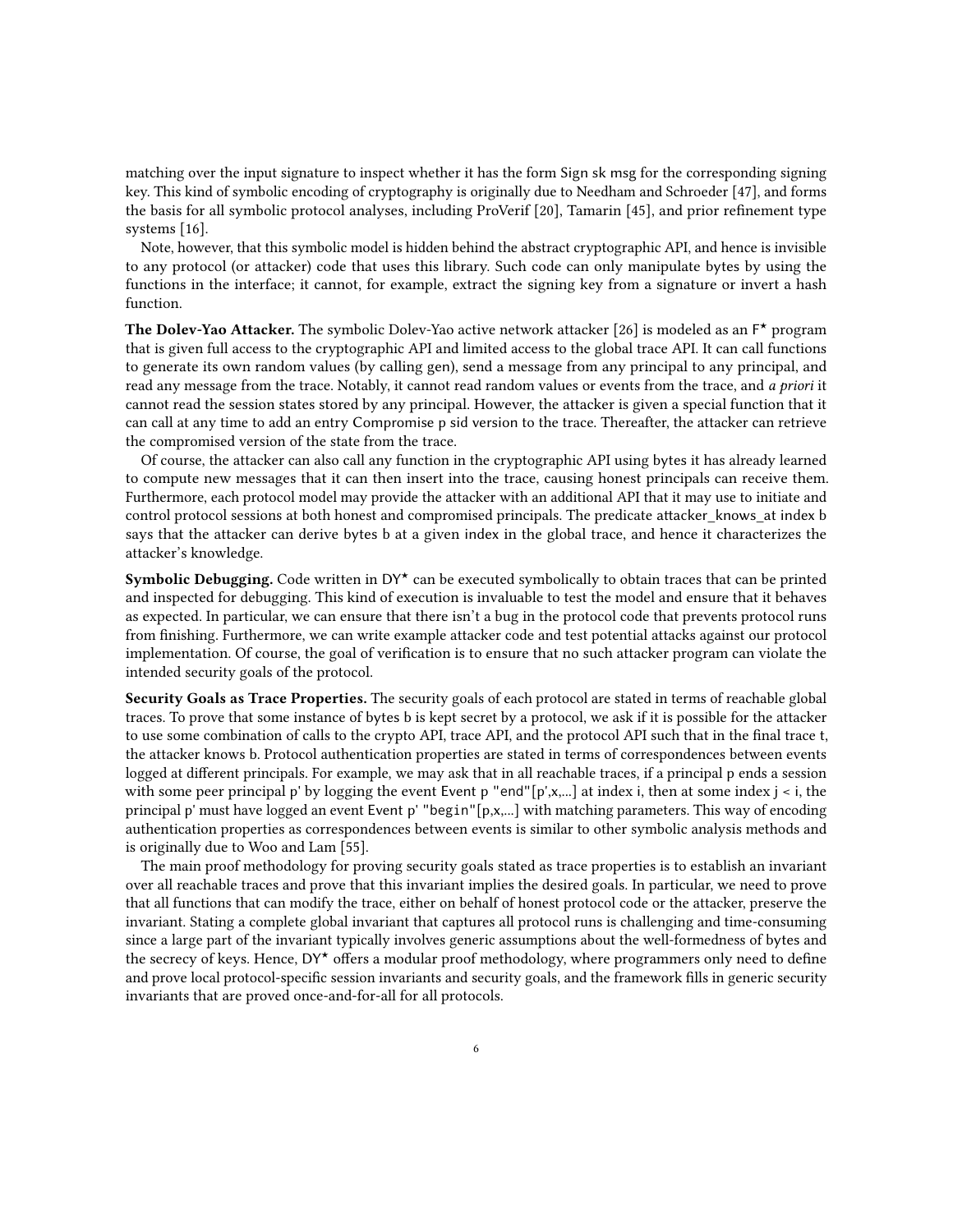DY<sup>\*</sup> defines a second layer of *labeled* APIs for cryptography and stateful code as well as a second computational effect DYL on top of the DY effect that enforces a global trace invariant called valid\_trace. Functions in the trace API and with the DYL effect take valid\_trace as both pre- and post-condition. The invariant consists of several components, some generic and some that have to be defined for each protocol. We describe these components below.

Secrecy Labels and Usage Predicates. The labeling predicate has label i b I says that a bytes b has a secrecy label I at trace index i. Each bytes is assigned a unique label that indicates who can read it. For example, a label CanRead [P p1; P p2] indicates a secret that only the principals p1 and p2 are allowed to read, whereas the label Public indicates that anyone can read it. Secrecy labels form a lattice, where can\_flow i l1 l2 says that the label l1 is equal or less strict than the label l2 at trace index i. In particular, Public flows to all other labels, and CanRead [P p] can flow to Public at index i if Compromised p sid v occurs in the trace at or before i.

The labeled APIs enforce a labeling discipline that ensures that secret values never flow to public channels where the attacker can read them. In particular, the valid trace invariant states that all network messages must have the label Public, and all states stored at a principal p must flow to CanRead [P p]. If a secret value has to be sent over the network, it must first be encrypted with a key whose label is at least as strict as the message's label. We refer the reader to [\[12\]](#page-22-8) for the full set of labeling rules.

In addition to secrecy labels, the labeled APIs also enforce usage pre-conditions. Each key is assigned an intended usage, so for example, a signature key cannot be used as an encryption key. Furthermore, each key is assigned a usage predicate controlling what kinds of messages it may be used to encrypt or sign. Of course, these restrictions only apply to honest principals. For example, the labeled API for the signature and verification functions is as follows:

| val vk: i:nat $\rightarrow$ p:principal $\rightarrow$                                                 |  |
|-------------------------------------------------------------------------------------------------------|--|
| sign_key i (CanRead [P p]) $\rightarrow$ verify_key i (CanRead [P p])                                 |  |
| val sign_pred: i:nat $\rightarrow$ p:principal $\rightarrow$ msg:bytes $\rightarrow$ pred             |  |
| val sign: i:nat $\rightarrow$ p:principal $\rightarrow$ sign_key i (CanRead [P p]) $\rightarrow$      |  |
| m:msg i Public{sign_pred i p m} $\rightarrow$ msg i Public                                            |  |
| val verify: i:nat → p:principal → verify_key i (CanRead [P p]) → m:msg i Public →                     |  |
| sig: msg i Public $\rightarrow$ b: bool{b $\Longrightarrow$ (compromised i p $\lor$ sign_pred i p m)} |  |
|                                                                                                       |  |

In this API, signature keys are now labeled with a secrecy label CanRead [P p] corresponding to some principal p. The corresponding verification keys are Public, and we additionally annotate them with the label of the corresponding signature key. The predicate sign pred is a usage predicate that each protocol defines to indicate what kinds of messages may be signed in the course of the protocol. This predicate is then used as a pre-condition for sign, ensuring that protocol code does not accidentally call sign with a message that does not conform to sign\_pred. Conversely, if verify succeeds then the API guarantees that the signature must be valid, and hence the signed message must satisfy sign pred, unless the signature key was compromised by the attacker.

Protocol State Invariants and Security Goals. Using secrecy labels and usage predicates, the labeled APIs ensure that the only messages that may be sent out on the network obey the labeling discipline. In addition, each protocol defines a state invariant state\_inv p v s that must hold for each state that a principal tries to store by adding an entry SetState p v s into the global trace. This invariant typically records the secrecy labels of all the values stored in the state as well as any integrity properties known about these values at the current stage of the protocol. In particular, the invariant requires that the labels of all session states stored at p must flow to CanRead [P p], that is, they must be readable by p.

To state the secrecy goals of a protocol, it is enough to annotate a desired protocol value with a secrecy label and typecheck the protocol code against the labeled APIs. For well-labeled programs, DY★ provides a secrecy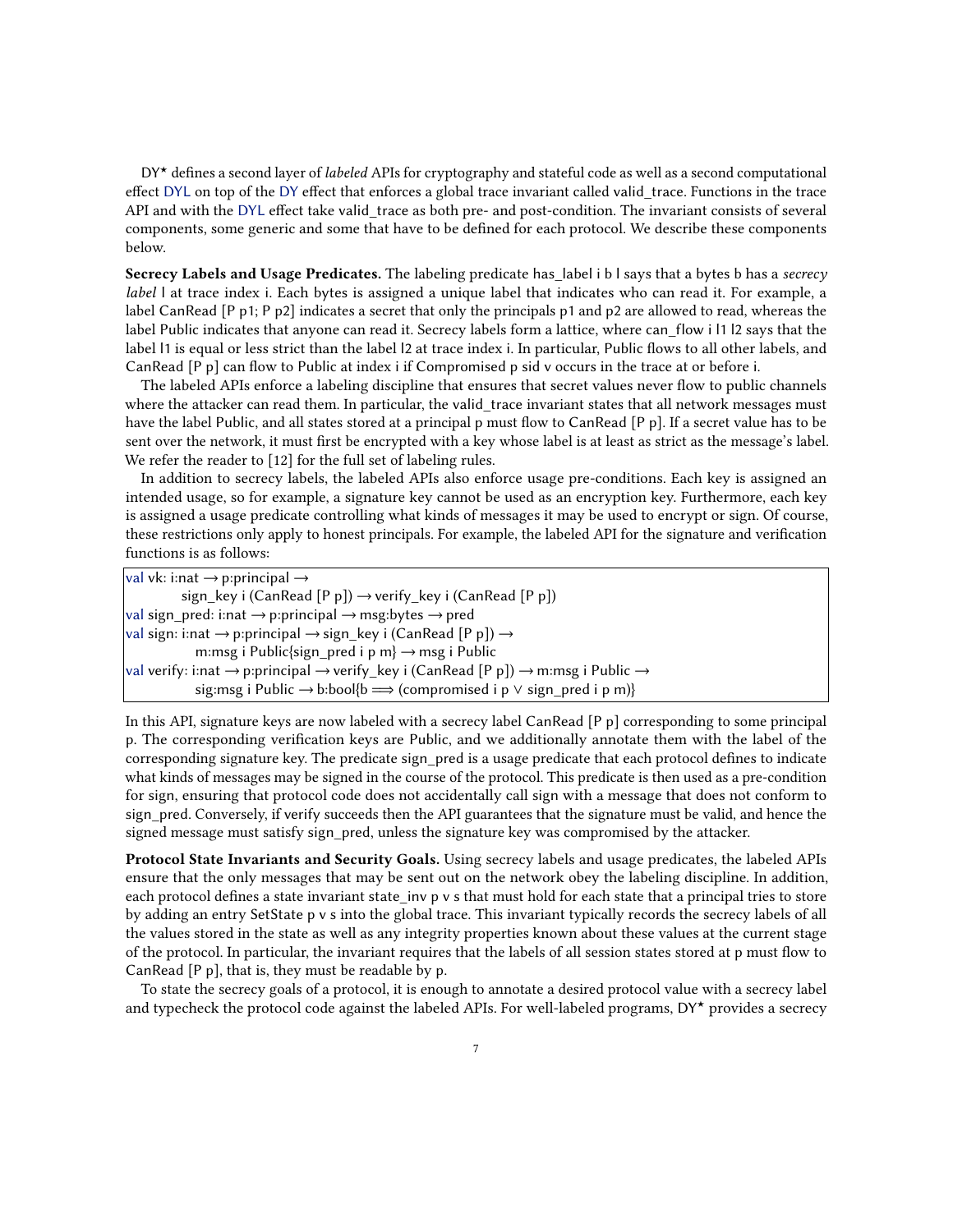lemma that states that bytes with a label (say) CanRead [P p1; P p2] cannot be learned by the adversary unless p1 or p2 are compromised. To state authentication goals as event correspondences, we define an event pre-condition event\_pred p ev ps that states when a principal p can issue Event p ev ps. For example, we can ask that an event end [x] can only occur in a trace where begin [x] has already occurred before. By typechecking, we ensure that this predicate holds at each logged event, and hence that the protocol authentication goal is preserved.

## <span id="page-7-0"></span>3 EXTENSIONS OF DY★

We here describe our generic extensions to DY★. We will later use these extensions for our analysis of ACME, but all of these extensions are of independent interest.

## <span id="page-7-1"></span>3.1 Authenticated Channels

So far, DY\* supports public messages only without any integrity guarantees, i.e., the overall communication model assumes an adversary who controls the network. Some protocols, such as ACME, assume as a setup assumption that principals can exchange certain messages in an authenticated way. If a party receives such an authenticated message, it has the guarantee that the sender claimed in the message indeed sent the message and it has not been modified in transport – jumping ahead, our formalization is much broader than this. Note that an adversary can still block authenticated messages and learn the content of such a message.

To add authenticated messages to DY★, we extend the basic communication model as sketched in what follows.

```
type entry = \vert ... \vert AuthMessage: s:principal \rightarrow r:principal \rightarrow m:bytes \rightarrow entry
val auth_send_pred: idx:nat \rightarrow s:principal \rightarrow r:principal \rightarrow m:bytes \rightarrow Type0
val auth_send: idx:nat \rightarrow s:principal \rightarrow r:principal \rightarrow m:msg idx public \rightarrow DYL nat
     (requires (\lambda t0 \rightarrow ... \land auth_send_pred (len t0) s r m))
     (ensures (\lambda t0 now t1 \rightarrow ... \wedge is_auth_message_sent_at now s r m))
val auth_receive_i: idx:nat \rightarrow r:principal \rightarrowDYL (now:nat & s:principal & msg now public)
     (requires (\lambda \text{ t0} \rightarrow ...)(ensures (\lambda t1 (|now,s,m|) \rightarrow ... \wedge (\exists r'.
                 is_auth_message_sent_at idx s r' m ∧
                 (compromised idx s ∨ auth_send_pred idx s r m))))
\left| \right|let valid trace (tr:trace) = ... ∧
  (\forall (idx:nat) (s r:principal) (msg:bytes). i < len tr \Longrightarrow(entry_at idx (AuthMessage s r msg) \Longrightarrow(compromised idx s ∨ auth_send_pred idx s r msg)))
```
We first have to extend the type for trace entries to include entries for authenticated messages. These contain the sender (s), the receiver (r), and the message (m). More importantly, to provide guarantees for receivers of authenticated messages, we introduce a predicate auth\_send\_pred. This predicate states properties of an (authenticated) message sent by the sender to the receiver at trace index idx. In a verification process, when the sender sends an authenticated message, one has to prove that this message actually satisfies the predicate. In fact, the auth\_send function can only be called by an honest sender if the message it wants to put on the global trace satisfies this predicate (see the requires clause of that function). Conversely, when a party receives such a message, it can be sure that the predicate is satisfied or the sender is corrupted (see the ensures clause of the receive function). Finally, we extend the valid\_trace predicate such that for every authenticated message, either the (ostensible) sender is corrupted or auth send pred holds.

We point out that the concept introduced here greatly generalizes the basic notion of an authenticated channel. We cannot only express that a message has been sent by a certain sender, we can even express that this message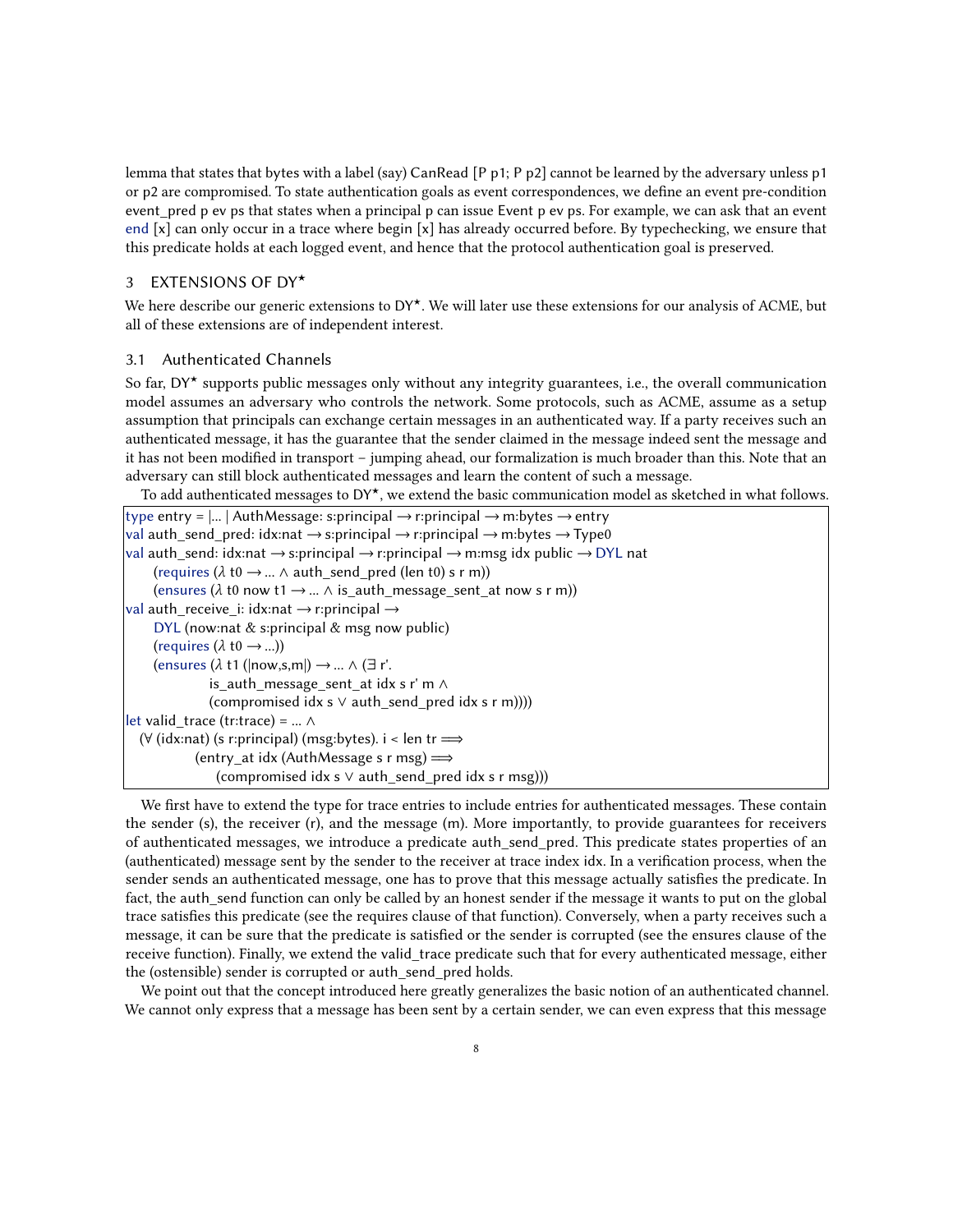has certain properties and, for example, that the (honest) sender, when sending this message, was in a certain state. The authenticated send predicate can be customized per application, and hence, can precisely reflect relevant aspects of the behavior of honest parties in that application.

#### <span id="page-8-0"></span>3.2 Modeling Key Substitution Attacks

Key substitution attacks [\[46\]](#page-24-10) (also called duplicate signature key selection [\[19\]](#page-23-11) or (no) exclusive ownership attacks [\[48\]](#page-24-11)) are subtle properties of signature schemes that are not excluded by standard cryptographic security definitions for signatures, and that can lead to attacks on protocols, with an early draft of ACME being one example [\[2\]](#page-22-2) (see also Section [5\)](#page-12-0). However, the default model of signatures in  $DY^{\star}$  does not account for such attacks.

We extend the algebraic model of signatures in  $DY^*$  to allow key substitution attacks. More specifically, following [\[36\]](#page-24-4) we formulate (no) destructive exclusive ownership (DEO) and (no) conservative exclusive ownership (CEO), with CEO being a special case of DEO.

Roughly speaking, if a signature scheme fails to provide DEO, given a signature  $s$  on a message  $m$ , an attacker can forge a new verification key for a message  $m'$  (possibly  $\neq m$ ) such that s verifies under the new key for m'. Similarly to [\[36\]](#page-24-4), we specify a function that enables the adversary to generate such a verification key:

|val deo\_gen: m':bytes → sig:bytes → bytes

This function is used to generate a new type of  $DY^*$  bytes:

|type bytes = ... | DEOgen: m':bytes → sig:bytes → bytes | ...

We extend the verify function for signatures such that if the verification key provided to the function is of this type, the verification succeeds if the (forged) key was generated for the signature and message.<sup>[1](#page-8-1)</sup> We verify that the modified function indeed reflects no-DEO using the following lemma, which expresses this property:

val deo gen\_verify\_lemma: m:bytes  $\rightarrow$  m':bytes  $\rightarrow$  sk:bytes  $\rightarrow$ 

Lemma (ensures (verify (pk (deo\_gen m' (sign sk m))) m' (sign sk m) == true))

This lemma is automatically proven by  $F^{\star}$ 's type checker. DY $^{\star}$  contains similar lemmas to ensure that signatures work as intended. These are unaffected by our change but illustrate that our extension does not break the existing semantics of signatures. There is, however, one lemma that (obviously) fails under this modification.

val sign\_verify\_lemma: vk:bytes  $\rightarrow$  msg:bytes  $\rightarrow$  tag:bytes  $\rightarrow$ Lemma (verify vk msg tag  $\Longrightarrow$ (∃ sk msg' . tag == sign sk msg'  $\land$  vk = pk sk  $\land$  msg = msg'))

This lemma states that any signature must have been created with the correct key, which, however, is not the case anymore. We therefore remove this lemma from the (extended)  $DY^{\star}$  framework.

No-CEO is a special case of no-DEO where  $m' = m$  (see, e.g., [\[48\]](#page-24-11)). We, hence, can formalize no-CEO similarly to no-DEO.

## <span id="page-8-2"></span>3.3 Our Approach for Interoperability

As mentioned in Section [2,](#page-3-0)  $DY^{\star}$  allows for symbolic debugging of model code and enables us to execute and test our model as a sanity check. Still, there might be subtle mismatches between the model and the real-world specification. Therefore, we want to test a  $DY^{\star}$  model against a real-world implementation, i.e., we take the symbolic implementation of one party, connect it to a real network, and run it with real-world counterparts. This

<span id="page-8-1"></span><sup>&</sup>lt;sup>1</sup>Note that our symbolic model allows privileged functions such as verify to "unwrap" signatures to inspect the message they have been created for.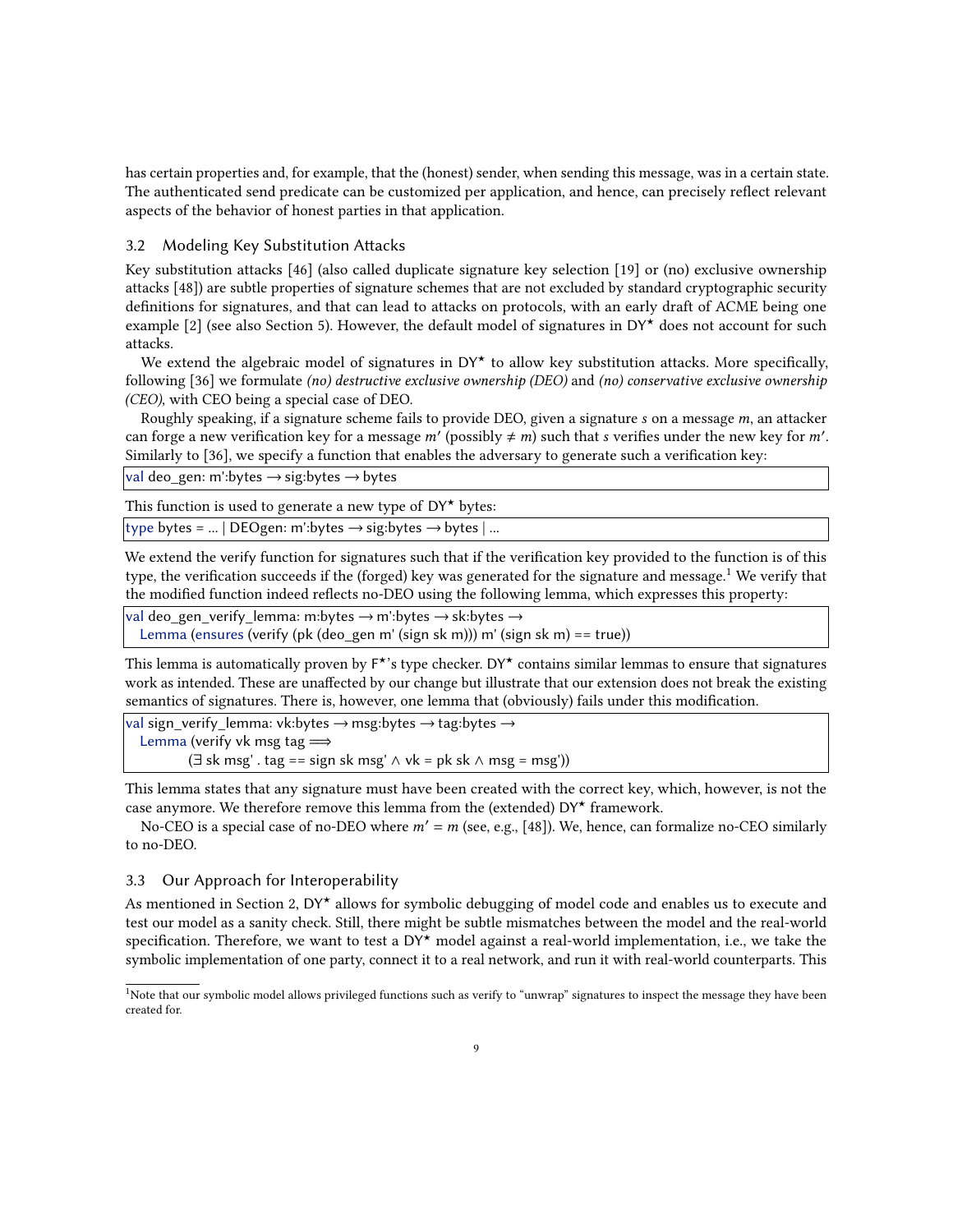<span id="page-9-0"></span>

Fig. 1. Overview of the interoperable implementation architecture. The core of the application (on the right) consists of the verified F★ code.

way, we check for interoperability to strengthen confidence in the model and to illustrate that the model is as precise as a reference implementation.

To this end, we leverage the symbolic debugging feature of  $DY^*$  to compile our verified model (including the  $DY^{\star}$  framework) to OCaml code. We further implement a wrapper in OCaml that connects the (now) executable model with the real world (see Figure [1\)](#page-9-0). This wrapper mainly translates messages from real bytes to symbolic bytes and vice-versa. For this purpose, the wrapper maintains a mapping between symbolic nonces and keys to concrete counterparts. Based on the message it receives from the real network, the wrapper also selects the protocol endpoint to call.<sup>[2](#page-9-1)</sup> Hence, some parts of the wrapper are application-specific. But it does not perform deeper application logic or state management. In particular, we do not change the code generated from the  $DY^{\star}$ model. It is this code, with all its layers, that is called by the wrapper to actually carry out the protocol. The code, for instance, still maintains the trace as a (now local) data structure to keep state. We illustrate our approach in Section [8,](#page-20-0) with ACME as an example.

We note that our approach for interoperability does not aim to yield a fully verified real-world executable but rather allows us to perform in-depth functional tests of the entire (verified) model with real-world counterparts.

#### 4 THE ACME PROTOCOL

The ACME standard defines a protocol between a client and a server. In practice, a web server that wants to get a new certificate acts as an ACME client, and a CA acts as an ACME server. To request a certificate, the ACME client creates an order for one or more of its own domains and sends the order to the ACME server. The ACME server then responds with an authorization message containing one or more challenges (usually a nonce) for each of the domains. The client publishes each challenge on (the HTTP web server or the DNS server of) its corresponding domain (along with some other data, see below) to prove that the client indeed controls the domains. The ACME server verifies that the challenges have indeed been published accordingly for all requested domains. Finally, the client creates a key pair for the domains and provides the ACME server with the public key (contained in an X.509 certificate signing request (CSR)). The ACME server then issues a certificate containing the public key and all domains previously requested by the client.

The actual ACME protocol is designed to work asynchronously and breaks the sketched flow into several (smaller) steps. Each of these steps is linked to the flow using unique identifiers (provided in URLs) that are issued by the ACME server step-by-step during the flow. The protocol requires the client to authenticate each message (based on the JSON Web Signature (JWS) standard [\[37\]](#page-24-12)).

<span id="page-9-1"></span> $<sup>2</sup>$ Note that this way, we leave scheduling of our application to the network, which is a standard assumption for protocol analyses.</sup>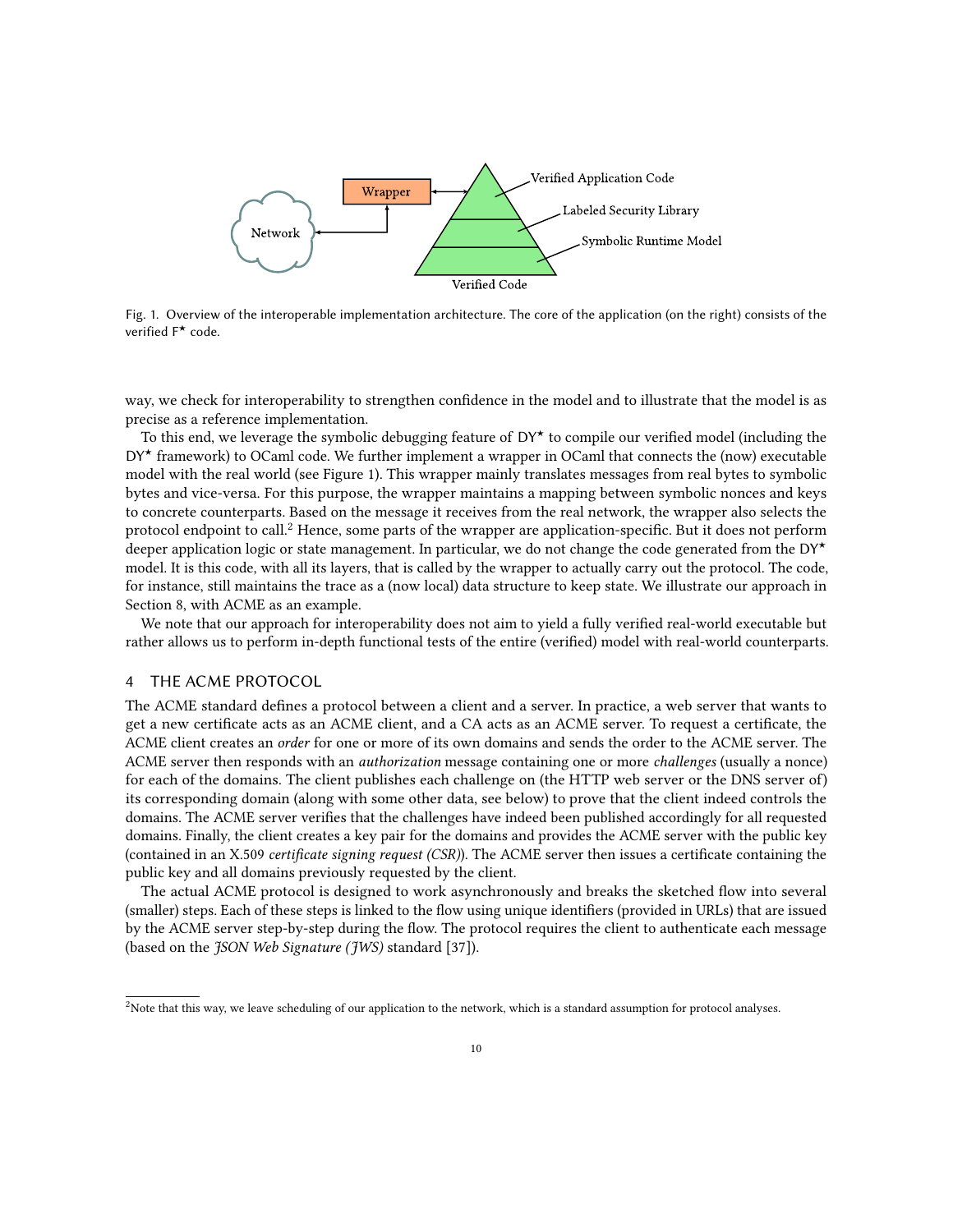<span id="page-10-0"></span>

Fig. 2. ACME protocol flow. We note that this figure simplifies several aspects of ACME for brevity, e.g., the presentation of JWS messages, which use a well-structured data format and include the URL they are sent to. JWS messages have to be signed by the sender, and this signature is verified by the receiver. Also, the last step has been simplified. In reality, the server does not return the certificate in Step 21, but a URL instead, at which the client then retrieves the certificate. In our model, however, we include all such details.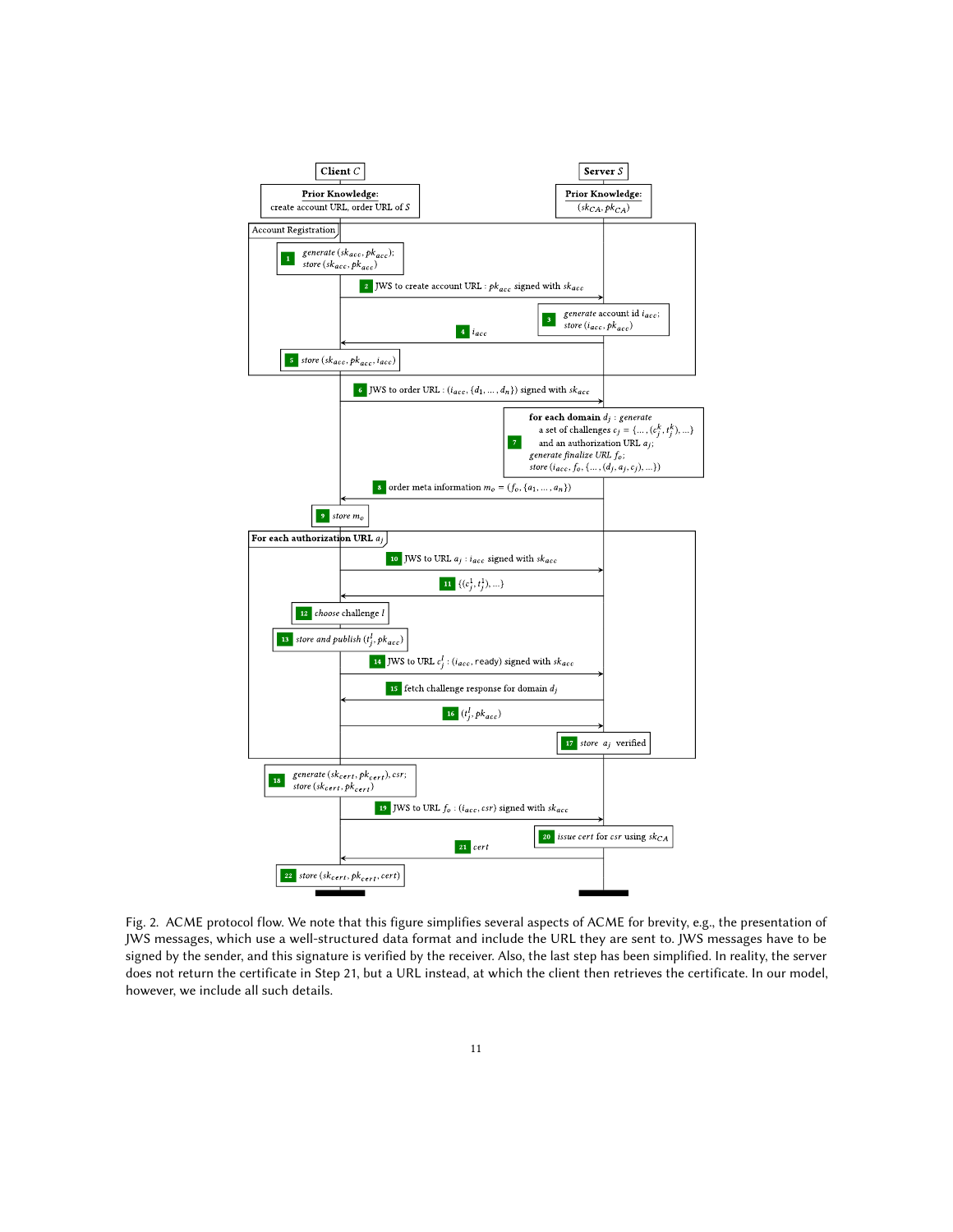#### <span id="page-11-3"></span>4.1 Main Protocol Flow

Figure [2](#page-10-0) depicts a typical ACME protocol flow (simplified for presentation). Before the client actually orders a certificate, it first creates an asymmetric key pair ( $pk_{acc}$ ,  $sk_{acc}$ ) in Step  $\Box$  that will be used to sign (and verify) protocol messages sent by the client to the ACME server. The client registers  $pk_{acc}$  at the server  $[2]$  $[2]$  $[2]$ , which in turn creates an account identified by some URL<sup>[3](#page-10-0)</sup>  $i_{acc}$  for this key  $\boxed{3}$  and sends it to the client  $\boxed{4}$  $\boxed{4}$  $\boxed{4}$ . The client stores the identifier along with the corresponding key pair  $\boxed{5}$  $\boxed{5}$  $\boxed{5}$ , and henceforth, each request to the server includes  $i_{acc}$  and is signed with the signing key  $sk_{acc}$ .

To request a new certificate, the client creates an *order* for a set of domains (belonging to the client)  $\boxed{6}$  $\boxed{6}$  $\boxed{6}$ . For each of these domains, the server generates a so-called authorization object that tracks the ownership verification of the domain  $\boxed{7}$  $\boxed{7}$  $\boxed{7}$ . Each authorization is identified by a URL  $a_j$  and includes one or more *challenges*, one for each verification method that the server supports. Each challenge is identified by some URL  $c_j^k$ , which is later used to state which challenge the client decided to solve. For each challenge, the server also generates a nonce  $t^k_j$  (see below). The server further generates a finalize URL  $f_0$  for the order which the client uses at the end of the flow to request the actual certificate. After the order has been created at the server, the server provides the client with meta-information about the order  $\boxed{8}$  $\boxed{8}$  $\boxed{8}$ , including the authorization URLs at which the client can retrieve the challenges for each domain as well as the finalize URL, all of which the client needs to know to perform later steps of the protocol  $\boxed{9}$  $\boxed{9}$  $\boxed{9}$ .

To prove ownership of each domain, the client first retrieves the respective authorization object (including the challenges) from the server (Steps  $\boxed{10}$  $\boxed{10}$  $\boxed{10}$  and  $\boxed{11}$  $\boxed{11}$  $\boxed{11}$ ). To make an authorization *valid*, i.e., convince the server that the client indeed owns a domain, the client can choose one of the challenges  $\boxed{12}$  $\boxed{12}$  $\boxed{12}$  (say challenge *l*) as it is sufficient for ACME to solve only one challenge (recall that the set of challenges represents different verification methods). Typically, a challenge is to publish the nonce  $t_i^l$  (concatenated with  $pk_{acc}$ ) in some way that only someone with a high level of control over that domain is able to do  $\overline{13}$  $\overline{13}$  $\overline{13}$ .<sup>[4](#page-11-1)</sup> To trigger verification of the challenge *l* that the client has chosen, the client sends a request to the URL  $c_j^l$   $\boxed{14}$  $\boxed{14}$  $\boxed{14}$ . The ACME server now checks whether the client was able to publish the nonce correctly. To this end, the server sends an HTTP request to some well-known path of the respective domain  $\overline{15}$  $\overline{15}$  $\overline{15}$ . The server verifies that the HTTP response  $\overline{16}$  $\overline{16}$  $\overline{16}$  sent by the (web server of) the client contains ( $t_i^l$ ,  $pk_{acc}$ ) and records that the authorization has successfully been verified  $\boxed{17}$  $\boxed{17}$  $\boxed{17}$ . Note that the ACME standard assumes that an attacker cannot spoof or manipulate the verification response  $\overline{16}$  $\overline{16}$  $\overline{16}$ ,  $\overline{5}$  $\overline{5}$  $\overline{5}$  Otherwise, an attacker can trivially attack ACME and verify ownership of arbitrary domains. In our model (see below), we use an authenticated channel to transfer the message of Step [16](#page-10-0) (all other messages are sent over an insecure channel). After the ACME server successfully verified each authorization, the server considers the order of the certificate to be valid and allows the client to request a certificate. To this end, the client creates a fresh key pair along with a corresponding X.509 CSR  $\overline{18}$  $\overline{18}$  $\overline{18}$ , and transfers the CSR to the server  $\overline{19}$  $\overline{19}$  $\overline{19}$ . The ACME server checks whether the CSR lists the same set of domains as the order and (if the check succeeds) issues the certificate for this CSR  $\boxed{20}$  $\boxed{20}$  $\boxed{20}$  and provides the certificate to the client  $\boxed{21}$  $\boxed{21}$  $\boxed{21}$  which in turn stores the certificate for usage  $\boxed{22}$  $\boxed{22}$  $\boxed{22}$ . We note that for brevity of presentation, the protocol description above focuses on the main functionality of ACME, and in particular, does not present mechanisms for replay protection, account management, pre-authorization, and certificate revocation (see Sections 6.5, 7.3, 7.4.1 and 7.6 of [\[5\]](#page-22-0)).

<span id="page-11-0"></span><sup>&</sup>lt;sup>3</sup>The account URL not only identifies this account but also allows the client to send requests to the server to change account metadata, replace the account key, or deactivate the account.

<span id="page-11-1"></span><sup>&</sup>lt;sup>4</sup>Currently, there exist three challenge types, http-01, dns-01, and t1s-alpn-01 (the latter is specified in a separate standard [\[50\]](#page-24-13)). All challenge types work very similar, and for presentation, we here assume that challenge  $l$  is an HTTP-01 challenge.

<span id="page-11-2"></span><sup>&</sup>lt;sup>5</sup>In practice. CAs verify the publication of the challenge data several times using different network routes to minimize the probability of an attacker being man-in-the-middle for all verification messages, see, e.g., [\[23\]](#page-23-12). See also Section 10.2 of [\[5\]](#page-22-0).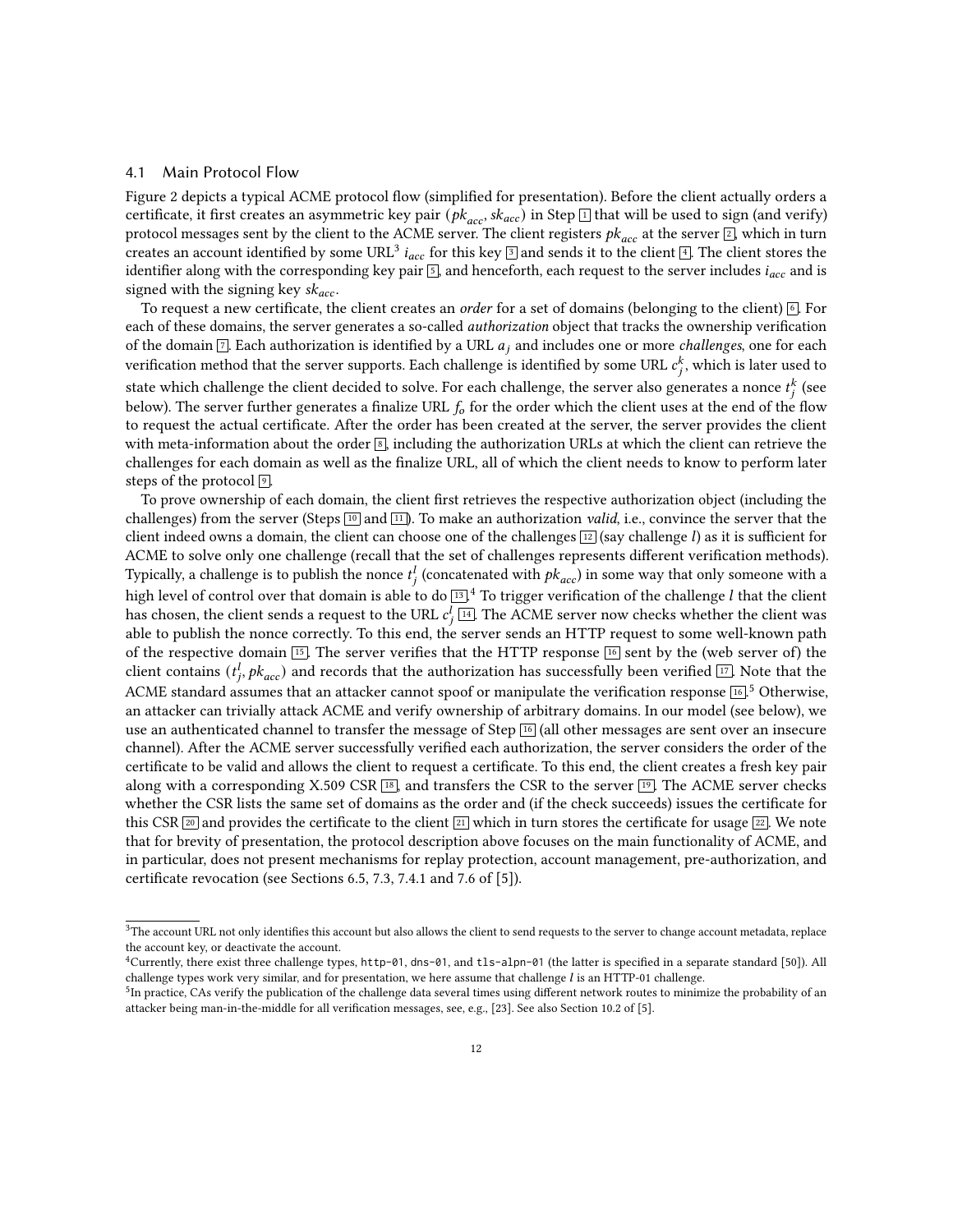#### <span id="page-12-2"></span>4.2 Informal Security Goals

Informally, the ACME protocol intends to ensure that clients can obtain certificates only for domains under their control. The security considerations section of the ACME specification (see Section 10 of [\[5\]](#page-22-0)) divides this goal into two concrete statements, intending to restrict the authorizations to the rightful parties: (1) A client should only be able to get authorizations for domains it controls, and (2) authorizations for a domain associated with an account (via the account public key) should not be used by other accounts. Without either of these properties holding true, an attacker could get certificates for someone else's domains.

## <span id="page-12-0"></span>5 ATTACKS AND VULNERABILITIES

The previous section illustrates that the 100 page ACME standard [\[5\]](#page-22-0) forms a quite complex, asynchronous protocol, which consists of unbounded recursive control flows, complex state management, and messages with unbounded data structures, such as lists or trees, which themselves again need to be processed in loops.

There can be potential flaws and problems on various levels, including logical and implementation flaws as well as ambiguities in the RFC that programmers might interpret incorrectly.

For example, in an early draft of the standard, the value published for domain ownership verification (see Steps  $\boxed{13}$  $\boxed{13}$  $\boxed{13}$  and  $\boxed{16}$  $\boxed{16}$  $\boxed{16}$  of Figure [2\)](#page-10-0) used to be  $\sigma = sign(t_1^l, sk_{acc})$  instead of  $(t_1^l, pk_{acc})$ , i.e., the client published only the value of a signature on the respective domain challenge  $t^{l}_{i}$ . As ACME allows clients to use signature schemes, which do not provide DEO, such as RSA-PSS and certain instantiations of ECDSA, an adversary can easily carry out an attack to obtain a certificate for a domain of some honest client [\[2\]](#page-22-2): After the honest client has published  $\sigma$  for her domain d, the adversary uses its own account to start another ACME flow for d. After the ACME server has issued a new challenge t' (to the attacker) to verify ownership of d, the adversary forges a new key pair for its account such that  $\sigma$  is a valid signature for the challenge t' under the attacker's new public account key.

One of the most important implementations of an ACME server, Boulder, contained an implementation error in the ownership verification loop for domains which resulted in Boulder checking only the first domain in the list of an order, allowing an adversary to obtain certificates for domains it does not own [\[35\]](#page-23-4). As already mentioned in the introduction, as a result of this error, Let's Encrypt had to revoke more than 3 million certificates.

An example of an ambiguity in the ACME RFC is that the standard does not clearly state that the ACME flow must be performed using the same account, i.e., the server must check whether all requests sent by the client are signed with the same key within one flow. While it is obvious that the server must perform this check, the standard only suggests this quite implicitly. Developers who just "code down" the standard might easily miss this check.

As also demonstrated by other real-world protocols, flaws can be quite subtle and be rooted in both logical protocol flaws as well as low-level mechanisms and ambiguities, such as state management [\[54\]](#page-24-14), control flow decisions [\[9\]](#page-22-9), insufficient checks [\[29\]](#page-23-13), and incomplete or ambiguous data structures [\[30,](#page-23-14) [51,](#page-24-15) [52\]](#page-24-16).

For critical protocols, such as ACME, which affect the security of the whole Internet infrastructure, it is therefore important to carry out a very detailed analysis by rigorously following the specification and along the way also clarify potential ambiguities. This results in strong and meaningful security guarantees of the standard, and our modeling/implementation artifact can serve as a reference implementation alongside the standard itself to guide programmers.

<span id="page-12-1"></span><sup>&</sup>lt;sup>6</sup>Note that at this time, ACME used different challenge concepts for the several domain verification sub-protocols. This verification mechanism was part of the DNS-based authorization mechanism.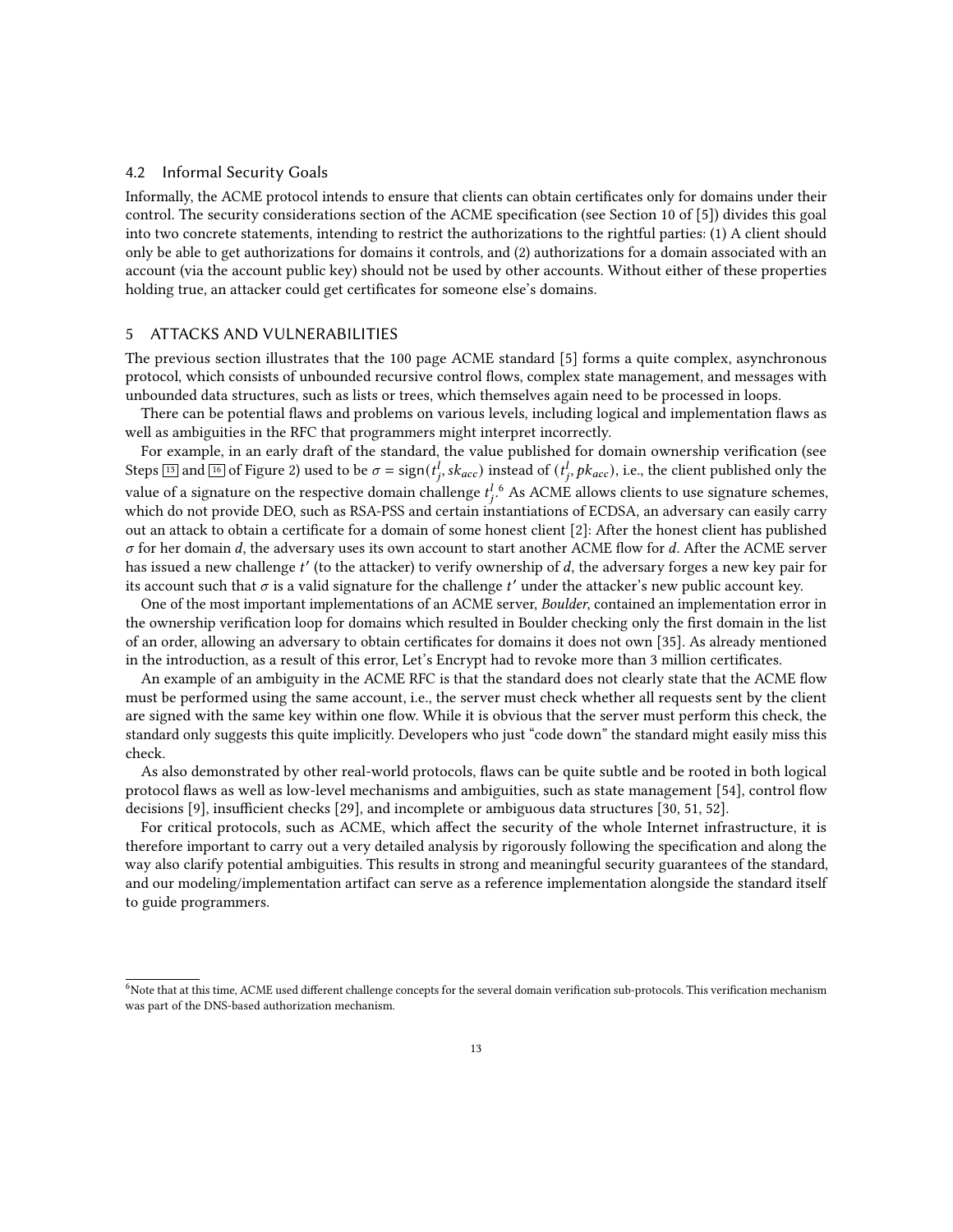|              | $#$ modules fLoC pLoC $\Sigma$ LoC Time |  |                           |
|--------------|-----------------------------------------|--|---------------------------|
| $DY^{\star}$ | 13                                      |  | 2.180 3.806 5.986 6 min   |
| ACME model   | 37                                      |  | 5,531 5,191 10,722 61 min |
| $\sum$       | 50.                                     |  | 7,711 8,997 16,708 67 min |

<span id="page-13-1"></span>Table 1. Overview on lines of code and verification time, including number of modules, functional lines of code (fLoC), lines of code for proofs and security property (pLoC), and the verification time using the F★ type checker on an off-the-shelf machine (single-core on Intel Xeon E5-2620 v4 @ 2.1 GHz). Note that verification in DY★ is modular; each module is verified separately, the verification time per module is less than 1.5 minutes on average.

## <span id="page-13-0"></span>6 DY★ IMPLEMENTATION OF ACME

We modeled ACME clients and servers as F\* programs built on top of DY\*'s labeled security API. Our model supports an unbounded number of principals, where each principal can own any number of domains, and can play the role of a client or server (or both).

Our model covers most of the ACME standard, including all steps specified by ACME to order, verify, issue, and retrieve a certificate, as well as a detailed specification of all relevant data structures. Moreover, our model also covers semantics of underlying protocols such as HTTP requests and responses, including HTTP headers and ACME's special construction of POST-as-GET requests. This results in a comprehensive model comprising about 5,500 lines of functional F<sup>\*</sup> code alone, excluding the DY<sup>\*</sup> framework, comments, white space, and lemmas and proofs for the security properties (see Table [1\)](#page-13-1). To further demonstrate our coverage, we refer to Appendix [C](#page-31-1) where we map sections of the ACME specification [\[5\]](#page-22-0) to F<sup>\*</sup> modules in our model.

Modeling Decisions. To ease analysis, our model leaves out certain security mechanisms required by ACME, and by this, safely over-approximates them. That is, we omit the usage of TLS, i.e., ACME messages are exchanged unprotected (e.g., no confidentiality or integrity) on the network. The only exception is that the verification response (Step  $\overline{16}$  $\overline{16}$  $\overline{16}$  of Figure [2\)](#page-10-0) is sent over an authenticated channel, matching the key assumption of the ACME standard, as explained in Section [4.1.](#page-11-3) Further, our modeled server does not enforce ACME's replay protection mechanism (DoS protection), which, as shown by our analysis, is not necessary for ACME's central security properties. Moreover, in the case of verification mismatches, our implementation does not output a terminating error message but instead aborts only the local execution of the respective protocol step without updating the state machine, allowing the same protocol flow to be continued, and hence, leaving the adversary further options. Following the same reasoning, we also do not model expiration of ACME orders, authorizations, and challenges.

### <span id="page-13-2"></span>6.1 Application-specific Data Structures

In our model, we closely follow the specification, including real-world message formats. This is security-critical. For example, we capture that the ACME server points the client to URLs for subsequent steps, which can potentially lead the client to interact with an unintended ACME server in the same protocol flow. Modeling these detailed message flows directly in terms of  $DY^{\star}$  bytes would be too cumbersome. Instead, we define ACME-specific high-level data structures as F ★ record types and implement functions to convert these high-level data structures to bytes and back. Using F ★'s theorem prover, we prove that these conversion functions are inverses of each other (see Appendix [A](#page-25-0) for a full example). This approach provides multiple benefits over a bytes-only modeling. First, by relying on the F<sup>\*</sup> type checker to verify initialization of all record fields with values of the correct type, we avoid all modeling errors related to inconsistent message serialization and parsing. Second, as data structures can be modeled very close to their specification, writing and (manually) comparing the model against the standard becomes much easier. We believe this modeling approach is generally useful, beyond ACME, for protocols with complex messages.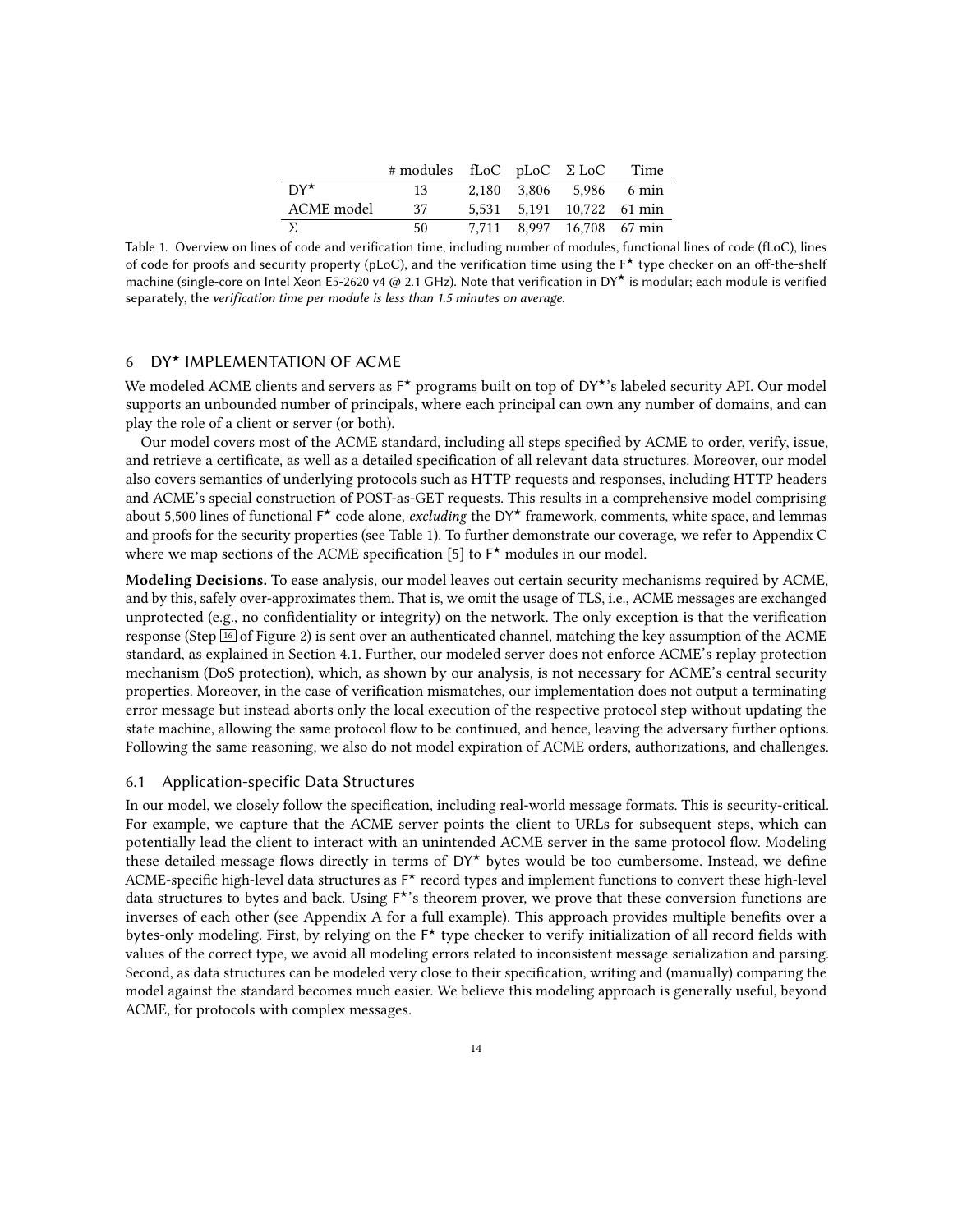As an example, we show our high-level data structure for an ACME order and compare it with its specification in the standard:

| type acme order = $\{$                                                                                             |
|--------------------------------------------------------------------------------------------------------------------|
| status: option // optional because new order messages (7.4 of [5]) do not have a status                            |
| (s:acme_status{s=Pending $\parallel$ s=Ready $\parallel$ s=Processing $\parallel$ s=Valid $\parallel$ s=Invalid}); |
| identifiers: doms: (Seq. seq domain) {Seq. length doms $> 0$ };                                                    |
| authorizations: option (Seq.seq url);                                                                              |
| finalize: option url; $//$ Optional for the same reason as status                                                  |
| certificate: option url}                                                                                           |

This defines an F<sup>\*</sup> record type acme\_order with five fields. E.g., the field identifiers holds a value of type Seq.seq domain, i.e., an unbounded sequence of domains, with an additional refinement stating that this sequence cannot be empty. (Identifiers are shortened for presentation, see module ACME.Data in [\[10\]](#page-22-10) for full details.)

Comparing this type definition with the following excerpt from Section 7.1.3 of the ACME specification [\[5\]](#page-22-0), it is easy to see that our model closely resembles the specification:

```
status (required, string): [...] Possible values are "pending",
  "ready", "processing", "valid", and "invalid". [...]
identifiers (required, array of object): An array of identifier
   objects that the order pertains to. [...]
authorizations (required, array of string): [...] Each entry is
   a URL from which an authorization can be fetched [...].
finalize (required, string): A URL that a CSR must be POSTed to
  once all of the order's authorizations are satisfied [...]
certificate (optional, string): A URL for the certificate that
   has been issued in response to this order.
```
## <span id="page-14-0"></span>6.2 ACME Client & Server APIs

The core of our ACME model is a set of APIs implementing the ACME protocol steps on both client and server side. These functions use the DYL effect provided by DY★, which allows us to make use of DY★'s labeled application API, e.g., to send and receive messages (recall that DYL implicitly carries the global execution trace and requires users to retain the valid trace invariant). We here present one such function to illustrate our modeling, namely, the ACME server endpoint to place a new order. It has the following type:

```
val acme server new order nw:
     acme server principal: principal \rightarrow // identity of the server
     msg_idx:nat \rightarrow // trace index of send(http request)
  DYL nat // trace index of send(http response)
     (requires (\lambda t0 \rightarrow ⊤)) // No precondition (except for valid_trace)
     (ensures (\lambda t0 result t1 \rightarrow ⊤)) // No post condition (except for valid trace)
```
This function takes the name of a server principal and an index (msg\_idx) in the global trace at which it expects to find a message carrying an HTTP request containing an ACME new order message (as specified in Section 7.4 of [\[5\]](#page-22-0)), i.e., an instance of the acme\_order type presented above. The function either returns an error (e.g. if the input message is malformed) or it adds an HTTP response to the trace and returns an index to this message in the trace.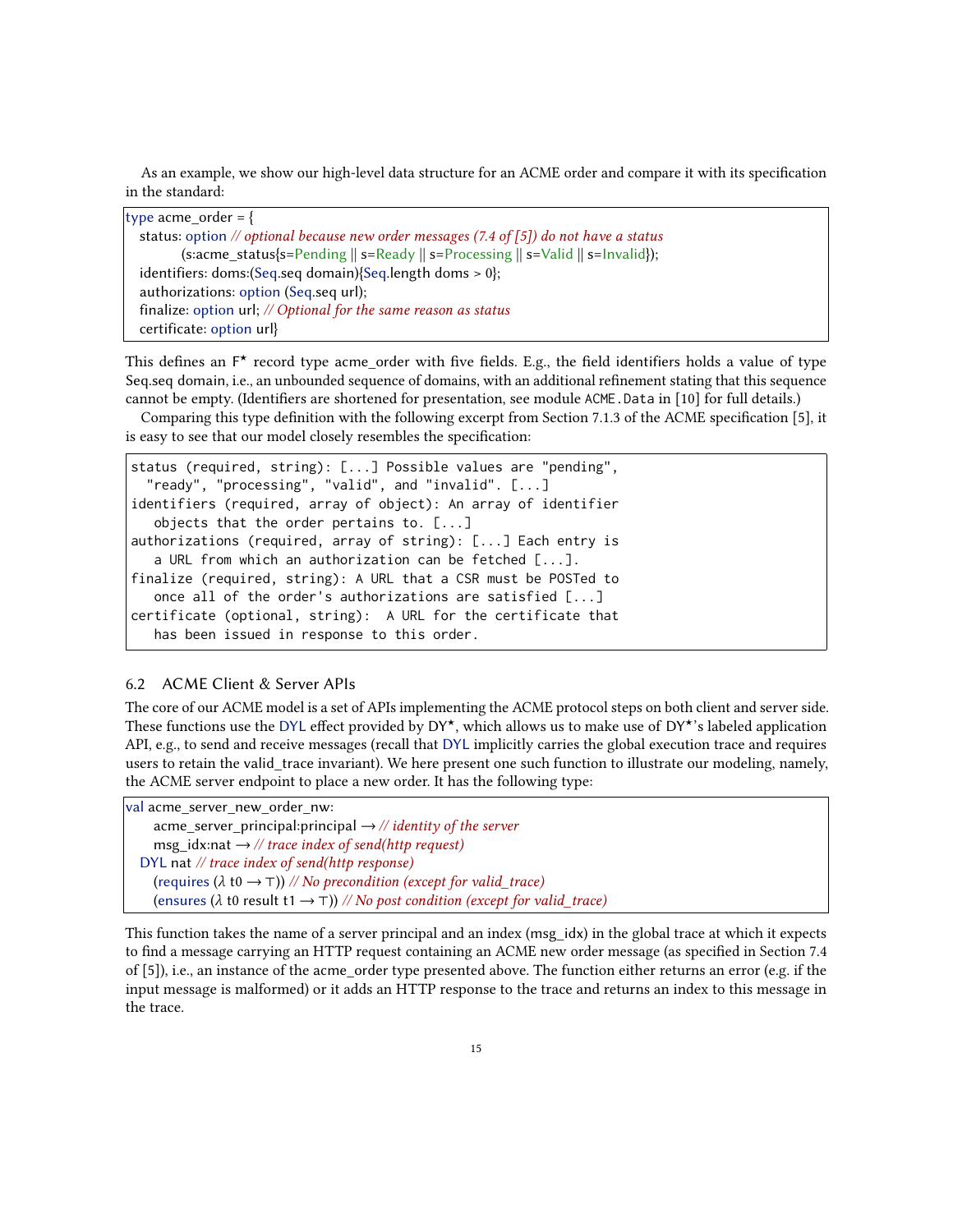```
// Note: All parse functions throw an error if parsing fails
let acme_server_new_order_nw server msg_idx =
 // receive_i \in DY<sup>*</sup>, "sender of message" is untrusted information
  let (sender of message, message) = receive i msg_idx server in
  let http_req = parse_http_request message in
  if (http_request_header_contains_domain_of_server http_req server) then
    let http_resp = acme_server_new_order_http server http_req in // See below
    let http_resp_bytes = serialize_http_response http_resp in
    send server sender_of_message http_resp_bytes
  else
    error "Request␣was␣sent␣to␣wrong␣server"
let acme_server_new_order_http server http_request =
  let jws_request = parse_jws_acme_request http_request.req_body in
  if not(dfst (verify_jws_acme_request http_request server jws_request)) then
    error "Invalid␣signature␣or␣invalid␣request␣JWS"
  else
    let order_object = parse_acme_order jws_request.payload in
    let ((UserAccount _acc_pub_key acc_url), account_session_id) =
      retrieve_account_session_for_kid server jws_request.key_id in
    let server_domain = get_dom_from_host_header http_request.req_headers in
    let (updated order, authzs) =
      acme_server_new_order_helper order_object server_domain in // See below
    let new order session idx = store order object in server state
      server updated_order account_session_id acc_url acc_pub_key in
    store_authzs_to_server_state server authzs 0 new_order_session_idx;
    // Return an HTTP response containing the updated order. req_id allows relating this
    // response to the corresponding request (modeling the TCP connection beneath HTTP).
    new_order_create_response http_request.req_id updated_order
let acme_server_new_order_helper (order_obj:acme_order) (server_domain:domain)
 : DYL ( // Returns a tuple (order, authorizations)
     order:acme_order{(order.acme_order_status = Some Pending)} ×
     Seq.seq acme_authorization
    ) =let finalize_path_nonce = guid_gen () in // guid_gen \in DY^{\star} generates a unique, but not necessarily secret value
  let finalize url = create finalize url server domain finalize path nonce in
  // create a sequence of authorization objects (Sec. 7.1.4 & 7.4 in ACME specification)
  let authzs = create_authorization_objects server_domain order_obj.identifiers 0 in
  let authz_urls = extract_urls_from_authzs authzs 0 in
  let updated_acme_order = {
      status = Some Pending; identifiers = order_obj.identifiers;
      authorizations = Some authz_urls; finalize = Some finalize_url;
      certificate = None
  } in
  (updated_acme_order, authzs)
```
Fig. 3. Implementation of our ACME server's new order API. For brevity, we omit most annotations for F<sup>★</sup>'s theorem prover as well as some helper functions and technicalities. See module ACME.Server.NewOrder in [\[10\]](#page-22-10) for full details.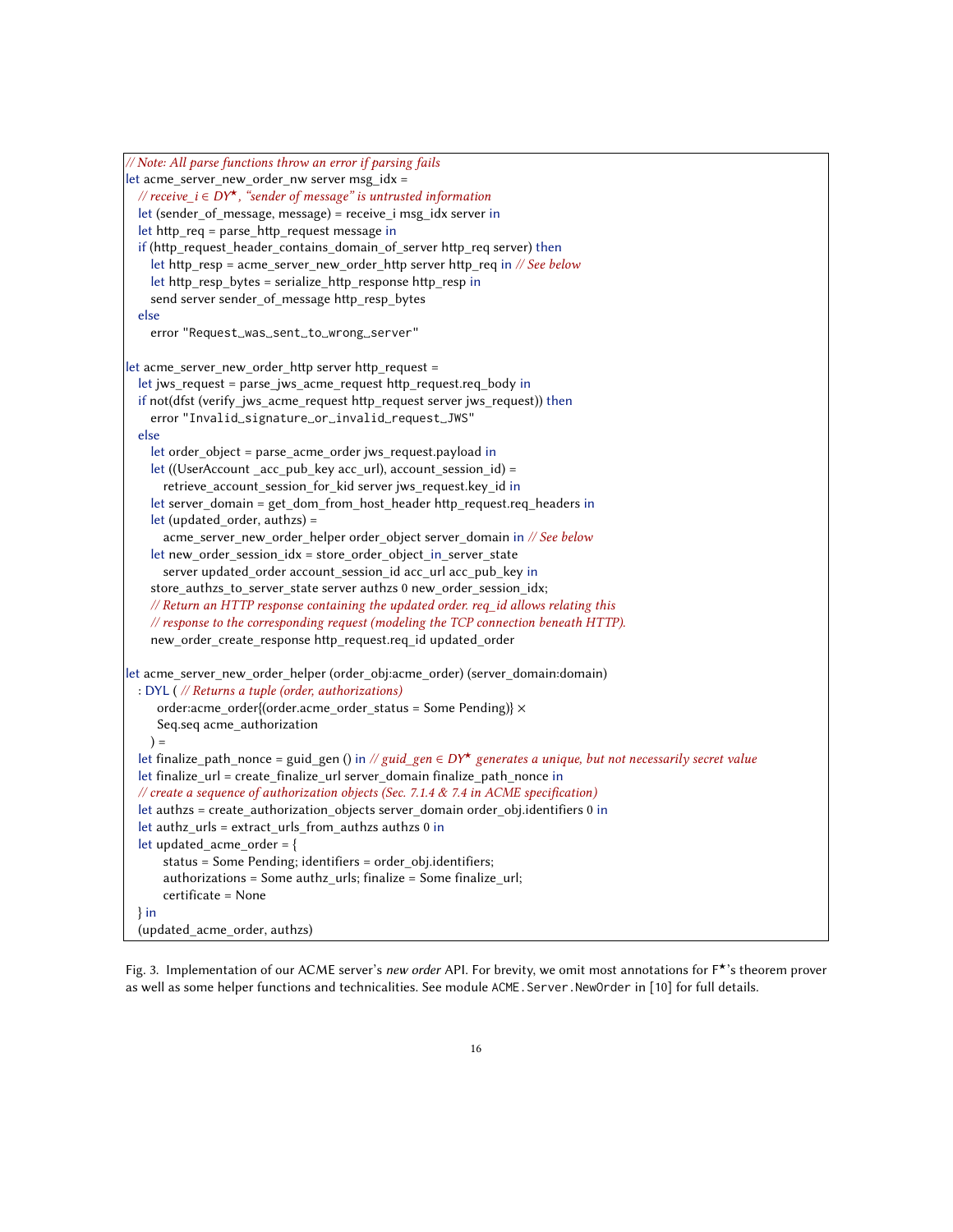The function acme\_server\_new\_order\_nw is implemented as shown in Figure [3.](#page-15-0) Note that this code is roughly what one would expect from a "regular" ACME implementation in a functional programming language, e.g., the received message undergoes several parsing steps. The code precisely models authorization objects as specified in [\[5\]](#page-22-0): an acme\_order does not contain the authorization objects themselves, but URLs from which the ACME client has to retrieve the actual authorization objects, a distinction that is security-critical for ACME.

#### <span id="page-16-1"></span>6.3 Functional Tests and Attacks

To test the functional correctness of our ACME model, we use  $DY^*$ 's symbolic debugging capabilities (see Section [2\)](#page-3-0). Of course, as outlined above, our ACME model itself comprises a set of functions representing protocol steps. Thus, to actually run the protocol, we need to implement an entry point which calls these protocol step functions. We implement several such scheduling functions, modeling different runs of ACME, allowing us to: 1) Empirically verify that our models for ACME clients and servers are functionally correct in the sense that they can finish the protocol with each other. 2) Print and inspect the resulting symbolic traces produced by these protocol runs. For example, we have encoded a (benign) run similar to Figure [2](#page-10-0) and checked whether the client indeed stores the correct certificate in the end. 3) Check whether protocol steps fail as expected with a faulty/malicious scheduler, i.e., an attacker. For example, we implement a run where a malicious ACME client orders a certificate for a set of domains, one of which it does not own, and we check that the protocol cannot continue (as expected) when the client is asked to prove control over that domain.

Of course, these tests do not prove security (see Section [7\)](#page-16-0), but they serve to increase confidence in the functional correctness of our model. We, for example, found and fixed an error in our server model which prevented the server from accepting (valid) requests. We note that finding such errors is much harder in non-executable symbolic models, especially if the model is as detailed as ours.

In addition, we can also use our test framework to try out attacks based on known implementation flaws. For example, we extended the server API with a faulty function, resembling the Boulder flaw [\[35\]](#page-23-4) (see Section [5\)](#page-12-0), and demonstrated, by writing a new scheduler function, that an adversary can indeed exploit this bug to obtain a certificate for a domain it does not own.

#### <span id="page-16-2"></span>6.4 Modeling Limitations

While our ACME model is quite comprehensive and detailed, there are some limitations: 1) We focused on the ACME protocol and thus omitted certification authority aspects, in particular certificate revocation and account creation – we over-approximate the latter by assuming that an arbitrary number of honest and dishonest accounts has been initialized. 2) The ACME specification itself only specifies DNS identifiers, i.e., domains, but allows extensions to define other identifier types, e.g., email addresses. Our model does not include that extension point. 3) The ACME specification defines an optional feature called pre-authorization (see Section 7.4.1 of [\[5\]](#page-22-0)), allowing clients to finish an ACME authorization independent of a concrete order. Since this is an optional feature and even Let's Encrypt does not support it [\[39\]](#page-24-17), we chose not to model it. 4) As we do not model TLS (see above), we modeled DNS as a trusted function mapping domains to principals. Note that this does not impede the attacker's capabilities at all: Due to the lack of TLS, the attacker can redirect network messages without the receiver noticing. Finally, of the two (structurally similar) challenge types defined in the ACME specification, dns-01 and http-01, our client and server only implement the latter. Note that this does not impede compliance with the specification as support for either challenge type is optional.

### <span id="page-16-0"></span>7 SECURITY PROPERTIES AND PROOF

Our analysis considers several security properties: The central, most obvious property for certificate issuance is the secure binding property, which guarantees that an honest ACME server only issues certificates to the rightful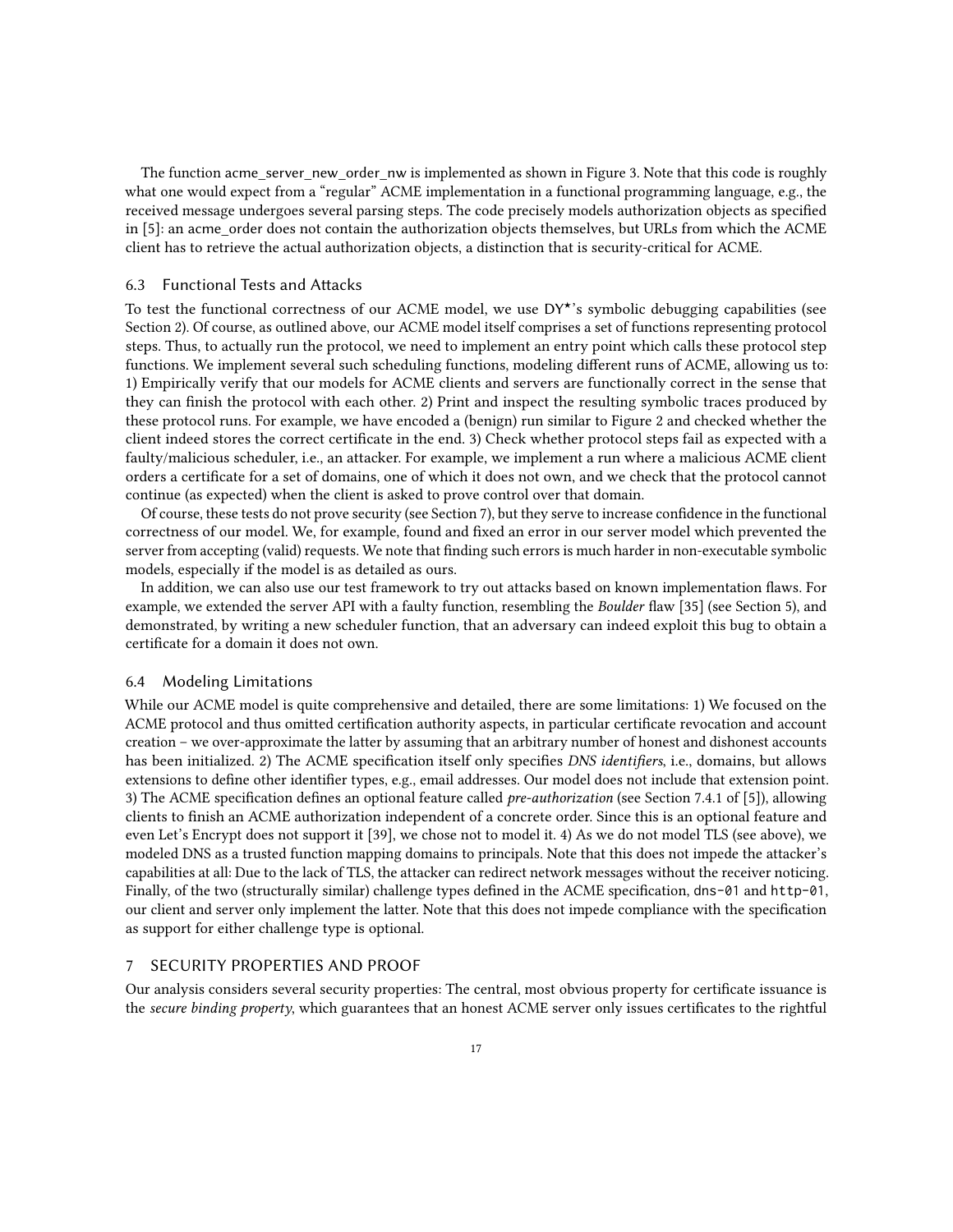owner of the domains stated in the respective certificate. This property not only captures the security goals of ACME (see Section [4.2\)](#page-12-2) but is even stronger, as it holistically captures the overall issuance process. Moreover, we also state and prove integrity properties for the entire ACME flow, by which we go beyond the security goals stated in the specification as well.

We emphasize that our analysis does not consider just the ideal protocol flow as depicted in Figure [2](#page-10-0) but considers an unbounded number of ACME servers and clients that can perform an unbounded number of (interleaved) protocol sessions in parallel. Furthermore, we consider an active network attacker that can (nondeterministically) intercept, block, and spoof messages, freely schedule the execution of the protocol, and corrupt any principal at any time (as discussed in Section [2\)](#page-3-0).

#### <span id="page-17-0"></span>7.1 Secure Binding Property

The secure binding property states that if an honest ACME server issues a certificate for a set of domains where at least one domain in that set is owned by an honest client, then the private key corresponding to the public key bound in the certificate is unknown to the adversary. This way, we capture that (as an outcome of every possible run of ACME) the attacker can never obtain a certificate that enables it to impersonate someone honests's domain. More formally, we define this property as follows:

DEFINITION 1. Let t be a global trace of the DY<sup>\*</sup> model of ACME, s be an honest principal (an ACME server) in t, D be a set of domains,  $k$  be some private key, and cert some certificate issued by  $s$  in  $t$  for the set  $D$  and the public key corresponding to k. We say that  $t$  fulfills ACME's secure binding property for s, D, k, and cert if (in t) k is not derivable by the adversary or all domains  $d \in D$  are owned by dishonest principals (the adversary).

Based on this definition, we state the following theorem:

THEOREM 1. For all possible global traces t of the DY<sup>\*</sup> model of ACME and s, D, k, cert as above, t fulfills ACME's secure binding property for  $s$ ,  $D$ ,  $k$ , and cert.

We highlight that by proving this theorem for our detailed ACME model, we can exclude many classes of attacks. In particular, we can exclude the attacks described in Section [5,](#page-12-0) e.g., attacks based on logical errors in the protocol flow, ambiguities in the specification (e.g., not stating explicitly that the ACME server must enforce that the same account is used in one protocol flow) or even potential implementation glitches unintentionally implied by the specification.

We state (and prove) the above theorem as a lemma in  $DY^{\star}$  which requires that the secure binding property follows from the valid\_trace invariant. We discuss this invariant in the proof structure paragraph below (see also Section [2](#page-3-0) for the general proof technique in DY<sup>★</sup>). We formulate this theorem in DY<sup>★</sup> as follows (slightly simplified for presentation):

| val secure_binding_theorem:                                                                  |  |
|----------------------------------------------------------------------------------------------|--|
| s: principal $\rightarrow$ // any (server) principal                                         |  |
| trace_idx:nat $\rightarrow$ // any trace index                                               |  |
| cert:certificate $\rightarrow$ // any certificate                                            |  |
| dom: domain $\rightarrow$ // any domain                                                      |  |
| priv_key:bytes $\rightarrow$ // any private key                                              |  |
| DY unit                                                                                      |  |
| (requires ( $\lambda$ t0 $\rightarrow$ (valid_trace t0 $\land$ // any trace t0 that is valid |  |
| $\frac{1}{\pi}$ if the server s updated its internal state at trace index trace idx          |  |
| $\mathcal{N}$ and stored the certificate cert in a state entry of this updated state         |  |
| is certificate in server state s trace idx cert $\wedge$                                     |  |
| $\#$ if the domain dom is one of the domains for which the certificate is issued             |  |
|                                                                                              |  |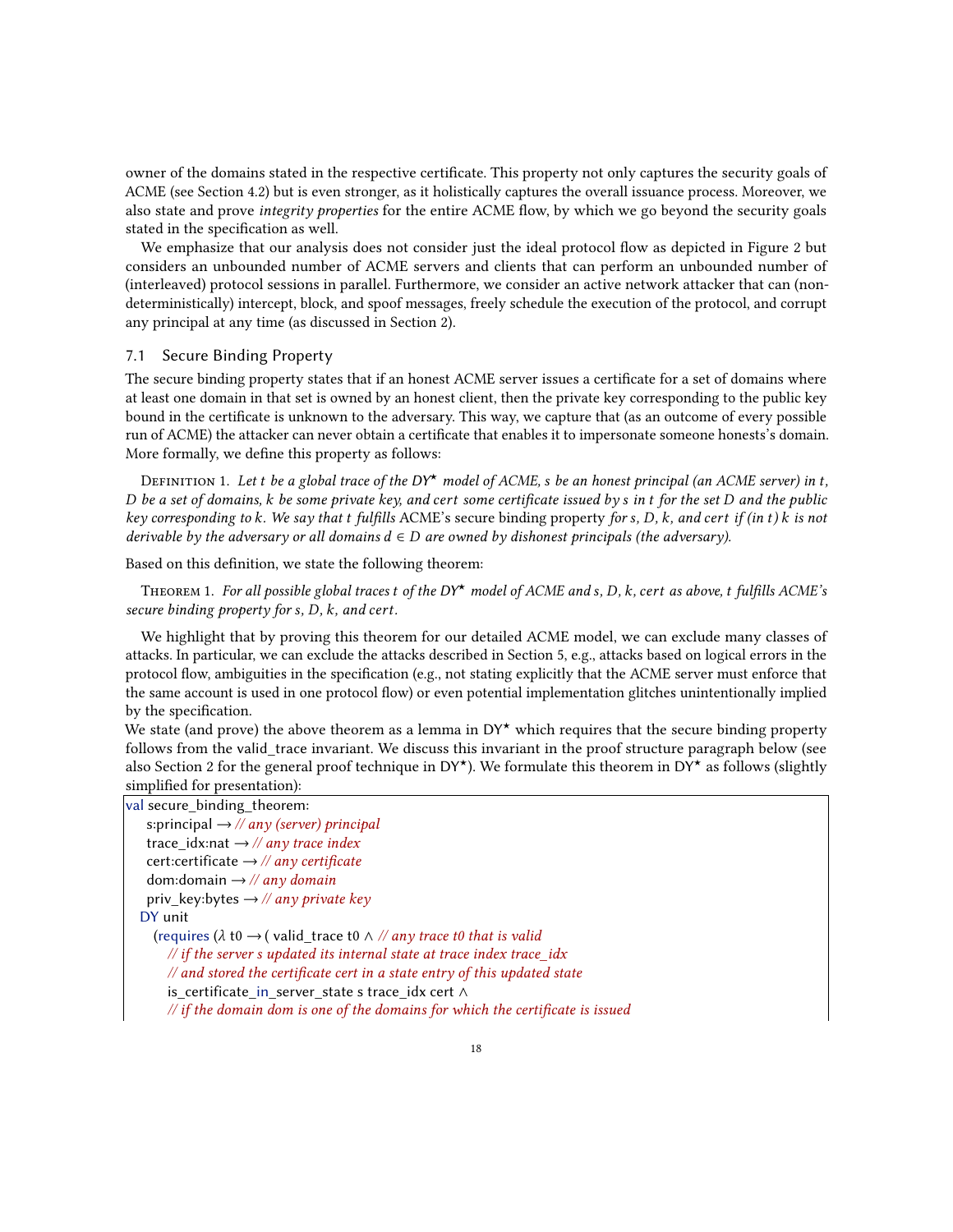| is domain in certificate cert dom A                                           |
|-------------------------------------------------------------------------------|
| // if the key priv_key is the private key to the certificate public key       |
| pk priv_key == cert.pub_key $\wedge$                                          |
| // and if the server is not corrupted by the attacker                         |
| $\neg(is_principal_corrupted_before trace_idx s)))$                           |
| (ensures $(\lambda \text{ t0 } t1 \rightarrow (t0 == t1 \land t))$            |
| $\frac{1}{\sqrt{2}}$ then the attacker cannot derive the private key priv key |
| is_unknown_to_attacker_at (len t0) priv_key V                                 |
| // or the principal that owns the domain is corrupted                         |
| is_principal_corrupted (owner_of_domain dom)))))                              |

<span id="page-18-4"></span>**Proof Structure.** In the following, we give a simplified high-level overview of how we prove the secure binding property within  $DY^{\star}$ . We provide the full proof of the property in our supplementary material [\[10\]](#page-22-10) and only point to selected modules in what follows.

As already stated, the theorem must be implied by the valid trace invariant. Recall that valid trace includes, among others, the state invariant of the principal states state\_inv and the authenticated send predicate auth send pred (see Sections [2](#page-3-0) and [3.1\)](#page-7-1). We need to construct the components of valid trace such that they reflect relevant aspects from the different stages of the protocol. The majority of the work is then to ensure that valid trace is preserved throughout all modules of the model.

One central property inferred from the challenge verification step is the connection between the owner of a domain and an ACME client account. When the ACME server receives a verification response containing the account's public key (see Step  $\boxed{16}$  $\boxed{16}$  $\boxed{16}$  of Figure [2\)](#page-10-0) via an authenticated channel, we can infer that, if the sender is an honest principal, the sender of the message indeed owns the private key to the account.<sup>[7](#page-18-0)</sup> We express this fact in auth send pred. Of course, the client must obey this predicate when sending the verification message, verified by  $F^{\overline{\star}}$ 's typecheck.

We propagate the connection between the domain owner and the account key using  $DY^*$ 's labeling system and encode this fact in the state invariant of the ACME server.<sup>[8](#page-18-1)</sup> More precisely, if the server sets the status of an authorization to valid, then the account key related to the authorization must be labeled with the domain owner. Every time the server updates its state, we must ensure that this invariant holds true. In particular, the server's function processing the verification response infers this property from the guarantees of the authenticated channel.<sup>[9](#page-18-2)</sup>

To connect the issuance of a certificate to the domain verification, we have to enrich the state invariant further: Whenever the server issues a certificate (as recorded in the server state), we require that the certificate key is labeled such that it belongs to the rightful domain owner for the domains in the certificate.<sup>[10](#page-18-3)</sup> To prove that the server preserves this invariant as well, we first link the processing of the message containing a CSR to the guarantees of the ownership verification sketched above: Recall that, whenever the server receives a CSR for an ACME order to issue a certificate, the server checks whether the account key used for signing the JWS containing the CSR is the same key associated with the ACME order (as recorded in the server state). Following from the state invariant constructed above, we have that the JWS containing the CSR must have been signed by the rightful owner of the domains. Next, we link the label of the key contained in the CSR (that will be the key of the certificate) to the owner of the domains: To this end, we define the application-specific signature predicate

<span id="page-18-0"></span><sup>&</sup>lt;sup>7</sup>See the module ACME. Server. ReceiveChallengeVerification.

<span id="page-18-1"></span><sup>8</sup>See valid\_acme\_server\_st in Application.Predicates.Helpers.

<span id="page-18-2"></span><sup>&</sup>lt;sup>9</sup>See again the module ACME. Server. ReceiveChallengeVerification.

<span id="page-18-3"></span><sup>10</sup>See again valid\_acme\_server\_st in Application.Predicates.Helpers.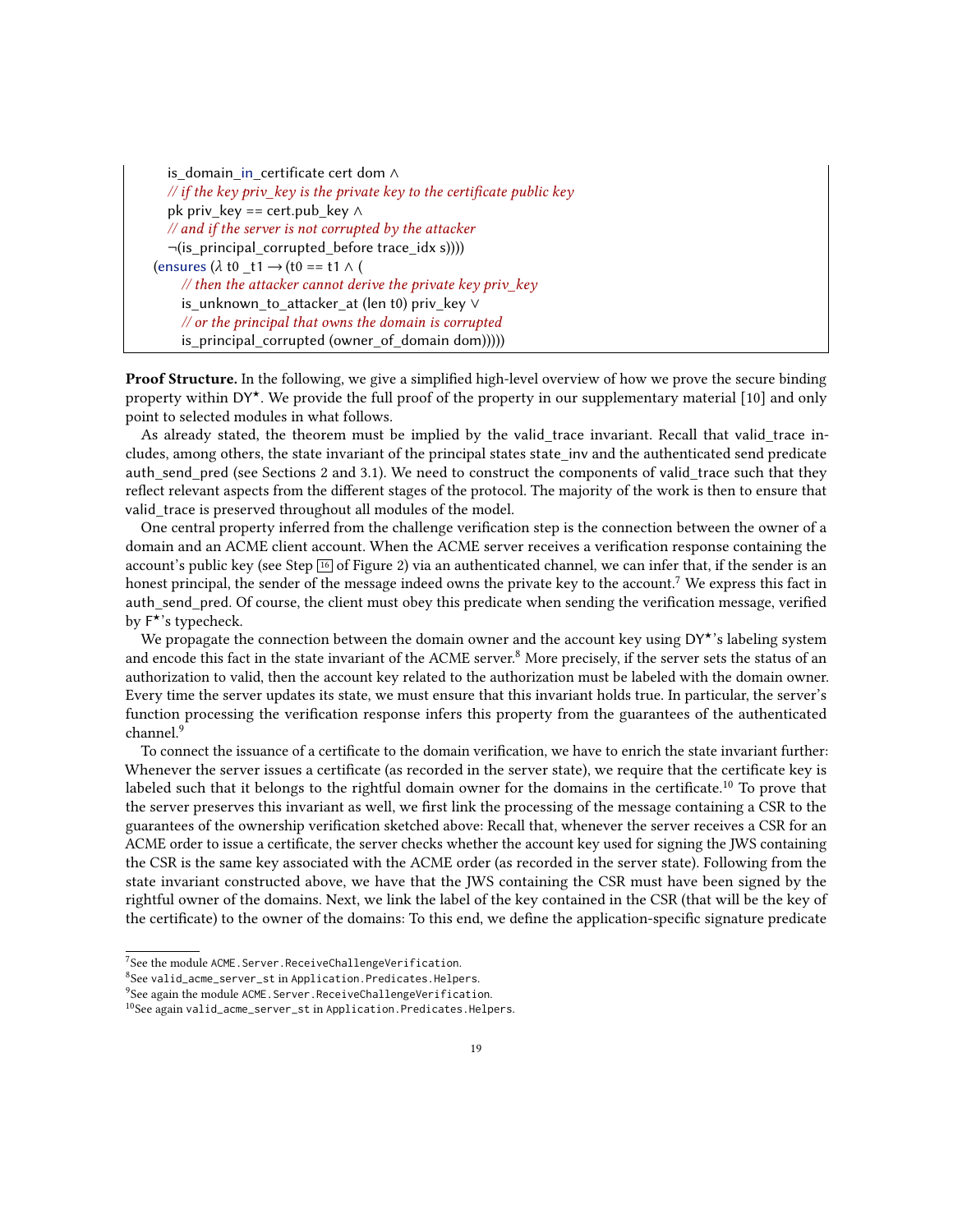such that it provides the guarantee that honest principals only ever create a JWS with a CSR if they own the key contained in the CSR. We again convey this information using the labeling system.<sup>[11](#page-19-0)</sup>

Finally, to prove the secure binding theorem, we use the invariants on labels of certificate keys as sketched above and the generic secrecy properties of DY\*'s labeling system.<sup>[12](#page-19-1)</sup>

Modularity. We highlight that the DY<sup>\*</sup> framework enables the proofs to be highly modular, illustrated by the example above, where the server needs to fulfill specific properties before being able to store the certificate. Overall, this leads to quite local proofs for each function, making the proof very efficient. Furthermore, the invariants hold true for arbitrary interleavings of arbitrary protocol sessions.

Secure Coding Discipline. We emphasize that F<sup>\*</sup>'s typecheck guarantees that we never violate any of the invariants sketched above. If the model would contain any flaws, for example, missing checks, incorrect handling of keys, incorrect modification of the state, etc., the corresponding function would fail this typecheck.

As mentioned in Section [6.3,](#page-16-1) we have implemented a faulty server that incorrectly iterates over domains during ownership verification, similar to the bug in Boulder [\[35\]](#page-23-4) (see also Section [5\)](#page-12-0). As expected, the typecheck fails, and we have to manually override  $F^{\star}$ 's typechecker to compile this code.<sup>[13](#page-19-2)</sup>

#### <span id="page-19-3"></span>7.2 Integrity Properties

We consider two main integrity properties: Integrity of an ACME flow from the server's perspective and the client's perspective. In the following, we present both properties and refer to Appendix [B](#page-28-0) for the (simplified)  $DY^{\star}$ lemmas and the high-level proof structures.

Server-Side Integrity. The server-side integrity property states that any certificate that the server has issued for an honest client has actually been requested by the client, and the client owns the corresponding account key used for the protocol flow.

THEOREM 2 (SERVER-SIDE INTEGRITY). For all possible global traces t of the DY\* model of ACME, with s being a principal (an ACME server),  $d$  being a domain,  $D$  being a set of domains, acc pub key being some public key, and cert some certificate issued by  $s$  in  $t$  for the set D, if  $d$  is a domain in D, acc\_pub\_key is the account public key used for issuing cert, and the principal owning the domain d is honest, then the owner of d created an ACME order for the domains  $D$  and owns the private key to acc\_pub\_key.

Client-Side Integrity. The client-side integrity property states that whenever the client stores a certificate (issued by an arbitrary, potentially dishonest server), then this certificate has been issued for the same set of domains that the client requested earlier.

THEOREM 3 (CLIENT-SIDE INTEGRITY). For all possible global traces t of the DY\* model of ACME, with  $c$  being a principal (an ACME client), D being a set of domains, and cert some certificate issued for the set D, if c stores the certificate cert in its state, then c previously created an ACME order object for the domains D.

Similarly to the secure binding property, we specify both properties as lemmas in  $DY^*$  and define suitable predicates, including those for valid traces, and prove these properties.

## 7.3 Proof Effort

For proving the security properties presented in the previous sections, we added 5,191 lines of proof-related code, which roughly corresponds to the number of functional lines of code of the ACME model (see Table [1\)](#page-13-1).

<span id="page-19-0"></span><sup>11</sup>See the module ACME.Server.FinalizeOrder.

<span id="page-19-1"></span><sup>12</sup>See the module ACME.SecurityProperties.

<span id="page-19-2"></span><sup>13</sup>See the faulty implementation check\_valid\_and\_set\_ready\_for\_order\_faulty in the module ACME.Server.Helperfunctions of our supplementary material [\[10\]](#page-22-10).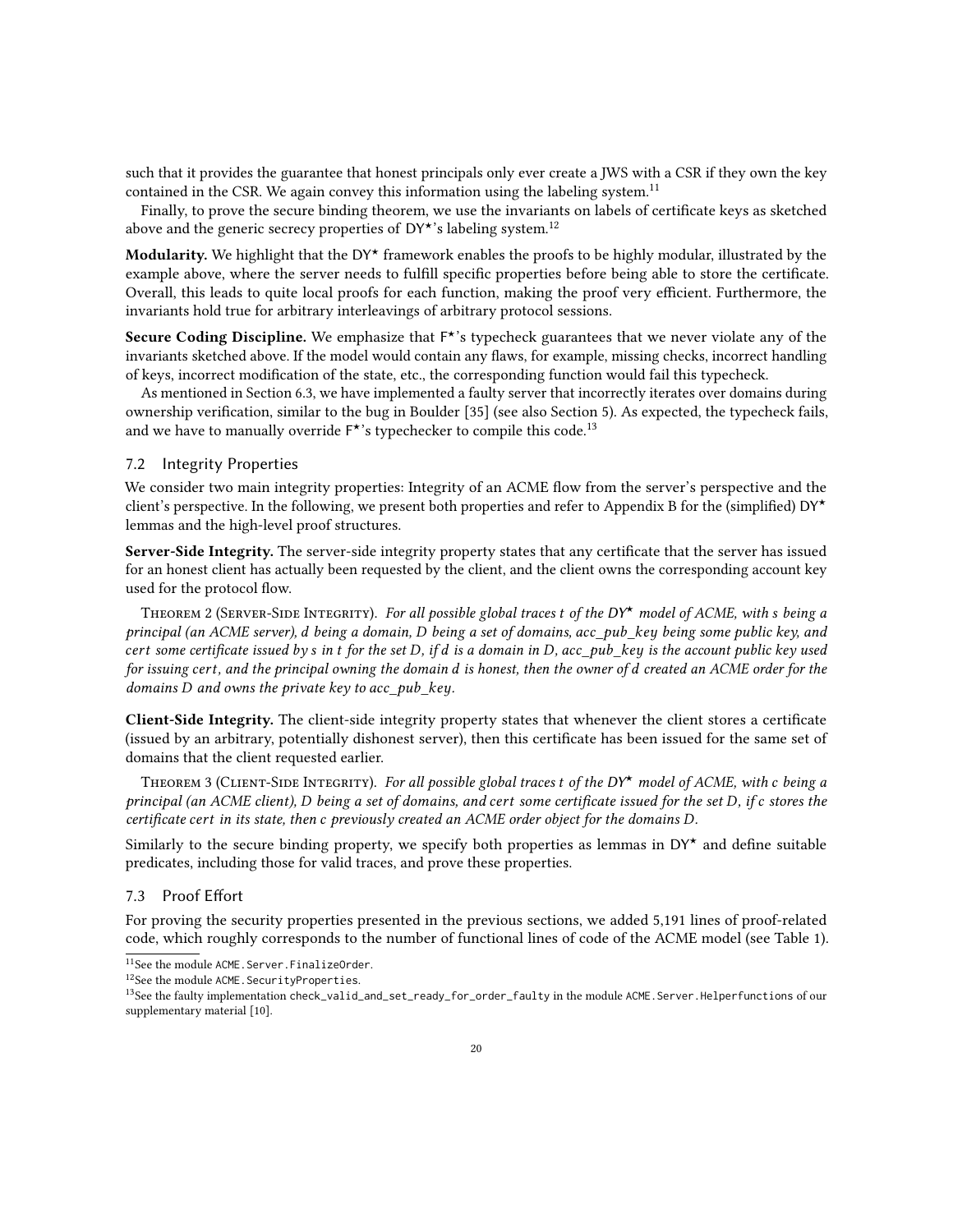This number includes the proofs that follow from the trace invariants and all local proofs (see also Section [7.1,](#page-17-0) where we describe how local proofs are used to prove the secure binding theorem). Overall, the verification of the complete ACME model (including the typecheck of the DY★ model) takes 67 minutes using an off-the-shelf machine. We highlight again that the verification is done modularly, and on average, each module is verified in less than 1.5 minutes. We estimate that the ACME analysis (creating the ACME model and proving the security properties) took several person-months, a large portion of which was for reading and transcribing the standard. We refer the reader to Section [9](#page-20-1) for a comparison of our analysis to prior ACME analyses.

## <span id="page-20-0"></span>8 INTEROPERABLE IMPLEMENTATION

In the symbolic execution tests as described in Section [6.3,](#page-16-1) we confirmed our model to be internally consistent, i.e., our modeled ACME client and server are able to finish a protocol run when communicating to each other. While this provides some confidence in the correctness of our model within itself, we could still have modeled the ACME specification slightly incorrectly. So in a second step, we use our approach for interoperability (see Section [3.3\)](#page-8-2) and augment our model with an (unverified) wrapper library to be able to connect our implementation to the real world. Here, we illustrate that our ACME client is indeed interoperable with a real-world server. To this end, we have our client run the ACME protocol with several different ACME servers, including *pebble* [\[44\]](#page-24-18), an ACME server developed specifically for client compliance testing, as well as Let's Encrypt's staging and production servers based on Boulder [\[42\]](#page-24-19), and show that all of them indeed issue certificates to our client.

As presented in Section [3.3,](#page-8-2) this wrapper library is written in OCaml and uses the ACME client APIs outlined in Section [6.2.](#page-14-0) On a technical level, the ACME model and the underlying DY★ framework are compiled from F ★ to an OCaml library, against which we link our wrapper library. As with the ACME model itself, we provide the wrapper library and necessary configuration in our supplementary material [\[10\]](#page-22-10).

Running the resulting interoperable client implementation with real-world ACME servers allowed us to find a bug in our model that did not surface in the symbolic execution tests from Section [6.3.](#page-16-1) As presented in Section [6.1,](#page-13-2) an ACME order object (in our model as well as in the specification) contains several sequences, e.g., a sequence of authorization URLs associated with the respective order object. The ACME specification does not require ACME servers to retain the order of elements in these sequences when including them in a response. Our initial client model, however, implicitly assumed to receive these sequences exactly as sent in the request. This bug did not surface in the symbolic execution tests, as our server model just reflects them in responses. But the *pebble* ACME (compliance testing) server [\[44\]](#page-24-18) permutates them on purpose and thus leads us to the error. In addition to being quite subtle, this modeling bug only shows when ordering a certificate for more than one domain. Therefore, we emphasize the value of an executable model and using that ability to build confidence in the model's correctness.

#### <span id="page-20-1"></span>9 RELATED WORK

As mentioned before, early drafts of ACME have been analyzed before. We will discuss these works as well as other work that focuses on public key infrastructures and the verification of crypto protocols in general.

Prior Analyses of ACME. Two prior works present formal analysis results for early drafts of the ACME standard. Bhargavan et al. [\[15\]](#page-23-3) model domain authentication protocols of ACME draft 00 in ProVerif and analyze it for an authentication property similar to secure binding, in a symbolic cryptographic model without key substitution attacks. They introduce a notion of strong identifier channels for HTTP and DNS authentication (corresponding to Authenticated Send in Section [3.1\)](#page-7-1) and show these mechanisms are strictly stronger than Email-based authentication (which is not supported anymore in the current standard). Jackson et al. [\[36\]](#page-24-4) analyze the DNS-based domain authentication protocol in ACME drafts 00 and 02 in Tamarin. They show attacks on draft 00 if the signature scheme is vulnerable to key substitution attacks. Our treatment of no-CEO and no-DEO (see Section [3.2\)](#page-8-0) key substitution is inspired by their work.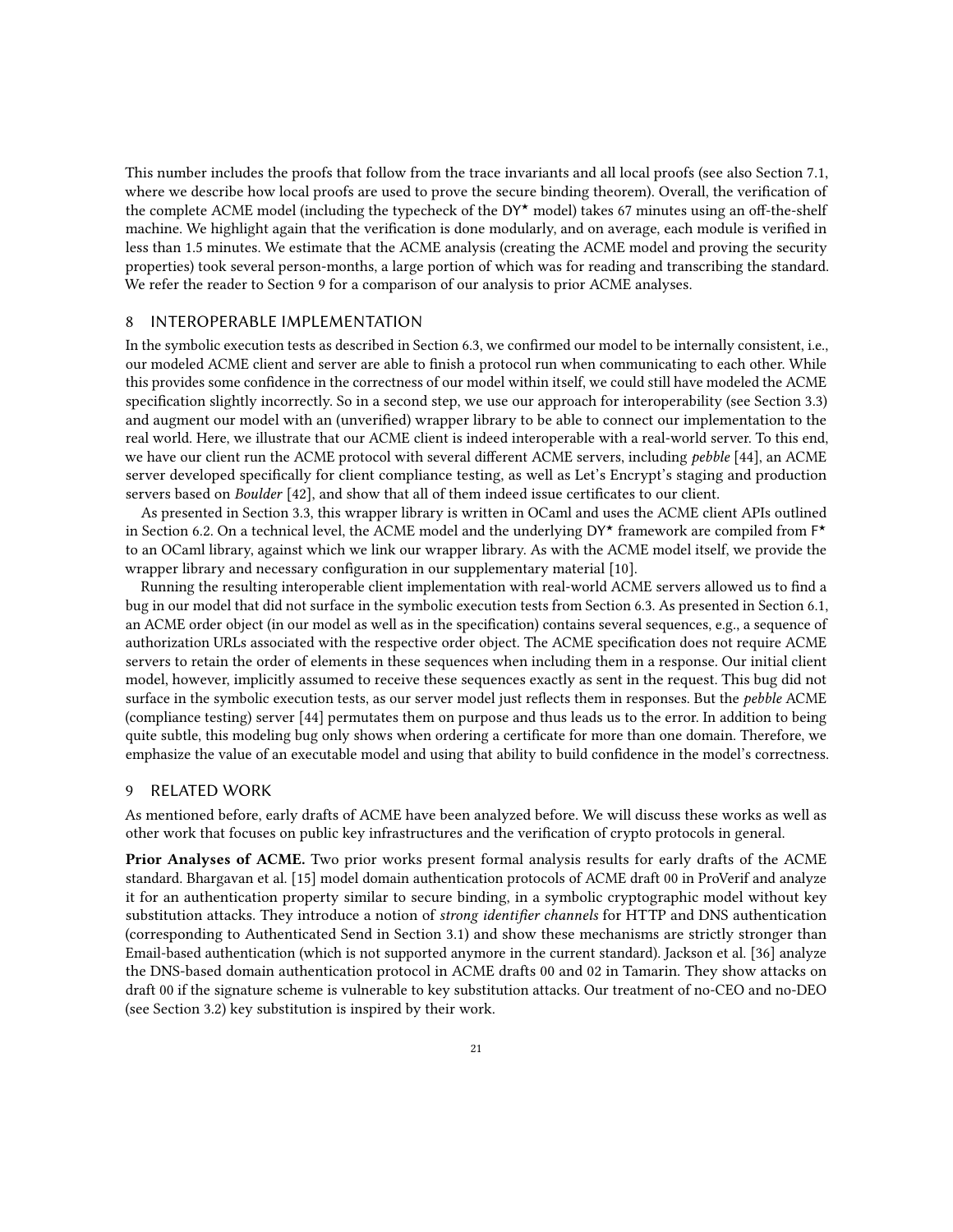Both these prior works only model a small cryptographic core of the ACME protocol and focus on a narrow class of attacks, ignoring important RFC details like message formats and state management. The Tamarin model of Jackson et al. has ~100 lines of code, while the one of Bhargavan et al. has ~280 lines.

In contrast, we build the first in-depth model for the published ACME standard [\[5\]](#page-22-0). We account for certificates that cover multiple domains (which requires reasoning on unbounded data structures), while prior analyses only model a single domain. We also model JWS signatures and long-running sessions where domain lists are iteratively and asynchronously processed for domain verification, while prior analyses do not. Our specification is detailed enough to be seen as a reference implementation; it is both symbolically and concretely executable, and our ACME client interoperates with other ACME servers. Our security proofs account both for the high-level cryptographic attacks considered in prior work as well as low-level flaws in the message processing algorithms (see Section [5\)](#page-12-0). This level of precision and rigor is reflected in the size of our verified ACME implementation (cf. Table [1\)](#page-13-1).

Analyses of Public Key Infrastructures (PKI). Several prior works present novel PKI designs with security analyses in a variety of models. We refer the reader to [\[38\]](#page-24-20) for a formal comparison between some of these proposals. ARPKI [\[7\]](#page-22-11) and DTKI [\[56\]](#page-24-21) seek to reduce the trust in certification authorities by using multiple CA servers and a public log. LocalPKI [\[27\]](#page-23-15) is an IoT-friendly PKI design that allows local authorities to validate users and issues certificates. All three of these protocols were analyzed using the Tamarin prover, but none of the analyses focused on domain authentication, which is the main goal of ACME.

Verification of Crypto Protocol Standards. In recent years, symbolic and computational verification tools have been used to verify multiple real-world protocols (see [\[4\]](#page-22-12) for a survey of the state-of-the-art). For example, the TLS 1.3 protocol standard was comprehensively analyzed using Tamarin, ProVerif, CryptoVerif, and F ★ [\[14,](#page-22-13) [22,](#page-23-5) [24\]](#page-23-16). The OAuth and OpenID standards were verified using a symbolic pen-and-paper model [\[28,](#page-23-17) [30,](#page-23-14) [31\]](#page-23-18) as well as Tamarin [\[34\]](#page-23-19). This paper adds ACME to the list of formally analyzed protocol standards and closes an important gap in the security analysis of the web PKI, which is implicitly relied on by protocols like TLS.

One of the by far largest mechanized formal verification efforts of cryptographic protocols to date is the analysis of the 3,600 line miTLS implementation, which required 2,050 lines of type annotations for F7, as well as a large cryptographic proof that includes both manual arguments and a 3,000 line EasyCrypt proof [\[18\]](#page-23-7). In comparison, our analysis of ACME comprises more than 10,000 lines of functional and proof code, not counting the code of the DY<sup>\*</sup> framework itself (see Table [1\)](#page-13-1), again indicating the exceptional level of detail of our analysis and the scalability of our approach compared to other works in the domain of protocol analysis.

#### 10 CONCLUSION

In this work, we have verified the security of the ACME standard [\[5\]](#page-22-0) in an unprecedented level of detail. Our executable model of ACME in F ★ carefully accounts for all high-level protocol flows, including arbitrary recursive interleavings of multiple asynchronous sub-protocols between any number of clients and servers, and certificate issuance for an arbitrary list of domains. In addition, it also covers important low-level protocol details, such as unbounded data structures and precise state management. Hence, our comprehensive model serves as a formal companion to the ACME RFC, and can be a useful guide for ACME implementors.

Our approach builds upon the DY<sup>\*</sup> framework, which allows us to modularly specify and verify symbolic security properties for our ACME model using the  $F^{\star}$  programming language and type system. We extended  $DY^{\star}$  to support authenticated channels and key substitution attacks on signatures and use the resulting model to establish security theorems for ACME. These generic extensions are of independent interest and will also be of use in future cryptographic protocol verification projects using DY★.

Furthermore, we propose a general approach to make models written in DY★ interoperable with real-world implementation to build further confidence that these models correctly reflect the protocol specification. Using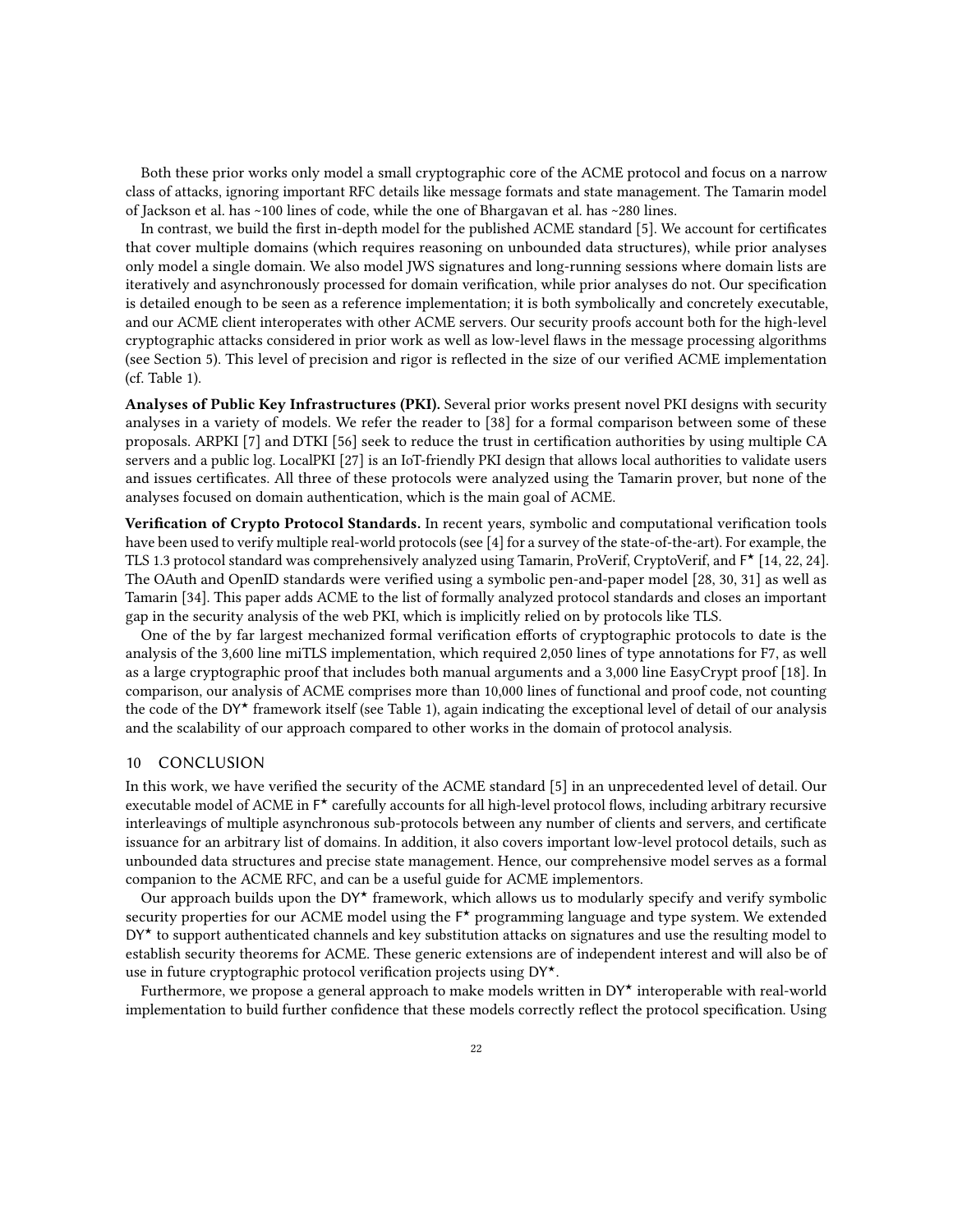this approach, we turn our model of ACME into an interoperable reference implementation and show that our ACME client can run the protocol with several real-world ACME servers, including the Let's Encrypt production server. Our interoperability approach relies on an unverified wrapper that connects our verified model with system libraries for networking and cryptography. As future work, we intend to generalize and verify this wrapper and parts of the underlying libraries, so that we can convert DY<sup>\*</sup> models into high-assurance protocol implementations.

## ACKNOWLEDGMENTS

This work was partially supported by the Deutsche Forschungsgemeinschaft (DFG) through Grant KU 1434/10-2, the European Research Council (ERC) through Grant CIRCUS-683032, and the Office of Naval Research (ONR) through Grant N000141812618.

## REFERENCES

- <span id="page-22-1"></span>[1] Josh Aas, Richard Barnes, Benton Case, Zakir Durumeric, Peter Eckersley, Alan Flores-López, J. Alex Halderman, Jacob Hoffman-Andrews, James Kasten, Eric Rescorla, Seth D. Schoen, and Brad Warren. 2019. Let's Encrypt: An Automated Certificate Authority to Encrypt the Entire Web. In Proceedings of the 2019 ACM SIGSAC Conference on Computer and Communications Security, CCS 2019, London, UK, November 11-15, 2019. ACM, New York, NY, USA, 2473–2487.<https://doi.org/10.1145/3319535.3363192>
- <span id="page-22-2"></span>[2] Andrew Ayer. 2015. ACME signature misuse vulnerability in draft-barnes-acme-04. [https://mailarchive.ietf.org/arch/msg/acme/](https://mailarchive.ietf.org/arch/msg/acme/F71iz6qq1o_QPVhJCV4dqWf-4Yc/) [F71iz6qq1o\\_QPVhJCV4dqWf-4Yc/](https://mailarchive.ietf.org/arch/msg/acme/F71iz6qq1o_QPVhJCV4dqWf-4Yc/)
- <span id="page-22-4"></span>[3] Michael Backes, Catalin Hritcu, and Matteo Maffei. 2014. Union, intersection and refinement types and reasoning about type disjointness for secure protocol implementations. J. Comput. Secur. 22, 2 (2014), 301–353.<https://doi.org/10.3233/JCS-130493>
- <span id="page-22-12"></span>[4] M. Barbosa, G. Barthe, K. Bhargavan, B. Blanchet, C. Cremers, K. Liao, and B. Parno. 2021. SoK: Computer-Aided Cryptography. In 2021 2021 IEEE Symposium on Security and Privacy (SP). IEEE Computer Society, NY, USA, 123–141.<https://doi.org/10.1109/SP40001.2021.00008>
- <span id="page-22-0"></span>[5] Richard Barnes, Jacob Hoffman-Andrews, Daniel McCarney, and James Kasten. 2019. Automatic Certificate Management Environment (ACME). RFC 8555.<https://doi.org/10.17487/RFC8555>
- <span id="page-22-5"></span>[6] Gilles Barthe, Cédric Fournet, Benjamin Grégoire, Pierre-Yves Strub, Nikhil Swamy, and Santiago Zanella Béguelin. 2014. Probabilistic relational verification for cryptographic implementations. In The 41st Annual ACM SIGPLAN-SIGACT Symposium on Principles of Programming Languages, POPL '14, San Diego, CA, USA, January 20-21, 2014. ACM, New York, NY, USA, 193–206. [https://doi.org/10.](https://doi.org/10.1145/2535838.2535847) [1145/2535838.2535847](https://doi.org/10.1145/2535838.2535847)
- <span id="page-22-11"></span>[7] David A. Basin, Cas Cremers, Tiffany Hyun-Jin Kim, Adrian Perrig, Ralf Sasse, and Pawel Szalachowski. 2018. Design, Analysis, and Implementation of ARPKI: An Attack-Resilient Public-Key Infrastructure. IEEE Trans. Dependable Secur. Comput. 15, 3 (2018), 393–408. <https://doi.org/10.1109/TDSC.2016.2601610>
- <span id="page-22-6"></span>[8] Jesper Bengtson, Karthikeyan Bhargavan, Cédric Fournet, Andrew D. Gordon, and Sergio Maffeis. 2011. Refinement types for secure implementations. ACM Trans. Program. Lang. Syst. 33, 2 (2011), 8:1–8:45.<https://doi.org/10.1145/1890028.1890031>
- <span id="page-22-9"></span>[9] Benjamin Beurdouche, Karthikeyan Bhargavan, Antoine Delignat-Lavaud, Cédric Fournet, Markulf Kohlweiss, Alfredo Pironti, Pierre-Yves Strub, and Jean Karim Zinzindohoue. 2015. A Messy State of the Union: Taming the Composite State Machines of TLS. In 2015 IEEE Symposium on Security and Privacy, SP 2015, San Jose, CA, USA, May 17-21, 2015. IEEE Computer Society, NY, USA, 535–552. <https://doi.org/10.1109/SP.2015.39>
- <span id="page-22-10"></span>[10] Karthikeyan Bhargavan, Abhishek Bichhawat, Quoc Huy Do, Pedram Hosseyni, Ralf Küsters, Guido Schmitz, and Tim Würtele. 2021. DY★ ACME Code Repository.<https://github.com/reprosec/acme-case-study>
- <span id="page-22-3"></span>[11] Karthikeyan Bhargavan, Abhishek Bichhawat, Quoc Huy Do, Pedram Hosseyni, Ralf Küsters, Guido Schmitz, and Tim Würtele. 2021. DY\*: A Modular Symbolic Verification Framework for Executable Cryptographic Protocol Code. In 2021 IEEE European Symposium on Security and Privacy (EuroS&P). IEEE Computer Society, NY, USA, 523–542.
- <span id="page-22-8"></span>[12] Karthikeyan Bhargavan, Abhishek Bichhawat, Quoc Huy Do, Pedram Hosseyni, Ralf Küsters, Guido Schmitz, and Tim Würtele. 2021. DY★ Code Repository.<https://github.com/reprosec/dolev-yao-star>
- <span id="page-22-7"></span>[13] Karthikeyan Bhargavan, Abhishek Bichhawat, Quoc Huy Do, Pedram Hosseyni, Ralf Küsters, Guido Schmitz, and Tim Würtele. 2021. A Tutorial-Style Introduction to DY★. In Protocols, Logic, and Strands: Essays Dedicated to Joshua Guttman on the Occasion of His 66.66 Birthday. Springer. To appear.
- <span id="page-22-13"></span>[14] Karthikeyan Bhargavan, Bruno Blanchet, and Nadim Kobeissi. 2017. Verified Models and Reference Implementations for the TLS 1.3 Standard Candidate. In 2017 IEEE Symposium on Security and Privacy, SP 2017, San Jose, CA, USA, May 22-26, 2017. IEEE Computer Society, NY, USA, 483–502.<https://doi.org/10.1109/SP.2017.26>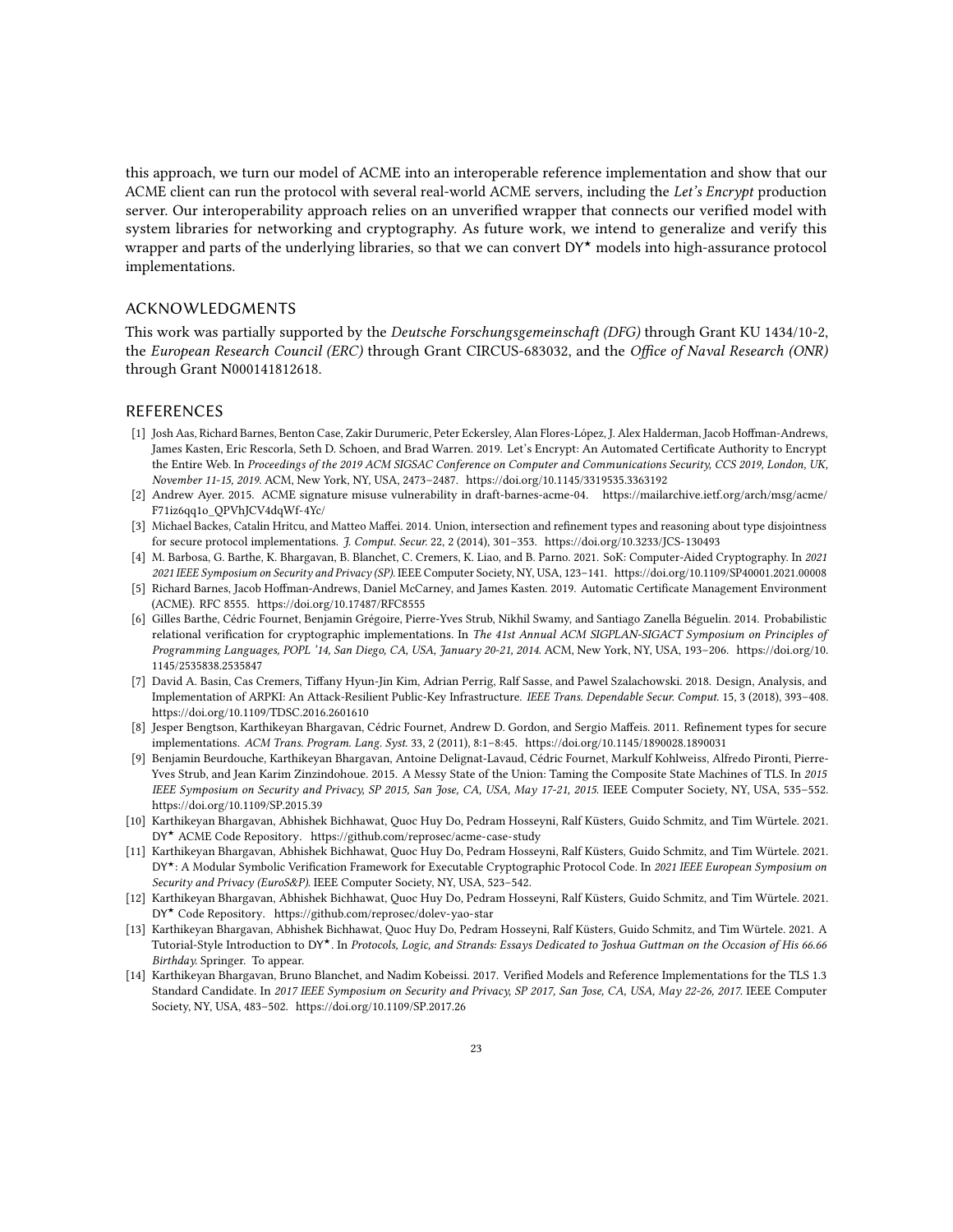- <span id="page-23-3"></span>[15] Karthikeyan Bhargavan, Antoine Delignat-Lavaud, and Nadim Kobeissi. 2017. Formal Modeling and Verification for Domain Validation and ACME. In Financial Cryptography and Data Security (Lecture Notes in Computer Science, Vol. 10322). Springer, Berlin, 561–578. [https://doi.org/10.1007/978-3-319-70972-7\\_32](https://doi.org/10.1007/978-3-319-70972-7_32)
- <span id="page-23-6"></span>[16] Karthikeyan Bhargavan, Cédric Fournet, and Andrew D. Gordon. 2010. Modular verification of security protocol code by typing. In Proceedings of the 37th ACM SIGPLAN-SIGACT Symposium on Principles of Programming Languages, POPL 2010, Madrid, Spain, January 17-23, 2010. ACM, New York, NY, USA, 445–456.<https://doi.org/10.1145/1706299.1706350>
- [17] Karthikeyan Bhargavan, Cédric Fournet, Markulf Kohlweiss, Alfredo Pironti, and Pierre-Yves Strub. 2013. Implementing TLS with Verified Cryptographic Security. In 2013 IEEE Symposium on Security and Privacy, SP 2013, Berkeley, CA, USA, May 19-22, 2013. IEEE Computer Society, NY, USA, 445–459.<https://doi.org/10.1109/SP.2013.37>
- <span id="page-23-7"></span>[18] Karthikeyan Bhargavan, Cédric Fournet, Markulf Kohlweiss, Alfredo Pironti, Pierre-Yves Strub, and Santiago Zanella Béguelin. 2014. Proving the TLS Handshake Secure (As It Is). In Advances in Cryptology - CRYPTO 2014 - 34th Annual Cryptology Conference, Santa Barbara, CA, USA, August 17-21, 2014, Proceedings, Part II (Lecture Notes in Computer Science, Vol. 8617). Springer, Berlin, 235–255. [https://doi.org/10.1007/978-3-662-44381-1\\_14](https://doi.org/10.1007/978-3-662-44381-1_14)
- <span id="page-23-11"></span>[19] Simon Blake-Wilson and Alfred Menezes. 1999. Unknown Key-Share Attacks on the Station-to-Station (STS) Protocol. In Public Key Cryptography, Second International Workshop on Practice and Theory in Public Key Cryptography, PKC '99, Kamakura, Japan, March 1-3, 1999, Proceedings (Lecture Notes in Computer Science, Vol. 1560). Springer, Berlin, 154–170. [https://doi.org/10.1007/3-540-49162-7\\_12](https://doi.org/10.1007/3-540-49162-7_12)
- <span id="page-23-9"></span>[20] Bruno Blanchet. 2016. Modeling and Verifying Security Protocols with the Applied Pi Calculus and ProVerif. Found. Trends Priv. Secur. 1, 1-2 (2016), 1–135.<https://doi.org/10.1561/3300000004>
- <span id="page-23-0"></span>[21] Buypass. 2020. Buypass Go SSL - Technical information.<https://www.buypass.com/ssl/resources/go-ssl-technical-specification>
- <span id="page-23-5"></span>[22] Cas Cremers, Marko Horvat, Jonathan Hoyland, Sam Scott, and Thyla van der Merwe. 2017. A Comprehensive Symbolic Analysis of TLS 1.3. In Proceedings of the 2017 ACM SIGSAC Conference on Computer and Communications Security, CCS 2017, Dallas, TX, USA, October 30 - November 03, 2017. ACM, New York, NY, USA, 1773–1788.<https://doi.org/10.1145/3133956.3134063>
- <span id="page-23-12"></span>[23] Daniel McCarney. 2017. Validating challenges from multiple network vantage points. [https://community.letsencrypt.org/t/validating](https://community.letsencrypt.org/t/validating-challenges-from-multiple-network-vantage-points/40955)[challenges-from-multiple-network-vantage-points/40955](https://community.letsencrypt.org/t/validating-challenges-from-multiple-network-vantage-points/40955)
- <span id="page-23-16"></span>[24] A. Delignat-Lavaud, C. Fournet, M. Kohlweiss, J. Protzenko, A. Rastogi, N. Swamy, S. Zanella-Beguelin, K. Bhargavan, J. Pan, and J. K. Zinzindohoue. 2017. Implementing and Proving the TLS 1.3 Record Layer. In 2017 IEEE Symposium on Security and Privacy, SP 2017, San Jose, CA, USA, May 22-26, 2017. IEEE Computer Society, NY, USA, 463–482.<https://doi.org/10.1109/SP.2017.58>
- <span id="page-23-1"></span>[25] DigiCert. 2020. DigiCert - Certification Management.<https://www.digicert.com/certificate-management/>
- <span id="page-23-10"></span>[26] Danny Dolev and Andrew Chi-Chih Yao. 1983. On the security of public key protocols. IEEE Trans. Inf. Theory 29, 2 (1983), 198–207. <https://doi.org/10.1109/TIT.1983.1056650>
- <span id="page-23-15"></span>[27] Jean-Guillaume Dumas, Pascal Lafourcade, Francis Melemedjian, Jean-Baptiste Orfila, and Pascal Thoniel. 2017. LocalPKI: An Interoperable and IoT Friendly PKI. In E-Business and Telecommunications - 14th International Joint Conference, ICETE 2017, Madrid, Spain, July 24-26, 2017, Revised Selected Paper (Communications in Computer and Information Science, Vol. 990). Springer, Berlin, 224–252. [https://doi.org/10.1007/978-3-030-11039-0\\_11](https://doi.org/10.1007/978-3-030-11039-0_11)
- <span id="page-23-17"></span>[28] Daniel Fett, Pedram Hosseyni, and Ralf Küsters. 2019. An Extensive Formal Security Analysis of the OpenID Financial-Grade API. In 2019 IEEE Symposium on Security and Privacy, SP 2019, San Francisco, CA, USA, May 19-23, 2019. IEEE Computer Society, NY, USA, 453–471.<https://doi.org/10.1109/SP.2019.00067>
- <span id="page-23-13"></span>[29] Daniel Fett, Ralf Küsters, and Guido Schmitz. 2014. An Expressive Model for the Web Infrastructure: Definition and Application to the BrowserID SSO System. In 2014 IEEE Symposium on Security and Privacy, SP 2014, Berkeley, CA, USA, May 18-21, 2014. IEEE Computer Society, NY, USA, 673–688.<https://doi.org/10.1109/SP.2014.49>
- <span id="page-23-14"></span>[30] Daniel Fett, Ralf Küsters, and Guido Schmitz. 2016. A Comprehensive Formal Security Analysis of OAuth 2.0. In Proceedings of the 2016 ACM SIGSAC Conference on Computer and Communications Security, Vienna, Austria, October 24-28, 2016. ACM, New York, NY, USA, 1204–1215.<https://doi.org/10.1145/2976749.2978385>
- <span id="page-23-18"></span>[31] Daniel Fett, Ralf Küsters, and Guido Schmitz. 2017. The Web SSO Standard OpenID Connect: In-depth Formal Security Analysis and Security Guidelines. In 30th IEEE Computer Security Foundations Symposium, CSF 2017, Santa Barbara, CA, USA, August 21-25, 2017. IEEE Computer Society, NY, USA, 189–202.<https://doi.org/10.1109/CSF.2017.20>
- <span id="page-23-8"></span>[32] Cédric Fournet, Markulf Kohlweiss, and Pierre-Yves Strub. 2011. Modular Code-Based Cryptographic Verification. In Proceedings of the 18th ACM Conference on Computer and Communications Security, CCS 2011, Chicago, Illinois, USA, October 17-21, 2011. ACM, New York, NY, USA, 341–350.<https://doi.org/10.1145/2046707.2046746>
- <span id="page-23-2"></span>[33] GlobalSign. 2021. GlobalSign - Auto Enrollment Gateway.<https://www.globalsign.com/en/auto-enrollment-gateway>
- <span id="page-23-19"></span>[34] Sven Hammann, Ralf Sasse, and David A. Basin. 2020. Privacy-Preserving OpenID Connect. In ASIA CCS '20: The 15th ACM Asia Conference on Computer and Communications Security, Taipei, Taiwan, October 5-9, 2020. ACM, 277–289.<https://doi.org/10.1145/3320269.3384724>
- <span id="page-23-4"></span>[35] Jacob Hoffman-Andrews. 2020. 2020.02.29 CAA Rechecking Bug. [https://community.letsencrypt.org/t/2020-02-29-caa-rechecking](https://community.letsencrypt.org/t/2020-02-29-caa-rechecking-bug/114591)[bug/114591](https://community.letsencrypt.org/t/2020-02-29-caa-rechecking-bug/114591)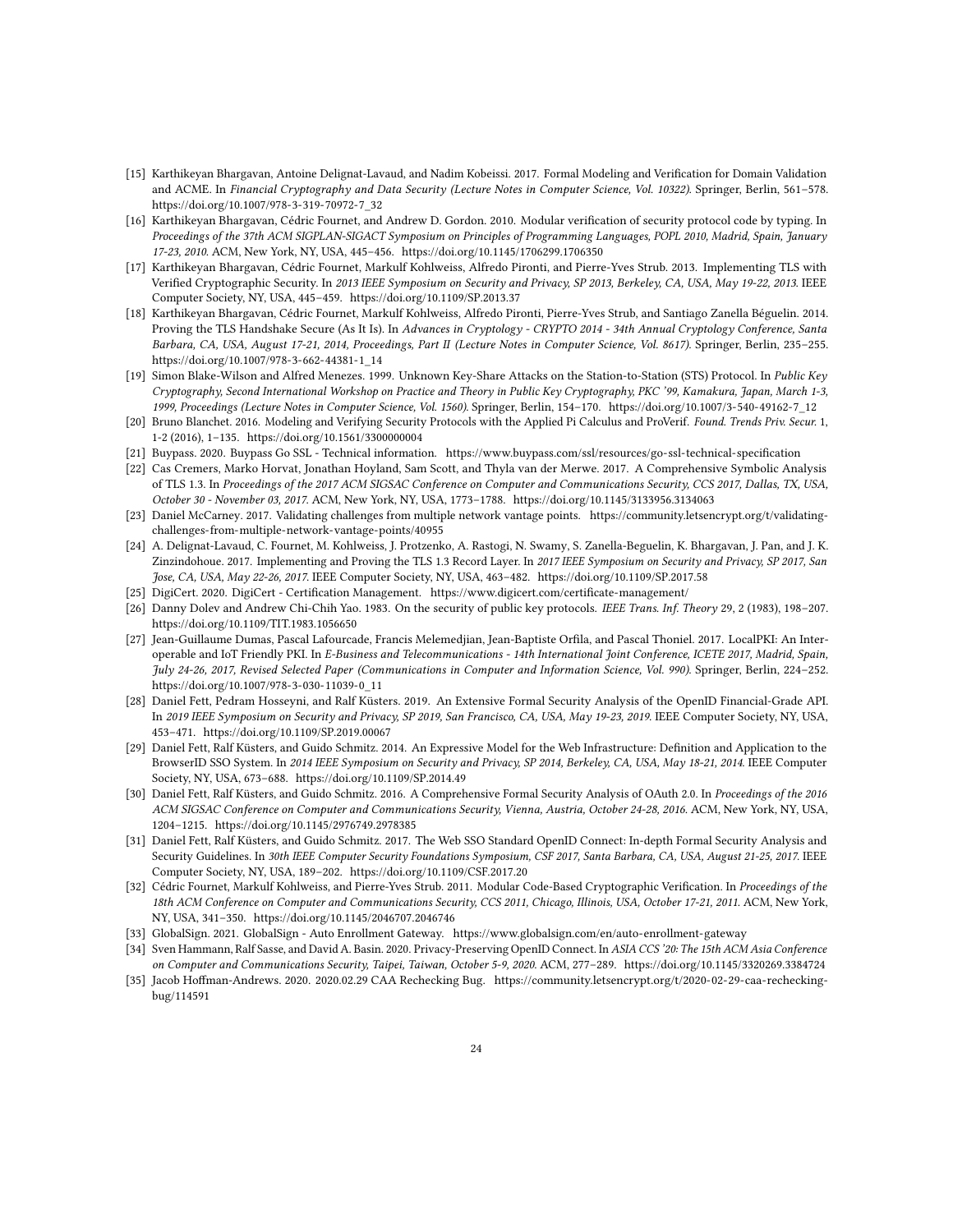- <span id="page-24-4"></span>[36] Dennis Jackson, Cas Cremers, Katriel Cohn-Gordon, and Ralf Sasse. 2019. Seems Legit: Automated Analysis of Subtle Attacks on Protocols that Use Signatures. In Proceedings of the 2019 ACM SIGSAC Conference on Computer and Communications Security, CCS 2019, London, UK, November 11-15, 2019. ACM, New York, NY, USA, 2165–2180.<https://doi.org/10.1145/3319535.3339813>
- <span id="page-24-12"></span>[37] Mike Jones, John Bradley, and Nat Sakimura. 2015. JSON Web Signature (JWS). RFC 7515.<https://doi.org/10.17487/RFC7515>
- <span id="page-24-20"></span>[38] Hemi Leibowitz, Amir Herzberg, and Ewa Syta. 2019. Provable Secure PKI Schemes. Cryptology ePrint Archive, Report 2019/807. [https://eprint.iacr.org/2019/807.](https://eprint.iacr.org/2019/807)
- <span id="page-24-17"></span>[39] Let's Encrypt. 2018. ACME v2 Production Environment & Wildcards. [https://community.letsencrypt.org/t/acme-v2-production](https://community.letsencrypt.org/t/acme-v2-production-environment-wildcards/55578)[environment-wildcards/55578](https://community.letsencrypt.org/t/acme-v2-production-environment-wildcards/55578)
- <span id="page-24-3"></span>[40] Let's Encrypt. 2020. Let's Encrypt Has Issued a Billion Certificates.<https://letsencrypt.org/2020/02/27/one-billion-certs.html>
- <span id="page-24-2"></span>[41] Let's Encrypt. 2021. ACME Client Implementations.<https://letsencrypt.org/docs/client-options>
- <span id="page-24-19"></span>[42] Let's Encrypt. 2021. Boulder: An ACME-based certificate authority, written in Go.<https://github.com/letsencrypt/boulder>
- <span id="page-24-0"></span>[43] Let's Encrypt. 2021. Let's Encrypt certification authority.<https://letsencrypt.org>
- <span id="page-24-18"></span>[44] Let's Encrypt. 2021. Pebble ACME Server.<https://github.com/letsencrypt/pebble>
- <span id="page-24-8"></span>[45] Simon Meier, Benedikt Schmidt, Cas Cremers, and David A. Basin. 2013. The TAMARIN Prover for the Symbolic Analysis of Security Protocols. In Computer Aided Verification - 25th International Conference, CAV 2013, Saint Petersburg, Russia, July 13-19, 2013. Proceedings (Lecture Notes in Computer Science, Vol. 8044). Springer, Berlin, 696–701. [https://doi.org/10.1007/978-3-642-39799-8\\_48](https://doi.org/10.1007/978-3-642-39799-8_48)
- <span id="page-24-10"></span>[46] Alfred Menezes and Nigel P. Smart. 2004. Security of Signature Schemes in a Multi-User Setting. Des. Codes Cryptogr. 33, 3 (2004), 261–274.<https://doi.org/10.1023/B:DESI.0000036250.18062.3f>
- <span id="page-24-7"></span>[47] Roger M. Needham and Michael D. Schroeder. 1978. Using Encryption for Authentication in Large Networks of Computers. Commun. ACM 21, 12 (1978), 993–999.<https://doi.org/10.1145/359657.359659>
- <span id="page-24-11"></span>[48] Thomas Pornin and Julien P. Stern. 2005. Digital Signatures Do Not Guarantee Exclusive Ownership. In Applied Cryptography and Network Security, Third International Conference, ACNS 2005, New York, NY, USA, June 7-10, 2005, Proceedings (Lecture Notes in Computer Science, Vol. 3531). Springer, Berlin, 138–150.
- <span id="page-24-6"></span>[49] REPROSEC. 2021. REPROSEC Project.<https://reprosec.org/>
- <span id="page-24-13"></span>[50] Roland Bracewell Shoemaker. 2020. Automated Certificate Management Environment (ACME) TLS Application-Layer Protocol Negotiation (ALPN) Challenge Extension. RFC 8737.<https://doi.org/10.17487/RFC8737>
- <span id="page-24-15"></span>[51] Juraj Somorovsky, Mario Heiderich, Meiko Jensen, Jörg Schwenk, Nils Gruschka, and Luigi Lo Iacono. 2018. All your clouds are belong to us: security analysis of cloud management interfaces. In Proceedings of the 3rd ACM Cloud Computing Security Workshop, CCSW 2011, Chicago, IL, USA, October 21, 2011. ACM, New York, NY, USA, 3–14.<https://doi.org/10.1145/2046660.2046664>
- <span id="page-24-16"></span>[52] Juraj Somorovsky, Andreas Mayer, Jörg Schwenk, Marco Kampmann, and Meiko Jensen. 2012. On Breaking SAML: Be Whoever You Want to Be. In Proceedings of the 21th USENIX Security Symposium, Bellevue, WA, USA, August 8-10, 2012. USENIX Association, Berkeley, CA, USA, 397–412.
- <span id="page-24-5"></span>[53] Nikhil Swamy, Catalin Hritcu, Chantal Keller, Aseem Rastogi, Antoine Delignat-Lavaud, Simon Forest, Karthikeyan Bhargavan, Cédric Fournet, Pierre-Yves Strub, Markulf Kohlweiss, Jean Karim Zinzindohoue, and Santiago Zanella Béguelin. 2016. Dependent types and multi-monadic effects in F ★. In Proceedings of the 43rd Annual ACM SIGPLAN-SIGACT Symposium on Principles of Programming Languages, POPL 2016, St. Petersburg, FL, USA, January 20 - 22, 2016. ACM, New York, NY, USA, 256–270.<https://doi.org/10.1145/2837614.2837655>
- <span id="page-24-14"></span>[54] Mathy Vanhoef and Frank Piessens. 2017. Key Reinstallation Attacks: Forcing Nonce Reuse in WPA2. In Proceedings of the 2017 ACM SIGSAC Conference on Computer and Communications Security, CCS 2017, Dallas, TX, USA, October 30 - November 03, 2017. ACM, New York, NY, USA, 1313–1328.<https://doi.org/10.1145/3133956.3134027>
- <span id="page-24-9"></span>[55] Thomas YC Woo and Simon S Lam. 1992. Authentication for distributed systems. Computer 25, 1 (1992), 39–52.
- <span id="page-24-21"></span>[56] Jiangshan Yu, Vincent Cheval, and Mark Ryan. 2016. DTKI: A New Formalized PKI with Verifiable Trusted Parties. Comput. J. 59, 11 (2016), 1695–1713.<https://doi.org/10.1093/comjnl/bxw039>
- <span id="page-24-1"></span>[57] ZeroSSL. 2021. ACME Automation.<https://zerossl.com/features/acme/>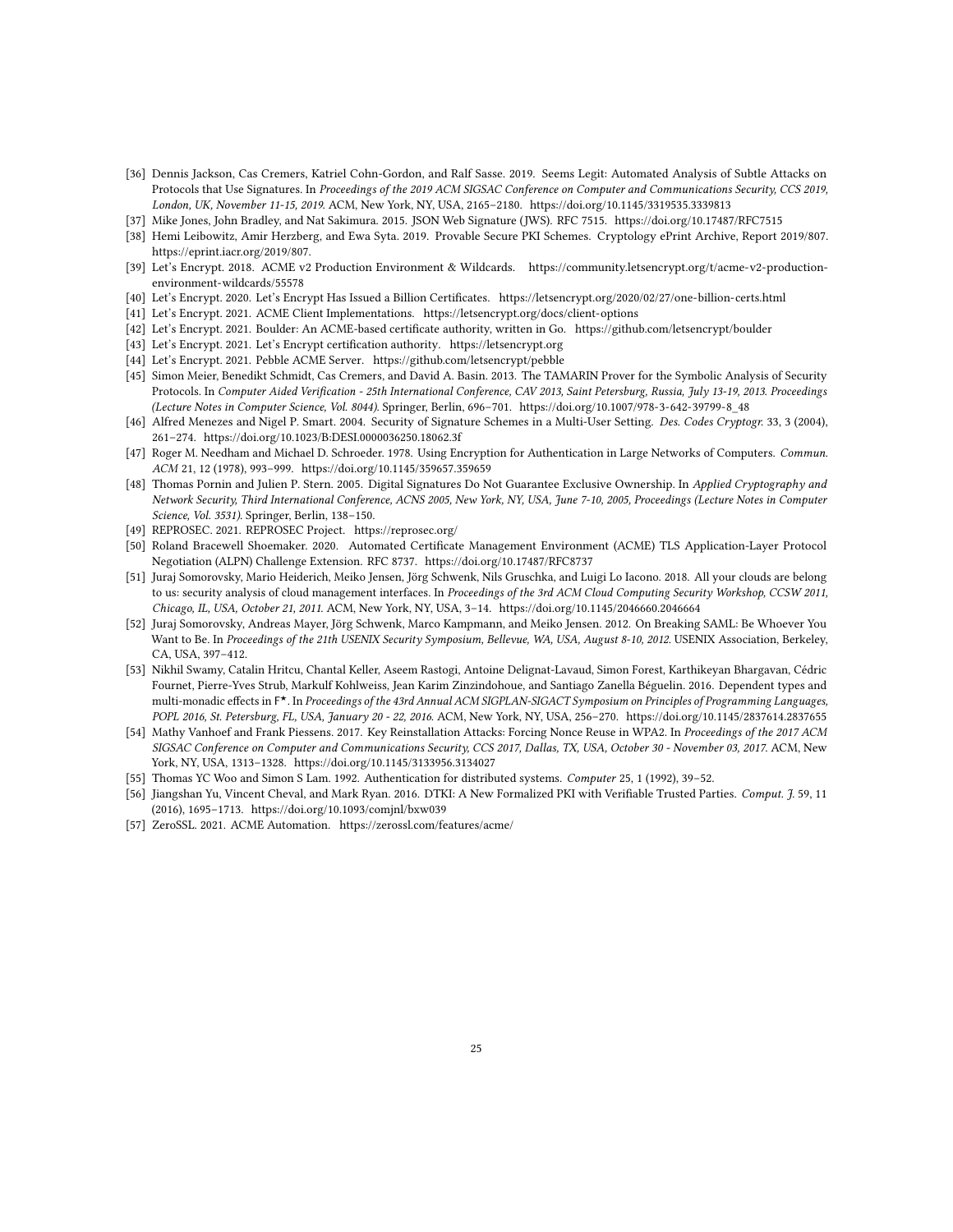## <span id="page-25-0"></span>A APPLICATION-SPECIFIC DATA STRUCTURES

As explained in Section [6.1,](#page-13-2) we did not just use "plain" symbolic bytes (as defined by DY★) to model ACME. Instead, we defined high-level data structures which closely resemble their respective definition in the ACME specification [\[5\]](#page-22-0). While this incurs some major benefits, as explained in Section [6.1,](#page-13-2) we have to convert these data structures to DY<sup>\*</sup> bytes, since all interfaces to DY<sup>\*</sup> are, of course, independent of ACME and thus require symbolic bytes. Note that this conversion is more than just a technicality of the model: If the conversion is wrong, we might lose all guarantees provided by DY<sup>\*</sup>. In fact, we would not be able to prove that our modeled ACME client and server APIs do not violate our global trace invariants (see Section [7\)](#page-16-0). Therefore, we not only have to implement suitable conversion functions, but we also have to prove that they are inverses of each other. In the following, we give an example of one of our data structures, the respective conversion functions, and correctness proof.

The following  $F^{\star}$  definition introduces a record type which models the inner JWS of an account key rollover message (see Section 7.3.5 of the ACME specification [\[5\]](#page-22-0)), i.e., a message sent by a client who wants to update its account public key. As the name "inner" JWS suggests, an instance of this type is used as the payload of a regular ACME protocol message (i.e., a JWS signed with the current account key).

type acme\_new\_key\_inner\_jws = { alg: string; // Signature algorithm used to sign this JWS jwk: DY.Crypto.bytes; // The new (public) account key inner url: url;  $//$  The same url as in the "outer"  $JWS$ inner\_payload\_account: url; // Account URL, a.k.a. kid inner\_payload\_old\_key: DY.Crypto.bytes; // Old public key inner\_signature: DY.Crypto.bytes // Signature over all of the above, using jwk }

Given this definition, we implement a function to *serialize* an instance of acme new key inner jws to a single DY<sup>\*</sup> bytes. Note that url is another of our high-level data structures for which we implemented similar serialization functions used here:

| // Define a shorthand                                                   |
|-------------------------------------------------------------------------|
| module DC = DY.Crypto                                                   |
|                                                                         |
| // Type of the serialization function                                   |
| val serialize_acme_new_key_inner_jws: acme_new_key_inner_jws → DC.bytes |
| // Implementation                                                       |
|                                                                         |
| let serialize acme new key inner jws input object =                     |
| DC.concat (DC.string to bytes input object.alg) (                       |
| DC.concat input object.jwk (                                            |
| DC.concat (serialize_url input_object.inner_url) (                      |
| DC.concat (serialize url input object.inner payload account) (          |
| DC.concat                                                               |
| input_object.inner_payload_old_key                                      |
| input object.inner signature                                            |
| 川ハ                                                                      |

))))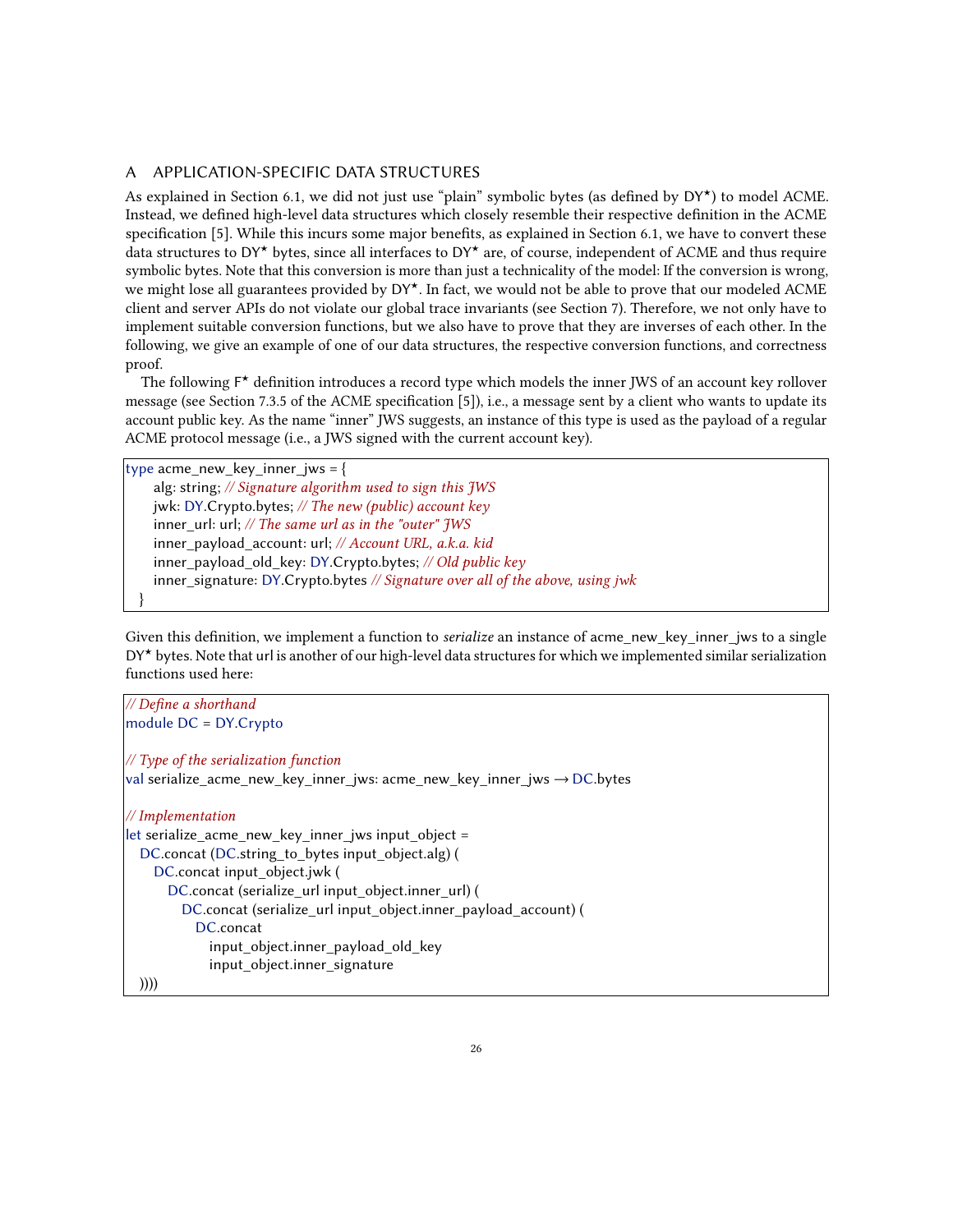Of course, we also need a corresponding parsing function, turning DY★ bytes into our high-level data structure. Note that the return type of this function is a result, i.e., can either be Success <value> or Error <error message>: If the bytes given to this function does not encode an acme\_new\_key\_inner\_jws, an Error is returned.

```
val parse_acme_new_key_inner_jws: DC.bytes \rightarrow result acme_new_key_inner_jws
let parse acme new key inner jws input bytes =
  match DC.split input_bytes with
  | Error e →Error e
  | Success (ser_alg, t1) \rightarrow (
    match DC.split t1 with
    | Error e →Error e
    | Success (jwk, t2) \rightarrow (
      match DC.split t2 with
       | Error e →Error e
      | Success (ser_url, t3) \rightarrow (
         match DC.split t3 with
         | Error e →Error e
         | Success (ser_acc, t4) \rightarrow (
           match DC.split t4 with
           | Error e →Error e
           | Success (old_key, sig) \rightarrow (
             match
                DC.bytes_to_string ser_alg,
                parse_url ser_url,
                parse_url ser_acc
              with
             | Success alg, Success url, Success acc →(
                let obj:acme_new_key_inner_jws = {
                  alg = alg;jwk = jwk;
                  inner_url = url;inner_payload_account = acc;
                  inner_payload_old_key = old_key;
                  inner_signature = sig
                } in
                Success obj
              )
              | _→Error "Wrong␣format␣of␣acme_new_key_inner_jws" )))))
```
Finally, we need to prove that serialization and parsing are inverses of each other, i.e., we need to prove the following:

 $\sqrt{v}$ val parse\_acme\_new\_key\_inner\_jws\_lemma: inner\_jws:acme\_new\_key\_inner\_jws  $\rightarrow$ Lemma (ensures ( let serialized = serialize\_acme\_new\_key\_inner\_jws inner\_jws in parse\_acme\_new\_key\_inner\_jws serialized ==  $Success$  inner\_jws ))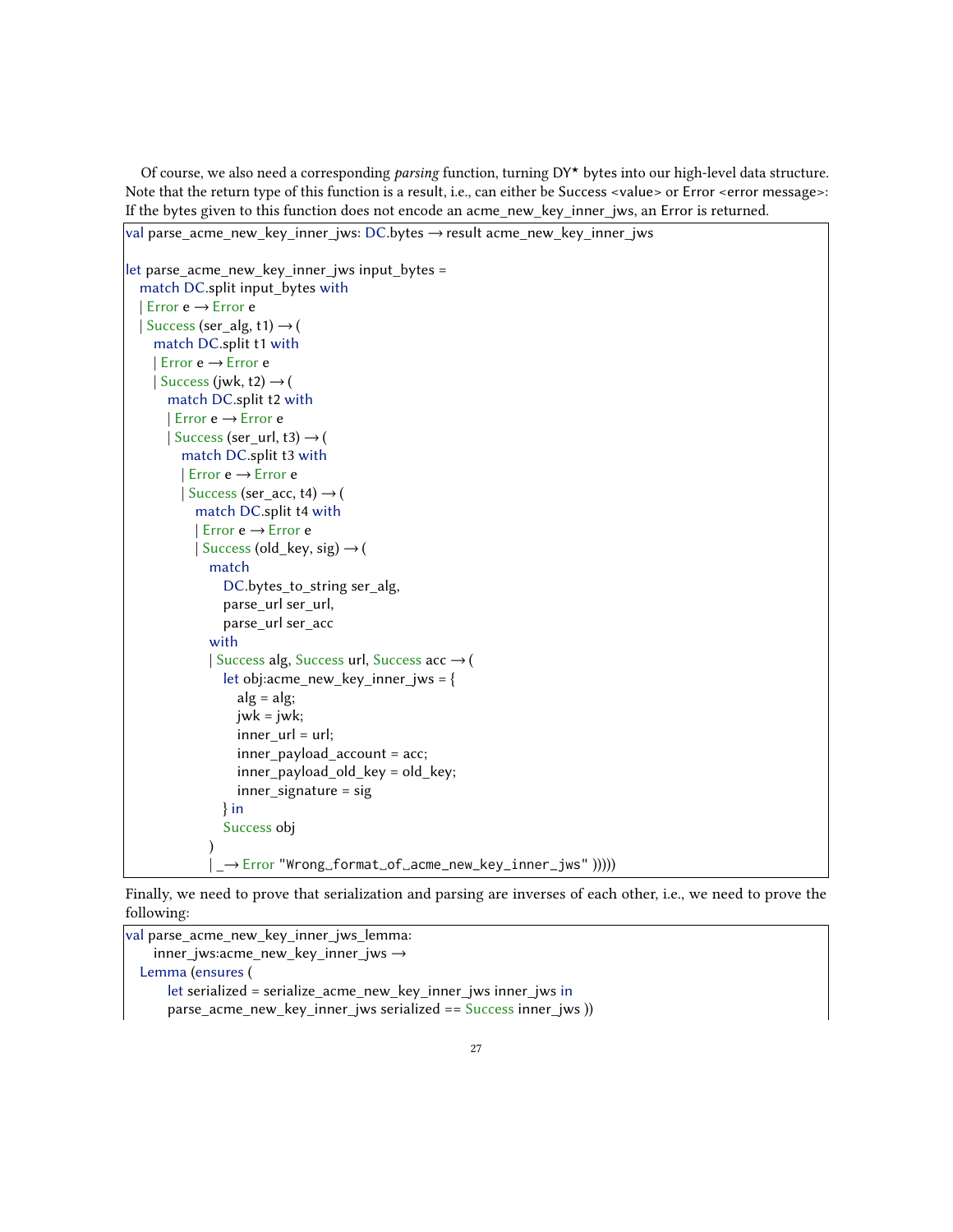```
val parse_acme_new_key_inner_jws_lemma2:
   t:DC.bytes \rightarrowLemma
    (requires (Success? (parse_acme_new_key_inner_jws t)))
    (ensures (
      let parsed = Success? \cdot v (parse_acme_new_key_inner_jws t) in
      serialize acme new key inner jws parsed == t))
```
Thanks to  $F^{\star}$ 's theorem prover, we get the first lemma for free  $-$  we just have to ask  $F^{\star}$  to come up with a proof on its own:

 $\vert$ let parse\_acme\_new\_key\_inner\_jws\_lemma obj = ()

To prove the second lemma, we have to provide some simple annotations to tell  $F^{\star}$  to use the corresponding lemma for values of the url type:

let parse\_acme\_new\_key\_inner\_jws\_lemma2 t = // Note that  $F^{\star}$  has to prove here that t is a concatenation of bytes. This is implied  $\frac{1}{\sqrt{2}}$  by the precondition to this lemma (see its type above). let Success (ser\_alg,  $t1$ ) = DC.split t in let Success (jwk, t2) = DC.split t1 in let Success (ser\_url, t3) = DC.split t2 in let Success (ser\_acc, t4) = DC.split t3 in // Instantiate similar lemmas for the two bytes representing URLs parse url lemma2 ser url; parse\_url\_lemma2 ser\_acc

Similar functions and lemmas exist for all our high-level data structures.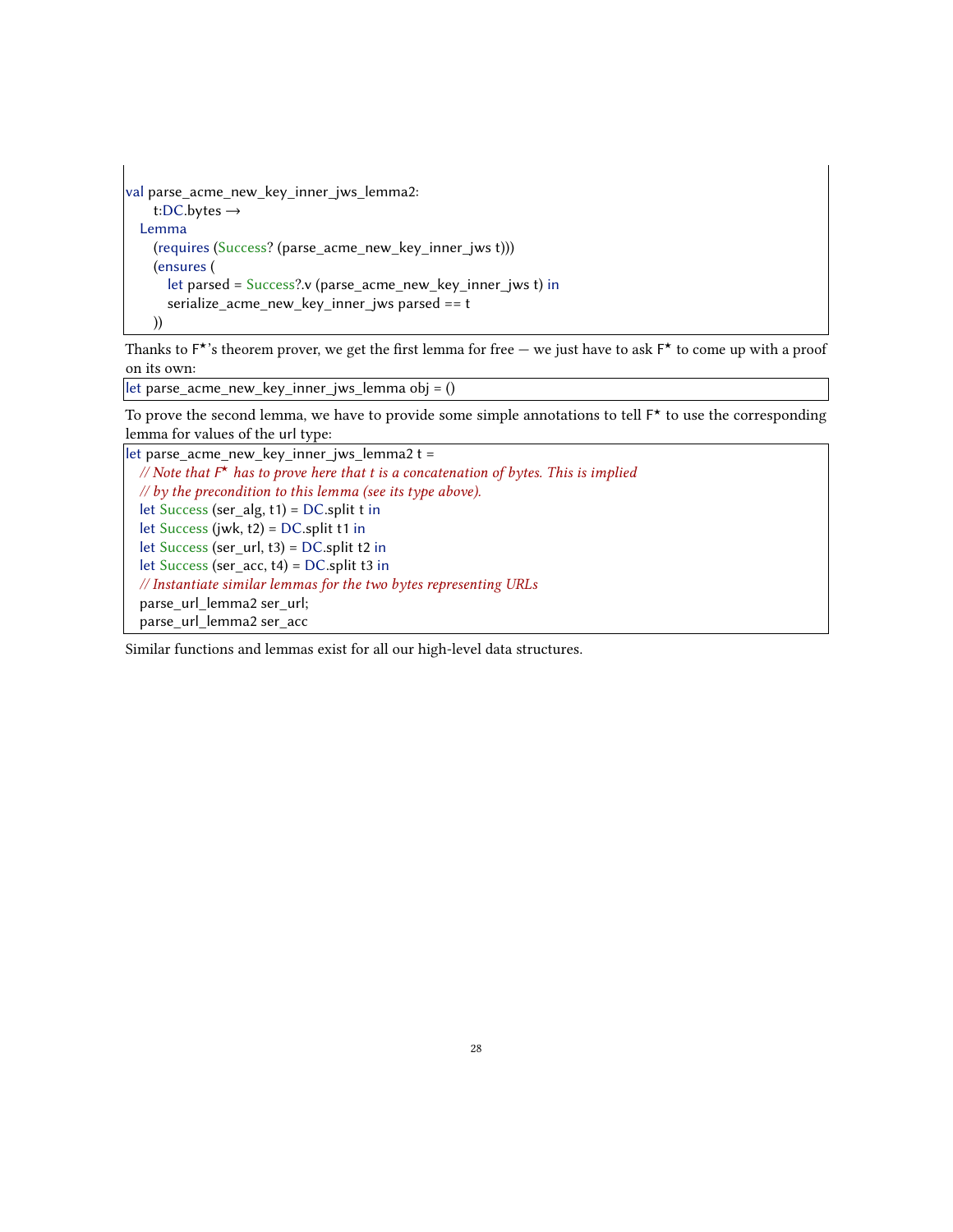## <span id="page-28-0"></span>B DETAILS ON THE INTEGRITY PROPERTIES

In the following, we give more details on the integrity properties presented in Section [7.2,](#page-19-3) in particular, the (simplified) F ★ formulations for both properties and simplified high-level overviews of both proofs. We refer to our supplementary material [\[10\]](#page-22-10) for the complete  $F^{\star}$  proofs.

## B.1 Server-Side Integrity

The formulation of the server-side integrity property as an  $F^{\star}$  lemma looks as follows (slightly simplified for presentation):

| val server_side_integrity_property:                                              |
|----------------------------------------------------------------------------------|
| s:principal $\rightarrow$ // any (server) principal                              |
| trace_idx:nat $\rightarrow$ // any trace index                                   |
| cert:certificate $\rightarrow$ // any certificate                                |
| dom: domain $\rightarrow$ // any domain                                          |
| $\text{acc}_p$ ub_key:bytes $\rightarrow$ // any public key                      |
| DY unit                                                                          |
| (requires ( $\lambda$ t0 $\rightarrow$ ( // any trace t0                         |
| valid trace to $\wedge$ //  that is valid                                        |
| // the following predicate is true if the server s set its state at              |
| // trace index trace_idx with a state entry in which it stored the certificate   |
| $\ell$ cert, the key acc_pub_key, and if the domain dom is one of the            |
| // domains for which the certificate is issued                                   |
| server_issued_certificate_for_domain_with_account_key s trace_idx                |
| cert dom acc_pub_key ∧                                                           |
| // the following line requires that the principal that                           |
| // owns the domain is not corrupted by the attacker                              |
| $\neg$ (is_principal_corrupted_before len(t0) (domain_principal_mapping dom))))) |
| (ensures $(\lambda \text{ t0 } t1 \rightarrow (t0 == t1 \land t))$               |
| $\mathcal{U}$ the client that owns the domain                                    |
| let client = domain_principal_mapping dom in                                     |
| // sent an order request for the domains of the certificate                      |
| client_sent_newOrder_request_for_domains client certificate.domains A            |
| // and owns the private key to the account public key                            |
| // (ensured by the labeling of the key)                                          |
| client_owns_public_key client acc_pub_key                                        |
| ))))                                                                             |

Proof Structure. As already explained in Section [7.1,](#page-18-4) the state invariant of the server requires that whenever the server sets the status of an authorization to valid, the owner of the domain also owns the private key to the corresponding account public key contained in the verification response (recall that this guarantee is provided by the authenticated send predicate). The account public key sent in the verification response is stored by the server.

When receiving the CSR, the server verifies that the JWS containing the CSR is signed with this public key. Therefore, it follows that the principal that owns the domain also owns the public key that the server associates with the certificate (i.e., the predicate client\_owns\_public\_key holds true, see the post-condition of the F ★ representation of the theorem).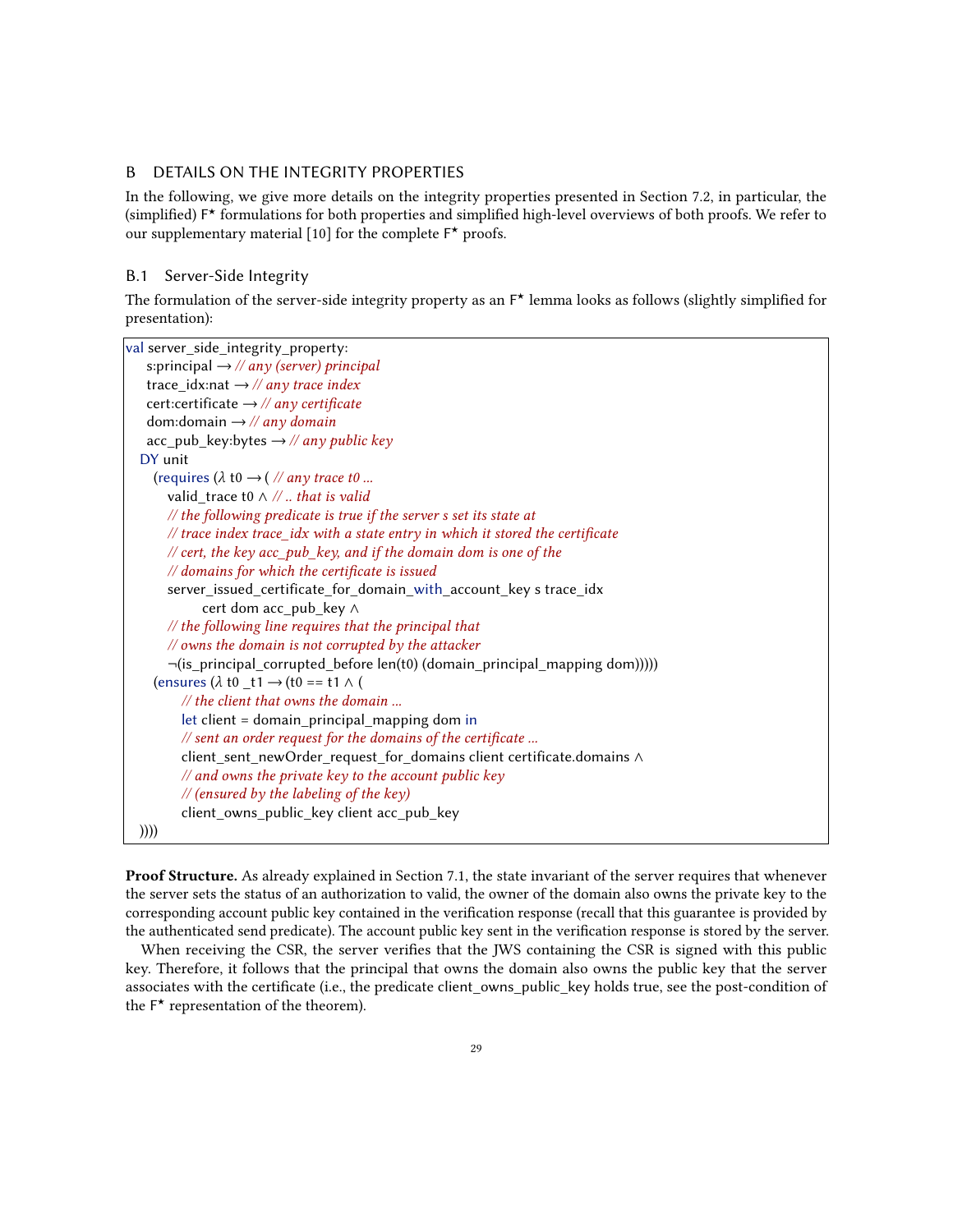As already described in Section [7.1,](#page-18-4) the server obtains guarantees by the signature predicate when verifying the JWS. Besides the guarantees mentioned in Section [7.1](#page-18-4) regarding the private key of the certificate, the signature predicate also states that the client that signed the JWS previously created an acme order with the exact set of domains as in the CSR (i.e., that the predicate client\_sent\_newOrder\_request\_for\_domains is fulfilled).

These statements (essentially the post-condition of the theorem) are encoded in the state invariant of the ACME server.

As already described in Section [7.1,](#page-18-4) the final properties follow from the valid\_trace predicate, which also contains the (application-specific) state invariants. Thus, the property can be easily proven from the guarantees provided by valid\_trace.

#### B.2 Client-Side Integrity

The formulation of the client-side integrity property as an  $F^{\star}$  lemma looks as follows (again slightly simplified for presentation):

| val client_side_integrity_property:                                                      |
|------------------------------------------------------------------------------------------|
| c:principal $\rightarrow$ // any (client) principal                                      |
| trace idx:nat $\rightarrow$ // any trace index                                           |
| cert:certificate $\rightarrow$ // any certificate                                        |
| DY unit                                                                                  |
| (requires ( $\lambda$ t0 $\rightarrow$ ( // any trace t0                                 |
| valid trace to $\wedge$ //  that is valid                                                |
| $\mathcal{N}$ the following predicate is true if the client c set a state at trace index |
| // trace_idx with a state entry in which it stored the certificate cert                  |
| client stores certificate c cert trace idx                                               |
| ))                                                                                       |
| (ensures $(\lambda \text{ t0 } t1 \rightarrow (t0 == t1 \land t))$                       |
| $\mathcal{N}$ the following predicate is true if the client c set a state prior to       |
| $\frac{1}{\sqrt{1}}$ the trace index trace idx in which it stored an ACME order with the |
| $\mathcal{N}$ domains of the certificate cert                                            |
| domains previously stored in order c cert.domains trace idx                              |
| ))))                                                                                     |

**Proof Structure.** As for the previous properties, the client-side integrity property is essentially implied by the trace invariant. Again, the predicate that is central to this proof is the state invariant. The state invariant of the ACME client requires that whenever the client stores a certificate that it receives, there is a state entry in which it stores information about a CSR (previously created by the client). More precisely, the set of domains of the certificate must be the same as the domains used for this CSR.

As already explained previously, the client function that stores the certificate needs to ensure that this property holds true, or else, the client would not be able to update its state.

Furthermore, the client state invariant has several requirements on the state entries used for storing the CSR information mentioned above. One of these requirements is that the client previously updated its state, and in this state, stored a state entry with data contained in an ACME order. More precisely, this order needs to contain the same set of domains as stored for the CSR state entry.

Thus, when storing the CSR, the corresponding client function needs to ensure that this condition holds true. In this case, when constructing the CSR, the client uses the domains of an ACME order stored in one of its state entries, and therefore, it can easily be shown that the condition of the state invariant holds true.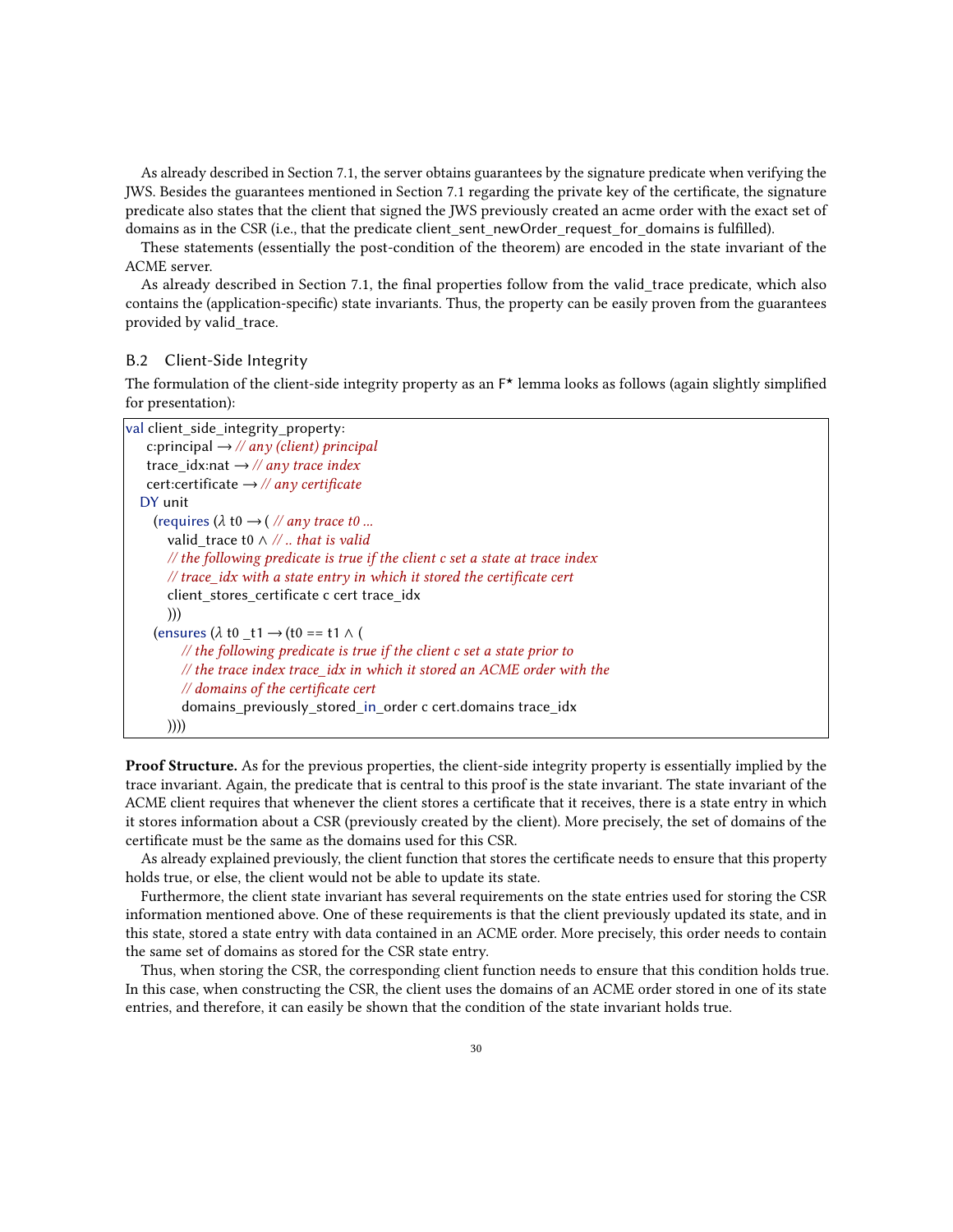From these restrictions on the client state implied by the state invariant, it follows that whenever the client stores a certificate in its state, it previously must have created an ACME order with the same set of domains as in the certificate.